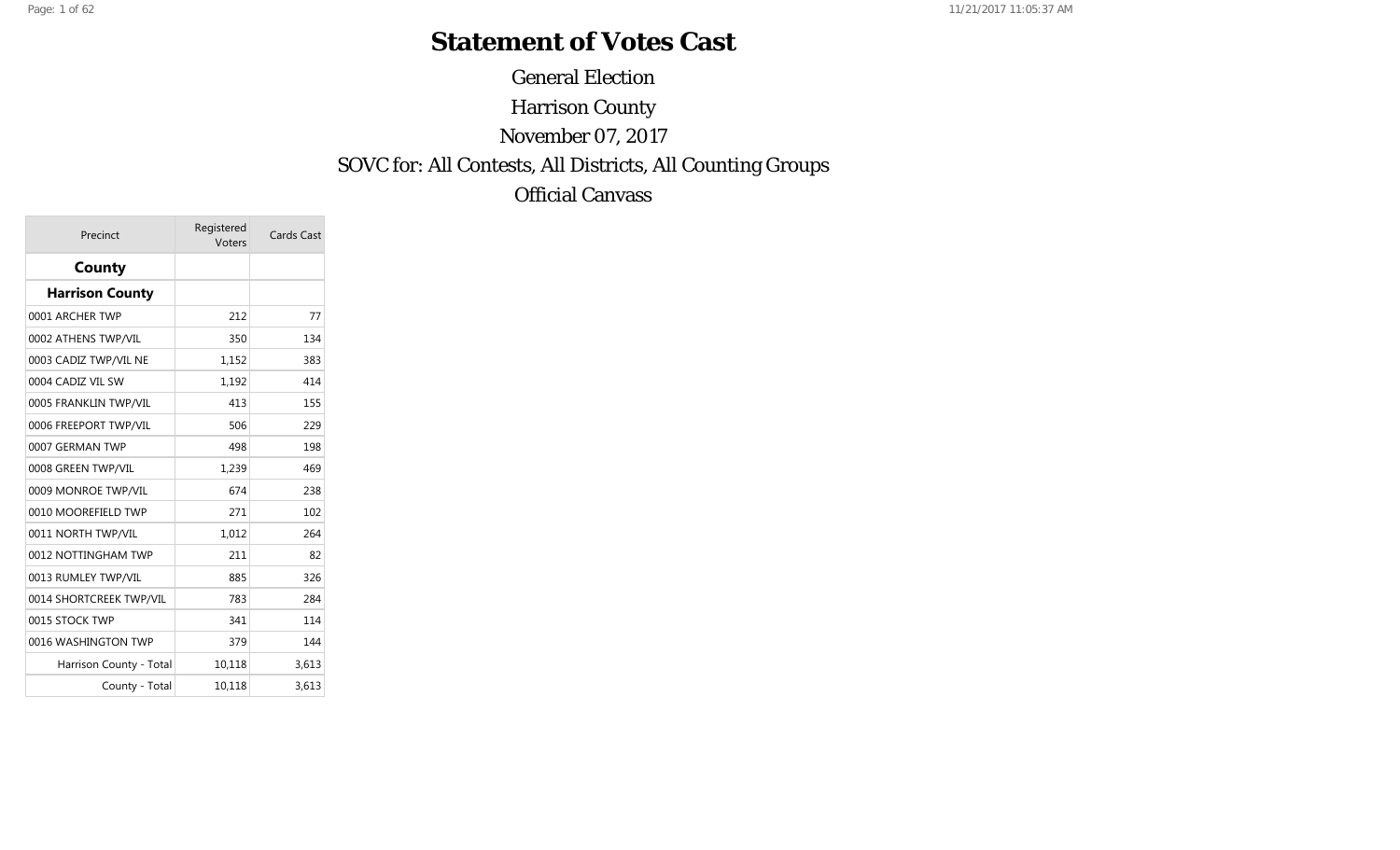## **Adena Village Council (Vote for 4)**

| Precinct                | $\mathsf{Cast}$<br>Times | Precinct                   | son<br>Ť<br>Mark | Masloski<br>Shelly | Wallace<br>Roge | Wootchie<br>Chery <sup>1</sup> | <b>Total Votes</b> |
|-------------------------|--------------------------|----------------------------|------------------|--------------------|-----------------|--------------------------------|--------------------|
| County                  |                          | County                     |                  |                    |                 |                                |                    |
| <b>Harrison County</b>  |                          | <b>Harrison County</b>     |                  |                    |                 |                                |                    |
| 0014 SHORTCREEK TWP/VIL |                          | 43 0014 SHORTCREEK TWP/VIL | 31               | 33                 | 20 <sup>°</sup> | 29                             | 113                |
| Harrison County - Total | 43                       | Harrison County - Total    | 31               | 33                 | 20 <sup>°</sup> | 29                             | 113                |
| <b>Cumulative</b>       |                          | <b>Cumulative</b>          |                  |                    |                 |                                |                    |
| Cumulative              |                          | Cumulative                 |                  | $\Omega$           | 0               | $\Omega$                       | $\Omega$           |
| Cumulative - Total      |                          | Cumulative - Total         |                  | $\Omega$           | 0               | $\Omega$                       | $\Omega$           |
| County - Total          | 43                       | County - Total             | 31               | 33                 | 20              | 29                             | 113                |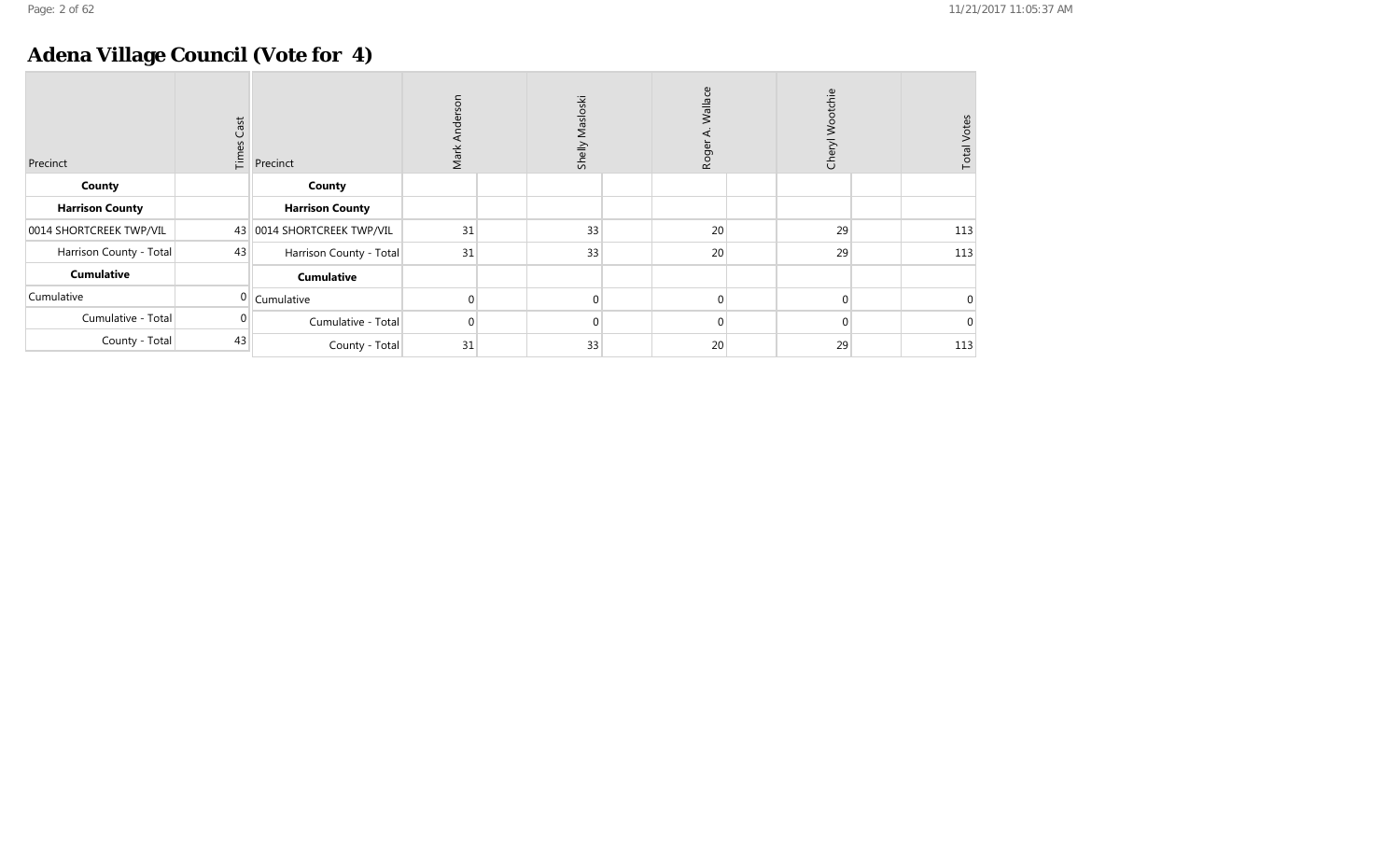## **Adena Village Board of Public Affairs (Vote for 1)**

| Precinct                | Cast<br>Times | Precinct                   | No Valid Petition | <b>Total Votes</b> |
|-------------------------|---------------|----------------------------|-------------------|--------------------|
| County                  |               | County                     |                   |                    |
| <b>Harrison County</b>  |               | <b>Harrison County</b>     |                   |                    |
| 0014 SHORTCREEK TWP/VIL |               | 43 0014 SHORTCREEK TWP/VIL | $\mathbf 0$       | $\Omega$           |
| Harrison County - Total | 43            | Harrison County - Total    | $\mathbf 0$       | $\Omega$           |
| <b>Cumulative</b>       |               | <b>Cumulative</b>          |                   |                    |
| Cumulative              | $\mathbf 0$   | Cumulative                 | $\Omega$          | $\Omega$           |
| Cumulative - Total      | $\Omega$      | Cumulative - Total         | $\overline{0}$    | $\Omega$           |
| County - Total          | 43            | County - Total             | $\mathbf 0$       | 0                  |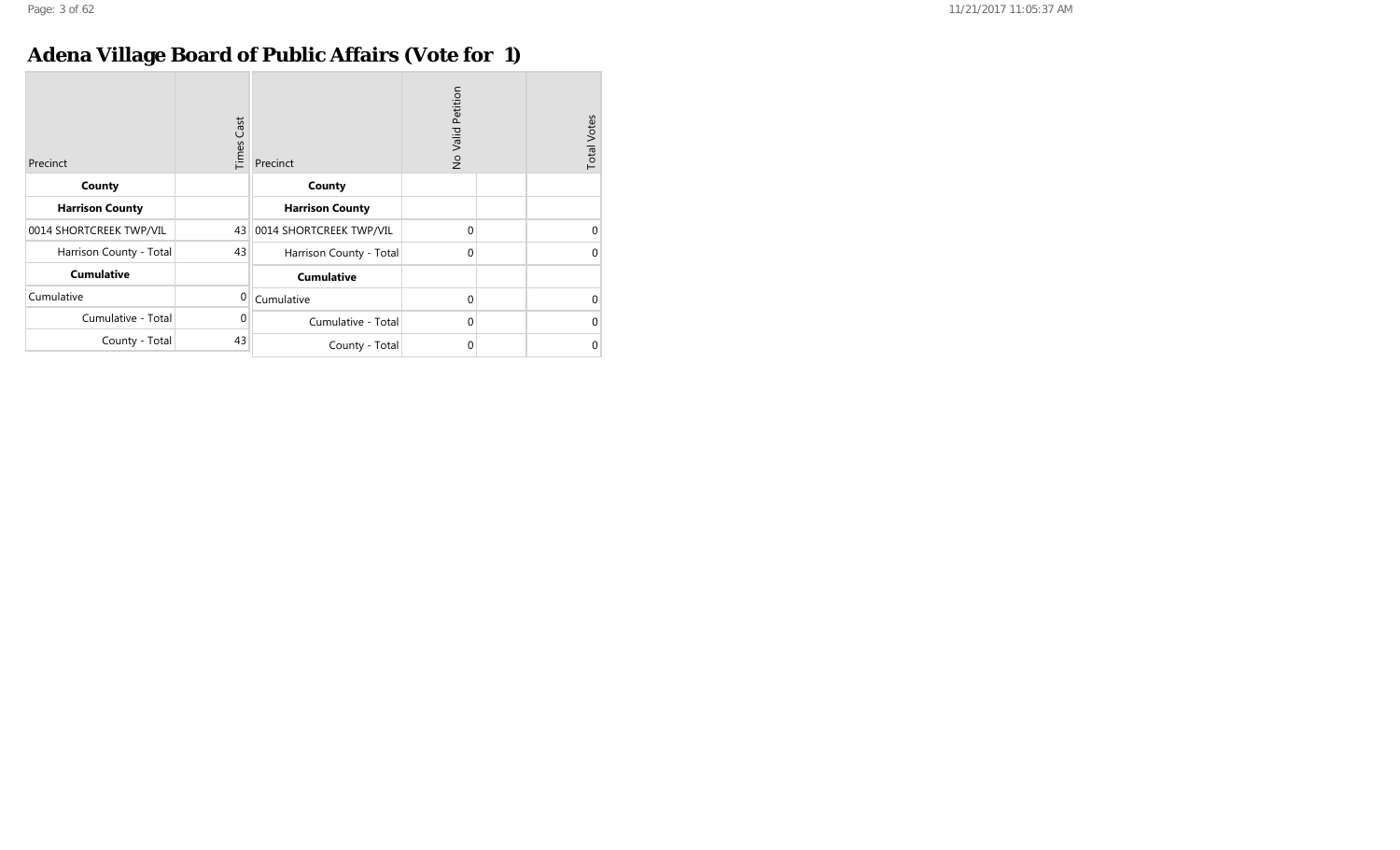## **Bowerston Village Council (Vote for 4)**

| Precinct                | $\mathsf{Cast}$<br>Times | Precinct                | Beamer<br>Paula | Marie Harris | Jerry<br>McLandsborough | <b>Total Votes</b> |
|-------------------------|--------------------------|-------------------------|-----------------|--------------|-------------------------|--------------------|
| County                  |                          | County                  |                 |              |                         |                    |
| <b>Harrison County</b>  |                          | <b>Harrison County</b>  |                 |              |                         |                    |
| 0009 MONROE TWP/VIL     | 72                       | 0009 MONROE TWP/VIL     | 47              | 47           | 60                      | 154                |
| Harrison County - Total | 72                       | Harrison County - Total | 47              | 47           | 60                      | 154                |
| <b>Cumulative</b>       |                          | <b>Cumulative</b>       |                 |              |                         |                    |
| Cumulative              | 0                        | Cumulative              | $\overline{0}$  | $\mathbf 0$  | $\mathbf{0}$            | $\overline{0}$     |
| Cumulative - Total      | $\Omega$                 | Cumulative - Total      | $\overline{0}$  | $\mathbf 0$  | $\mathbf{0}$            | $\overline{0}$     |
| County - Total          | 72                       | County - Total          | 47              | 47           | 60                      | 154                |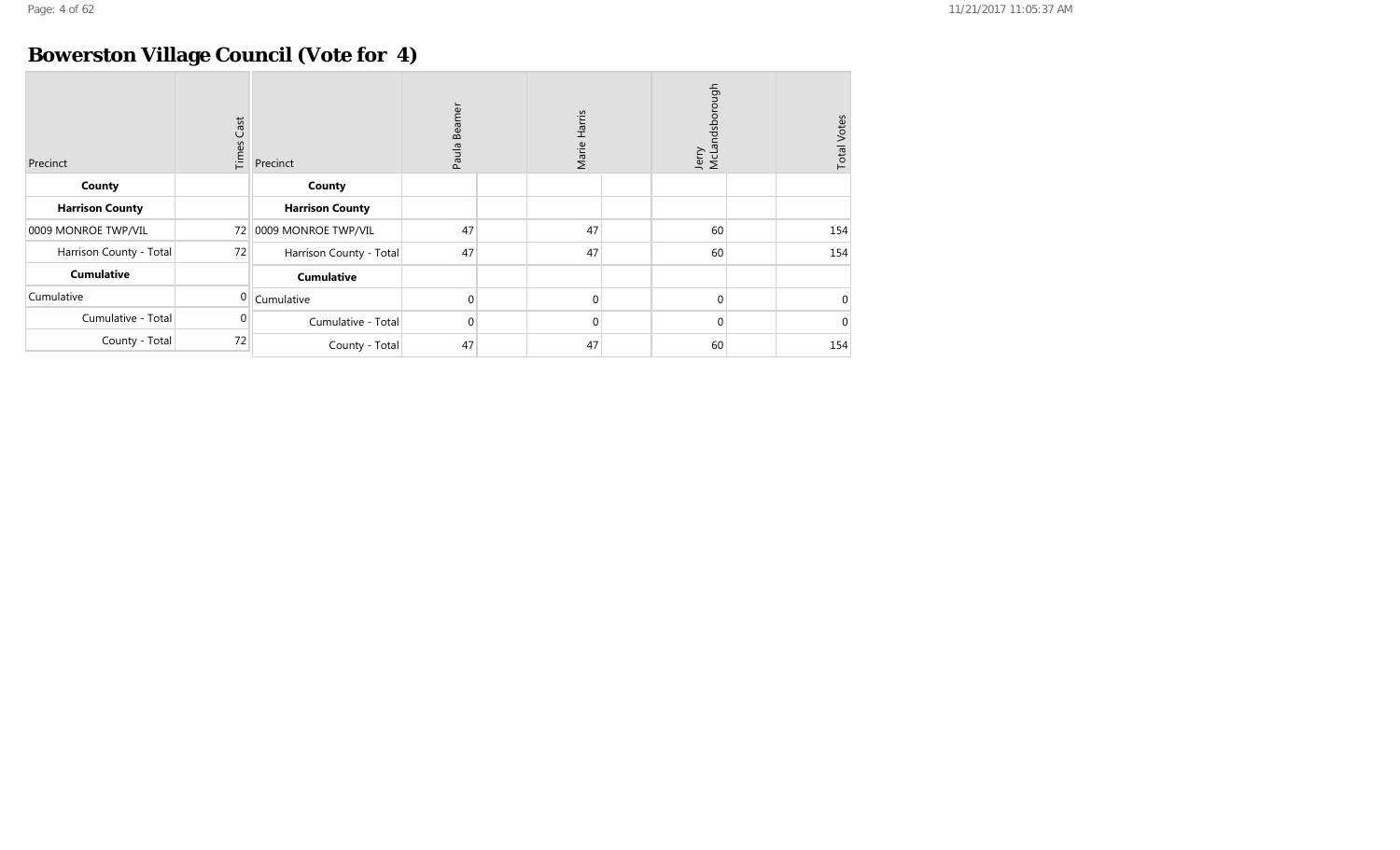## **Cadiz Village Council (Vote for 4)**

| Precinct                | ಕ<br>$\frac{15}{11}$ | Precinct                  | aper<br>은 | exler<br>$\overline{\Omega}$<br>Jam | Dani | Sickle<br>œ<br>Larry | Smith<br>ු<br>උ | lior<br>$\overline{a}$ | <b>Total Votes</b> |
|-------------------------|----------------------|---------------------------|-----------|-------------------------------------|------|----------------------|-----------------|------------------------|--------------------|
| County                  |                      | County                    |           |                                     |      |                      |                 |                        |                    |
| <b>Harrison County</b>  |                      | <b>Harrison County</b>    |           |                                     |      |                      |                 |                        |                    |
| 0003 CADIZ TWP/VIL NE   |                      | 285 0003 CADIZ TWP/VIL NE | 153       | 107                                 | 154  | 97                   | 190             | 128                    | 829                |
| 0004 CADIZ VIL SW       |                      | 414 0004 CADIZ VIL SW     | 205       | 166                                 | 194  | 123                  | 301             | 200                    | 1,189              |
| Harrison County - Total | 699                  | Harrison County - Total   | 358       | 273                                 | 348  | 220                  | 491             | 328                    | 2,018              |
| <b>Cumulative</b>       |                      | <b>Cumulative</b>         |           |                                     |      |                      |                 |                        |                    |
| Cumulative              |                      | $0$ Cumulative            |           |                                     |      |                      | $\Omega$        |                        | 0                  |
| Cumulative - Total      | $\overline{0}$       | Cumulative - Total        | $\Omega$  |                                     |      |                      | $\Omega$        |                        |                    |
| County - Total          | 699                  | County - Total            | 358       | 273                                 | 348  | 220                  | 491             | 328                    | 2,018              |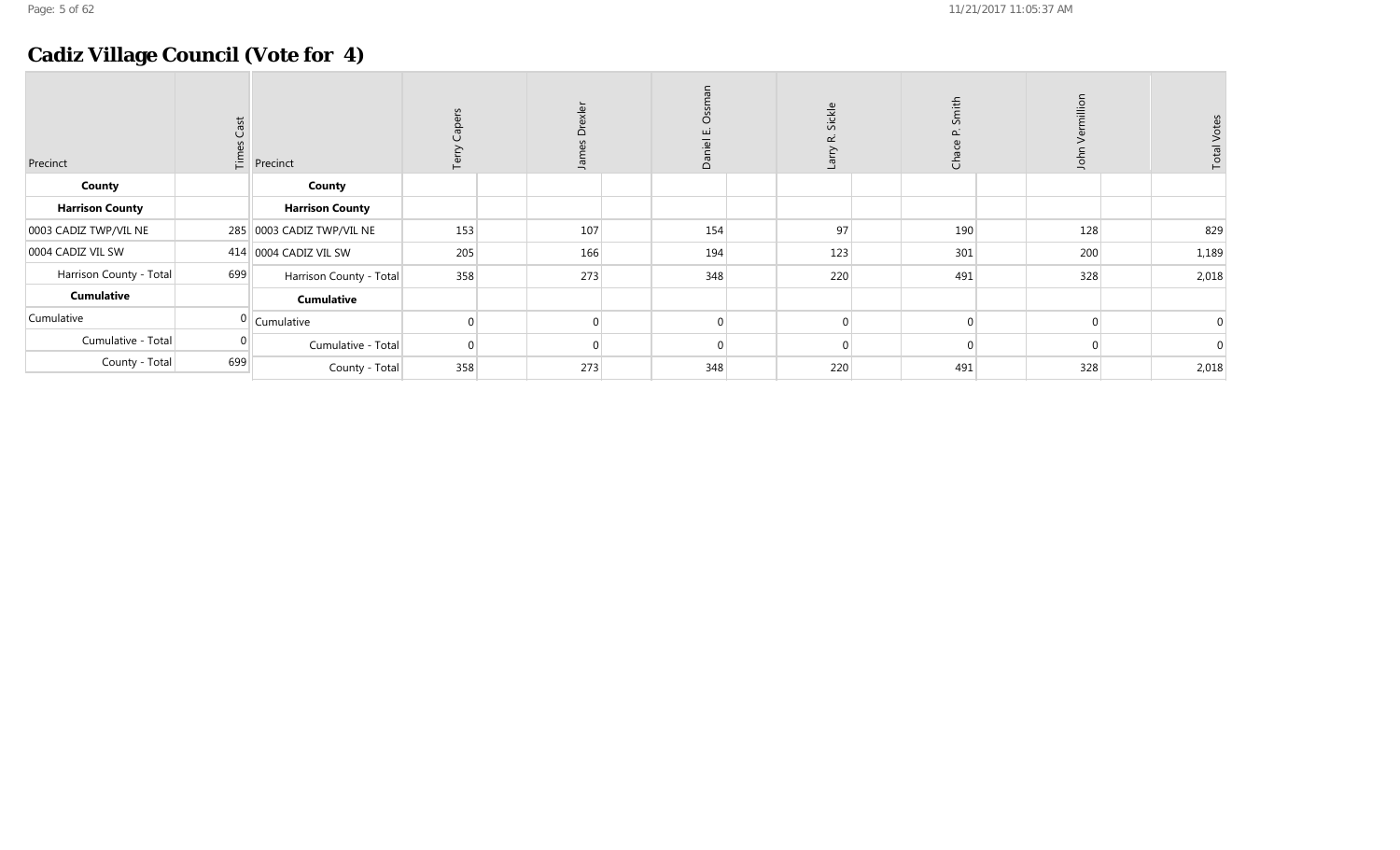## **Deersville Village Mayor (Vote for 1)**

| Precinct                | Cast<br>Times | Precinct                | Dale Mitchell | <b>Total Votes</b> |
|-------------------------|---------------|-------------------------|---------------|--------------------|
| County                  |               | County                  |               |                    |
| <b>Harrison County</b>  |               | <b>Harrison County</b>  |               |                    |
| 0005 FRANKLIN TWP/VIL   | 10            | 0005 FRANKLIN TWP/VIL   | 8             | 8                  |
| Harrison County - Total | 10            | Harrison County - Total | 8             | 8                  |
| <b>Cumulative</b>       |               | <b>Cumulative</b>       |               |                    |
| Cumulative              | $\mathbf{0}$  | Cumulative              | $\mathbf{0}$  | $\Omega$           |
| Cumulative - Total      | $\Omega$      | Cumulative - Total      | $\mathbf 0$   | $\Omega$           |
| County - Total          | 10            | County - Total          | 8             | 8                  |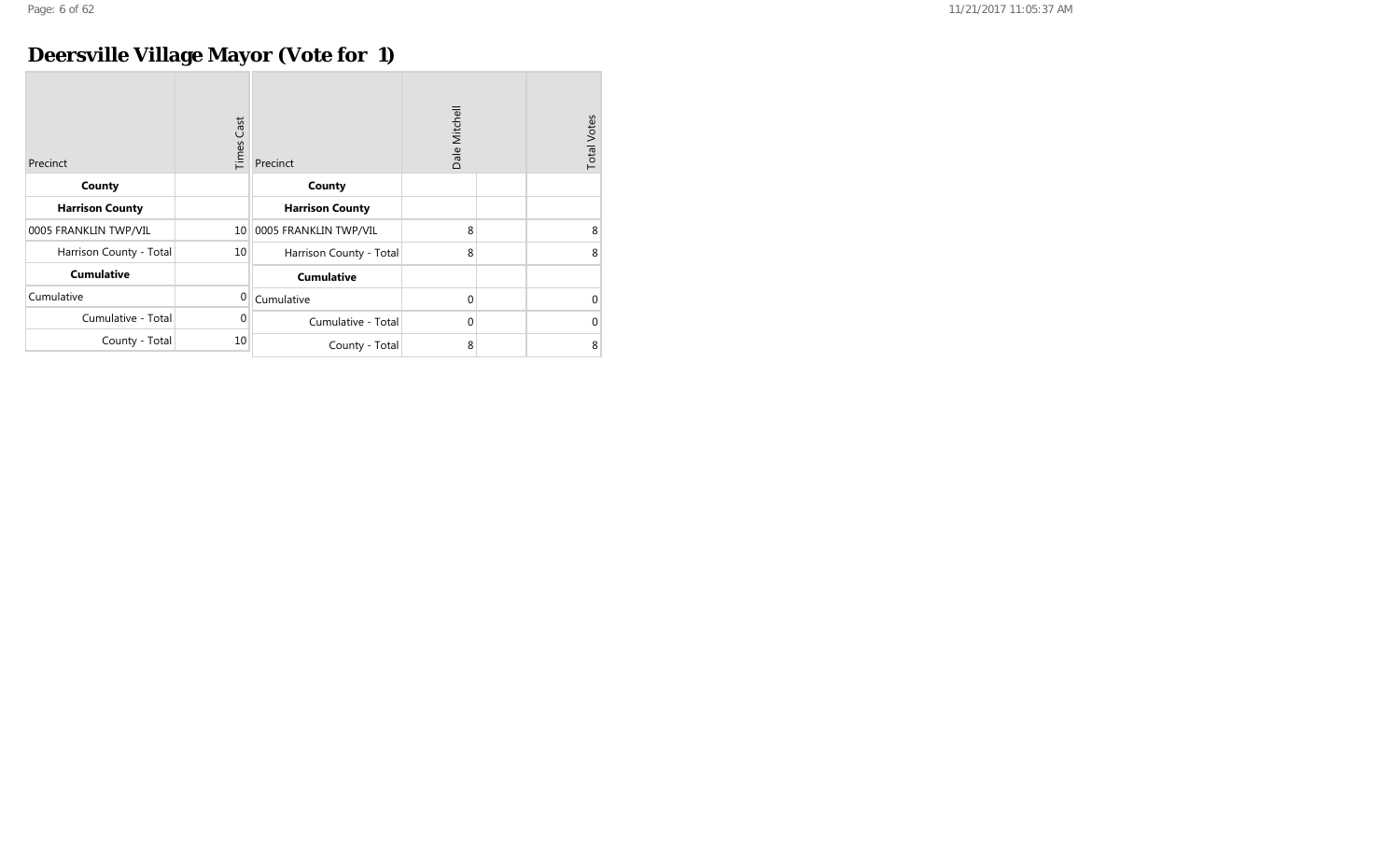## **Deersville Village Council (Vote for 4)**

| Precinct                | <b>Times Cast</b> | Precinct                | Cross<br>Edna | Jody Mitchell | <b>Total Votes</b> |
|-------------------------|-------------------|-------------------------|---------------|---------------|--------------------|
| County                  |                   | County                  |               |               |                    |
| <b>Harrison County</b>  |                   | <b>Harrison County</b>  |               |               |                    |
| 0005 FRANKLIN TWP/VIL   | 10 <sup>1</sup>   | 0005 FRANKLIN TWP/VIL   |               | 8             | 15                 |
| Harrison County - Total | 10                | Harrison County - Total |               | 8             | 15                 |
| <b>Cumulative</b>       |                   | <b>Cumulative</b>       |               |               |                    |
| Cumulative              | $\Omega$          | Cumulative              | 0             | $\mathbf{0}$  | $\mathbf{0}$       |
| Cumulative - Total      | 0                 | Cumulative - Total      | 0             | $\mathbf{0}$  | $\mathbf{0}$       |
| County - Total          | 10                | County - Total          |               | 8             | 15                 |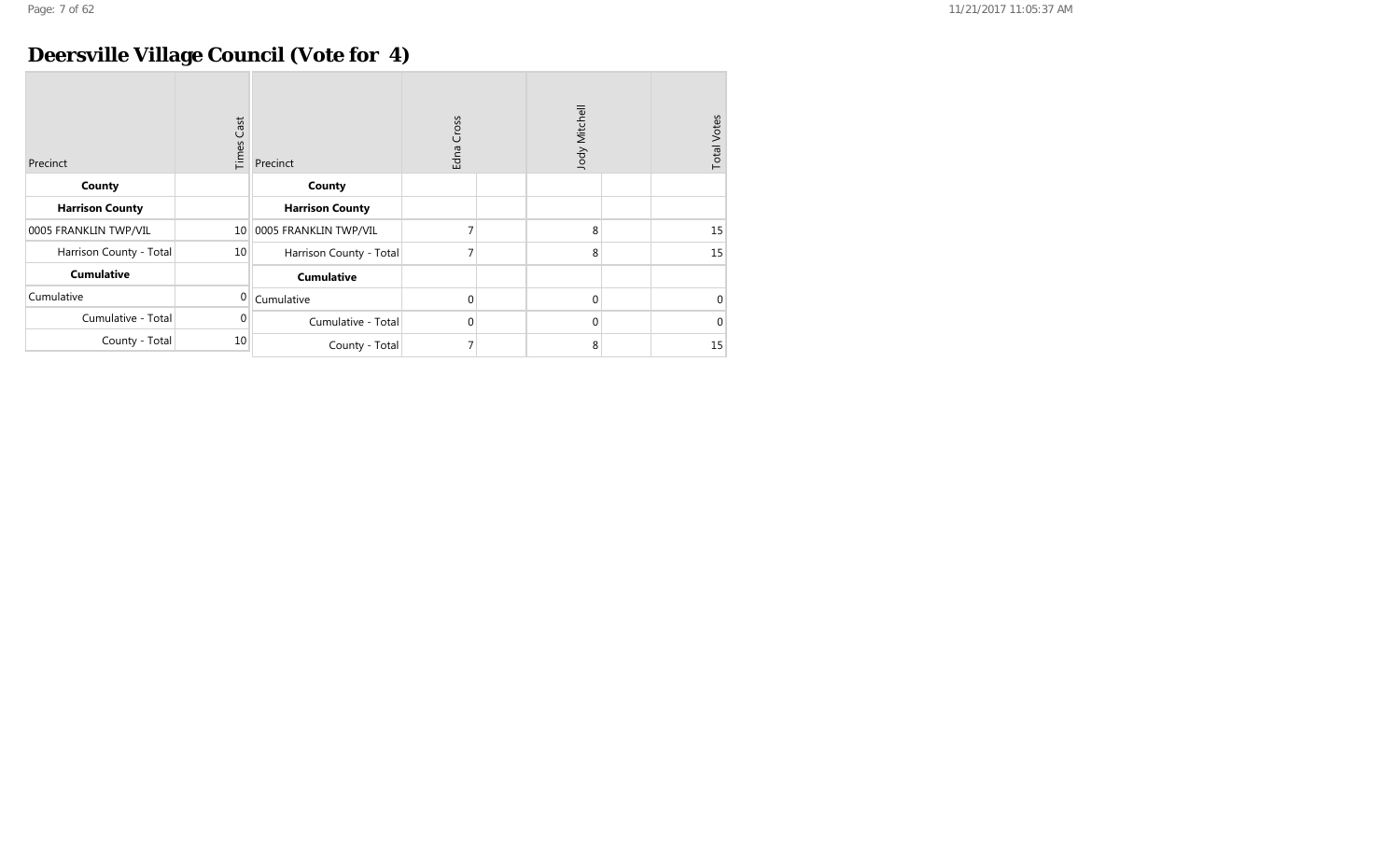## **Freeport Village Council (Vote for 4)**

| Precinct                | Cast<br>Times | Precinct                | No Valid Petition | <b>Total Votes</b> |
|-------------------------|---------------|-------------------------|-------------------|--------------------|
| County                  |               | County                  |                   |                    |
| <b>Harrison County</b>  |               | <b>Harrison County</b>  |                   |                    |
| 0006 FREEPORT TWP/VIL   | 95            | 0006 FREEPORT TWP/VIL   | 0                 | $\Omega$           |
| Harrison County - Total | 95            | Harrison County - Total | $\mathbf 0$       | $\Omega$           |
| <b>Cumulative</b>       |               | <b>Cumulative</b>       |                   |                    |
| Cumulative              | 0             | Cumulative              | $\mathbf{0}$      | $\Omega$           |
| Cumulative - Total      | $\Omega$      | Cumulative - Total      | $\mathbf{0}$      | $\Omega$           |
| County - Total          | 95            | County - Total          | 0                 | $\Omega$           |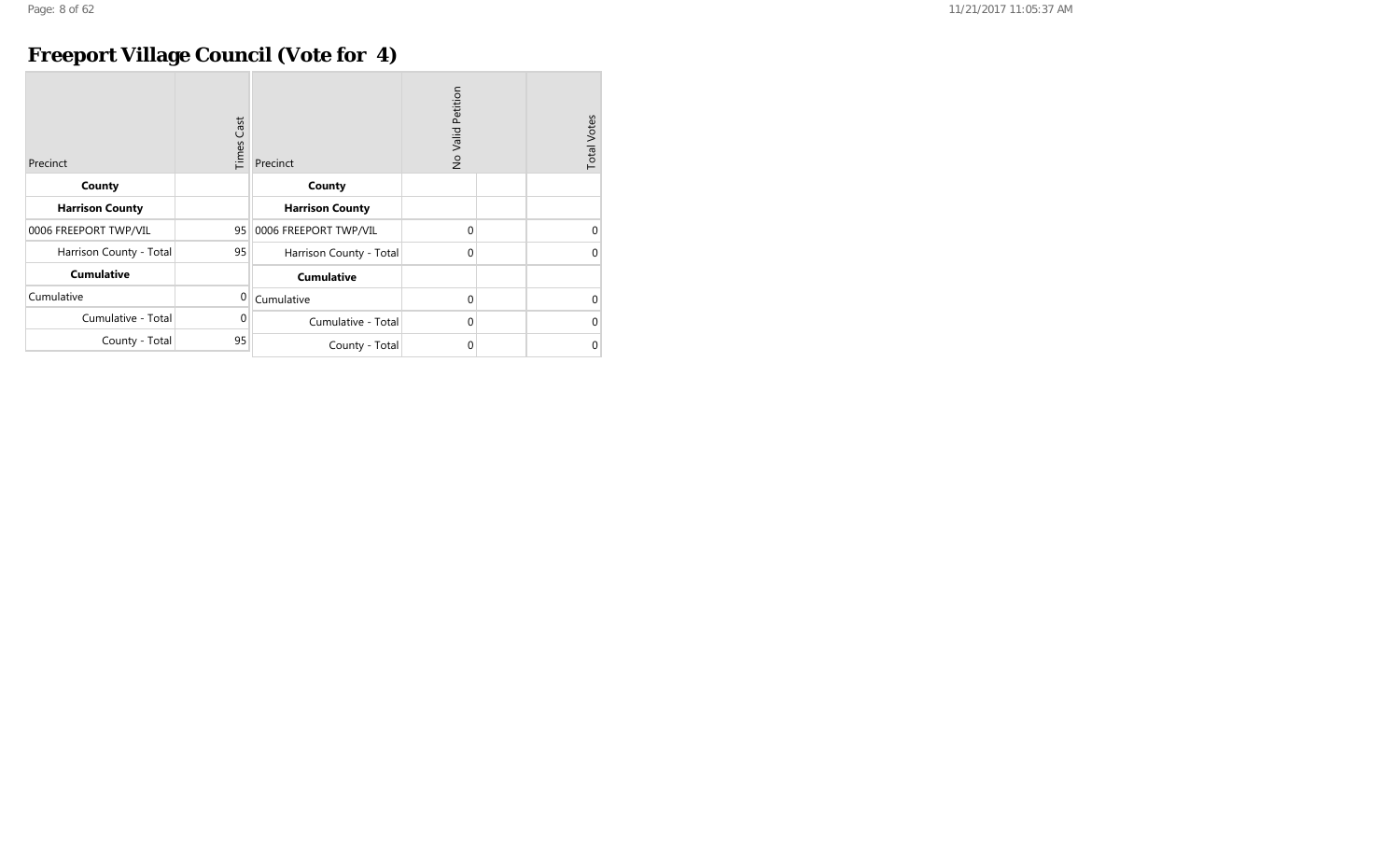## **Harrisville Village Council (Vote for 4)**

| Precinct                | Cast<br>Times | Precinct                   | No Valid Petition | <b>Total Votes</b> |
|-------------------------|---------------|----------------------------|-------------------|--------------------|
| County                  |               | County                     |                   |                    |
| <b>Harrison County</b>  |               | <b>Harrison County</b>     |                   |                    |
| 0014 SHORTCREEK TWP/VIL |               | 44 0014 SHORTCREEK TWP/VIL | $\mathbf{0}$      | $\Omega$           |
| Harrison County - Total | 44            | Harrison County - Total    | $\mathbf{0}$      | $\Omega$           |
| <b>Cumulative</b>       |               | <b>Cumulative</b>          |                   |                    |
| Cumulative              | $\mathbf 0$   | Cumulative                 | $\mathbf{0}$      | $\Omega$           |
| Cumulative - Total      | $\Omega$      | Cumulative - Total         | $\mathbf 0$       | $\Omega$           |
| County - Total          | 44            | County - Total             | $\mathbf 0$       | $\Omega$           |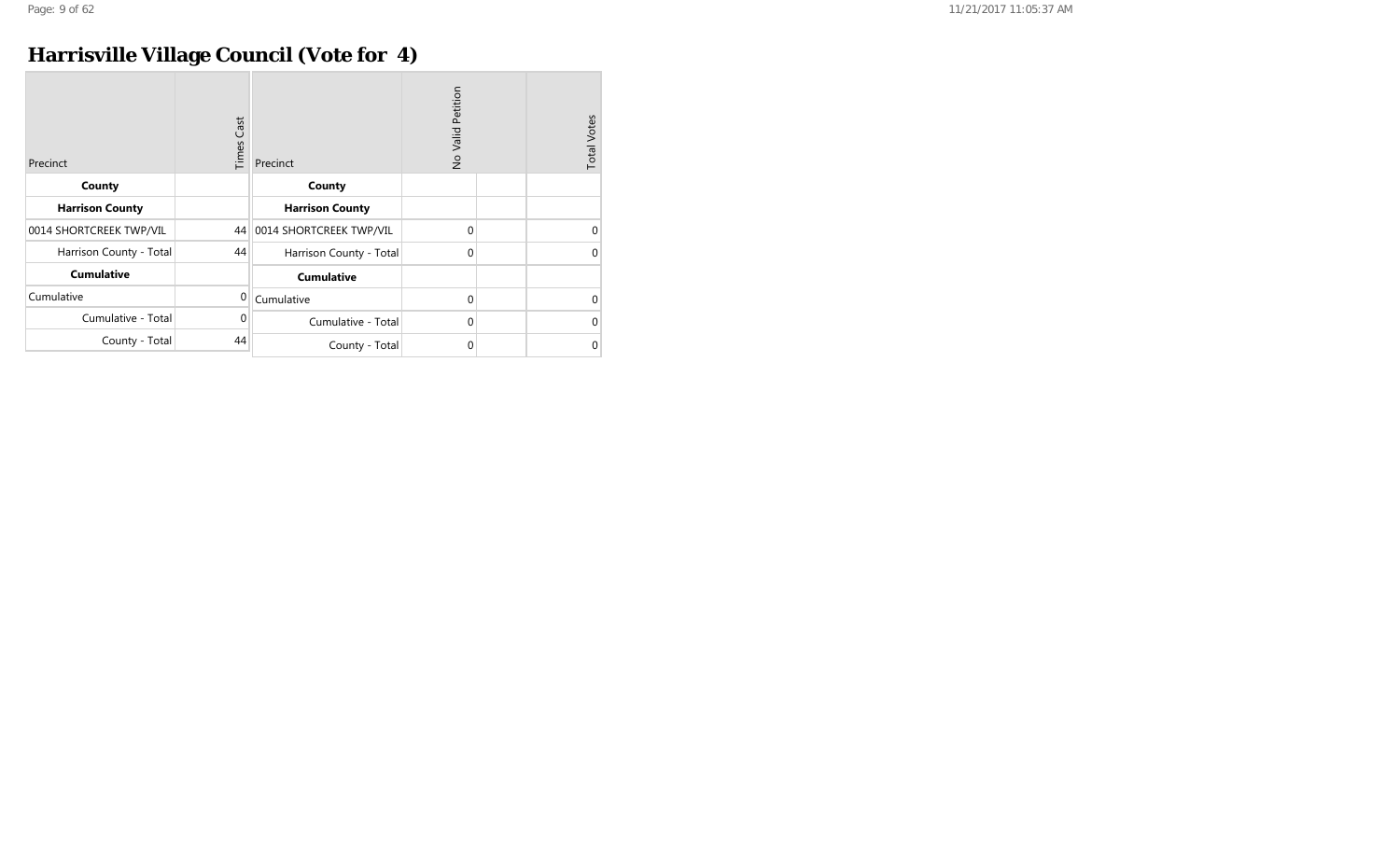## **Hopedale Village Council (Vote for 4)**

| Precinct                | $\mathsf{Cast}$<br>Times | Precinct                | Hawkins<br>Ronald | Jochims<br>nald R.<br>ā | ther<br>Willia | čί.<br>Ward<br><b>Larry</b> | <b>Total Votes</b> |
|-------------------------|--------------------------|-------------------------|-------------------|-------------------------|----------------|-----------------------------|--------------------|
| County                  |                          | County                  |                   |                         |                |                             |                    |
| <b>Harrison County</b>  |                          | <b>Harrison County</b>  |                   |                         |                |                             |                    |
| 0008 GREEN TWP/VIL      |                          | 240 0008 GREEN TWP/VIL  | 159               | 143                     | 138            | 166                         | 606                |
| Harrison County - Total | 240                      | Harrison County - Total | 159               | 143                     | 138            | 166                         | 606                |
| <b>Cumulative</b>       |                          | <b>Cumulative</b>       |                   |                         |                |                             |                    |
| Cumulative              |                          | $0$ Cumulative          |                   | $\Omega$                | $\Omega$       | $\Omega$                    | $\Omega$           |
| Cumulative - Total      |                          | Cumulative - Total      | $\Omega$          | $\Omega$                | $\Omega$       | $\Omega$                    | $\Omega$           |
| County - Total          | 240                      | County - Total          | 159               | 143                     | 138            | 166                         | 606                |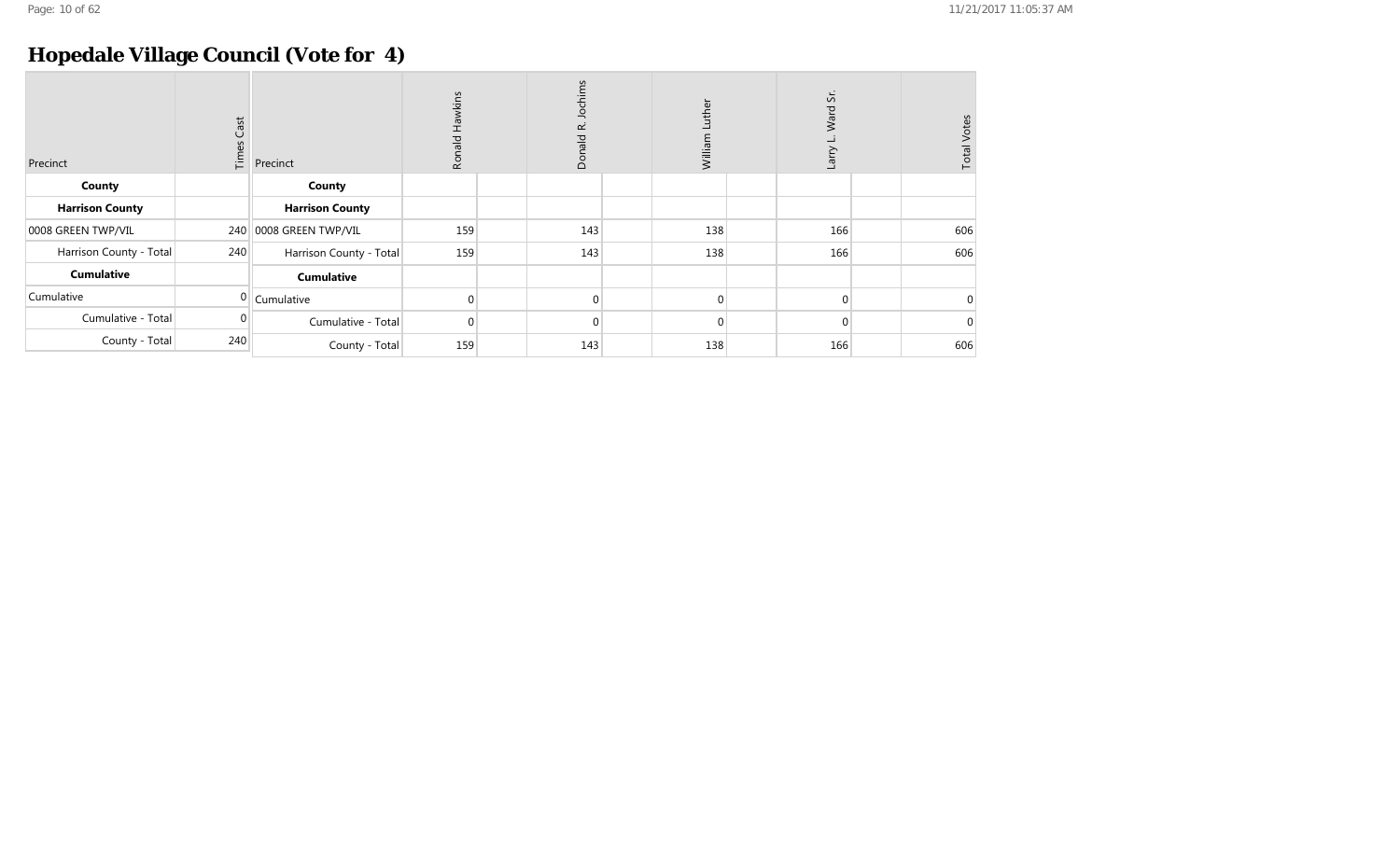## **Hopedale Village Board of Public Affairs (Vote for 1)**

| Precinct                | <b>Times Cast</b> | Precinct                | Petition<br>No Valid | <b>Total Votes</b> |
|-------------------------|-------------------|-------------------------|----------------------|--------------------|
| County                  |                   | County                  |                      |                    |
| <b>Harrison County</b>  |                   | <b>Harrison County</b>  |                      |                    |
| 0008 GREEN TWP/VIL      |                   | 240 0008 GREEN TWP/VIL  | $\Omega$             | 0                  |
| Harrison County - Total | 240               | Harrison County - Total | $\Omega$             | 0                  |
| <b>Cumulative</b>       |                   | <b>Cumulative</b>       |                      |                    |
| Cumulative              | $\Omega$          | Cumulative              | $\Omega$             | $\Omega$           |
| Cumulative - Total      | $\mathbf 0$       | Cumulative - Total      | $\Omega$             | $\Omega$           |
| County - Total          | 240               | County - Total          | $\Omega$             | 0                  |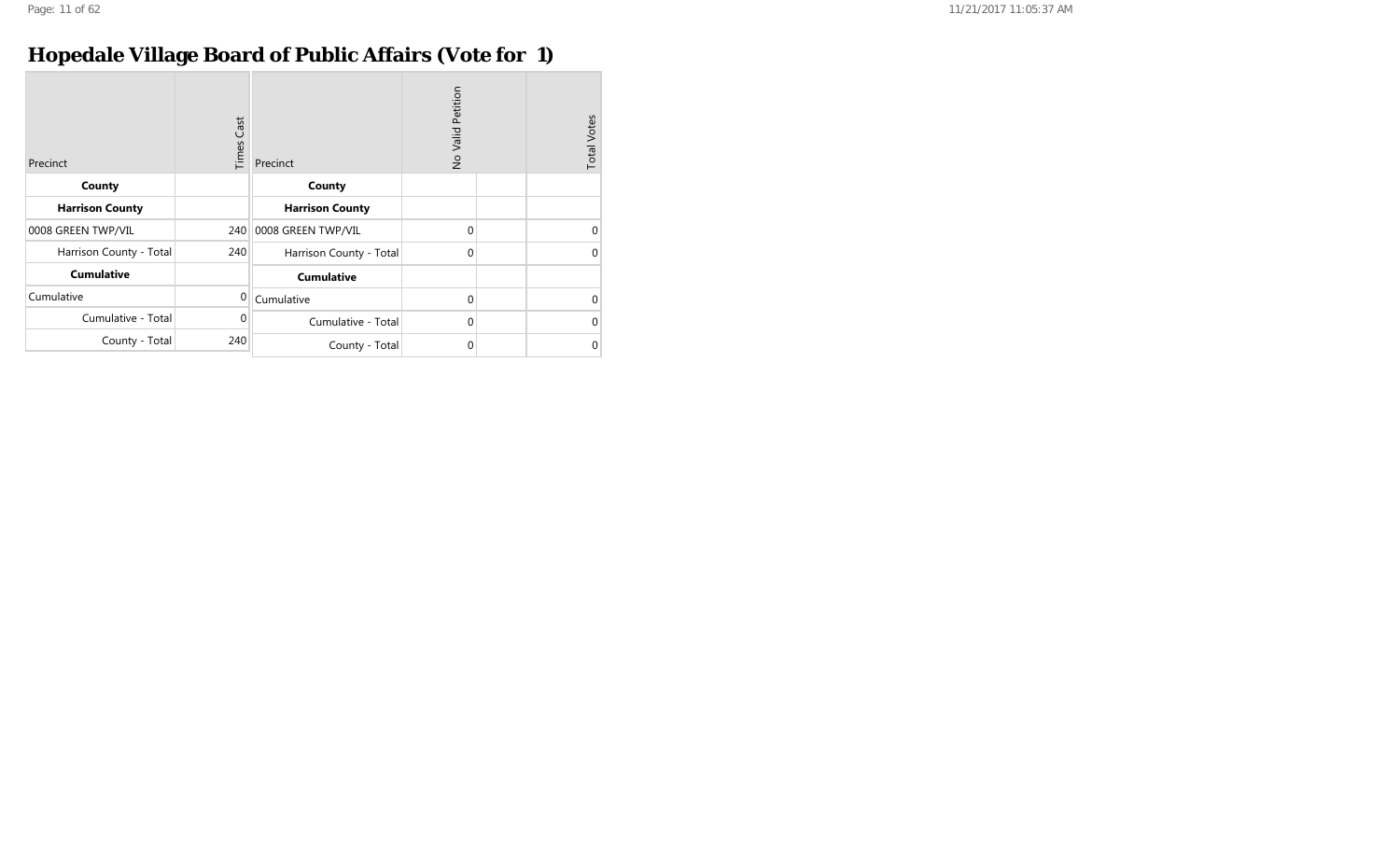## **Jewett Village Council (Vote for 4)**

| Precinct                | Cast<br>Times | Precinct                | Rick Meneely | Paul Prevot  | <b>Total Votes</b> |
|-------------------------|---------------|-------------------------|--------------|--------------|--------------------|
| County                  |               | County                  |              |              |                    |
| <b>Harrison County</b>  |               | <b>Harrison County</b>  |              |              |                    |
| 0013 RUMLEY TWP/VIL     | 136           | 0013 RUMLEY TWP/VIL     | 55           | 94           | 149                |
| Harrison County - Total | 136           | Harrison County - Total | 55           | 94           | 149                |
| <b>Cumulative</b>       |               | <b>Cumulative</b>       |              |              |                    |
| Cumulative              | $\Omega$      | Cumulative              | 0            | $\mathbf{0}$ | $\Omega$           |
| Cumulative - Total      | 0             | Cumulative - Total      | 0            | $\mathbf{0}$ | $\Omega$           |
| County - Total          | 136           | County - Total          | 55           | 94           | 149                |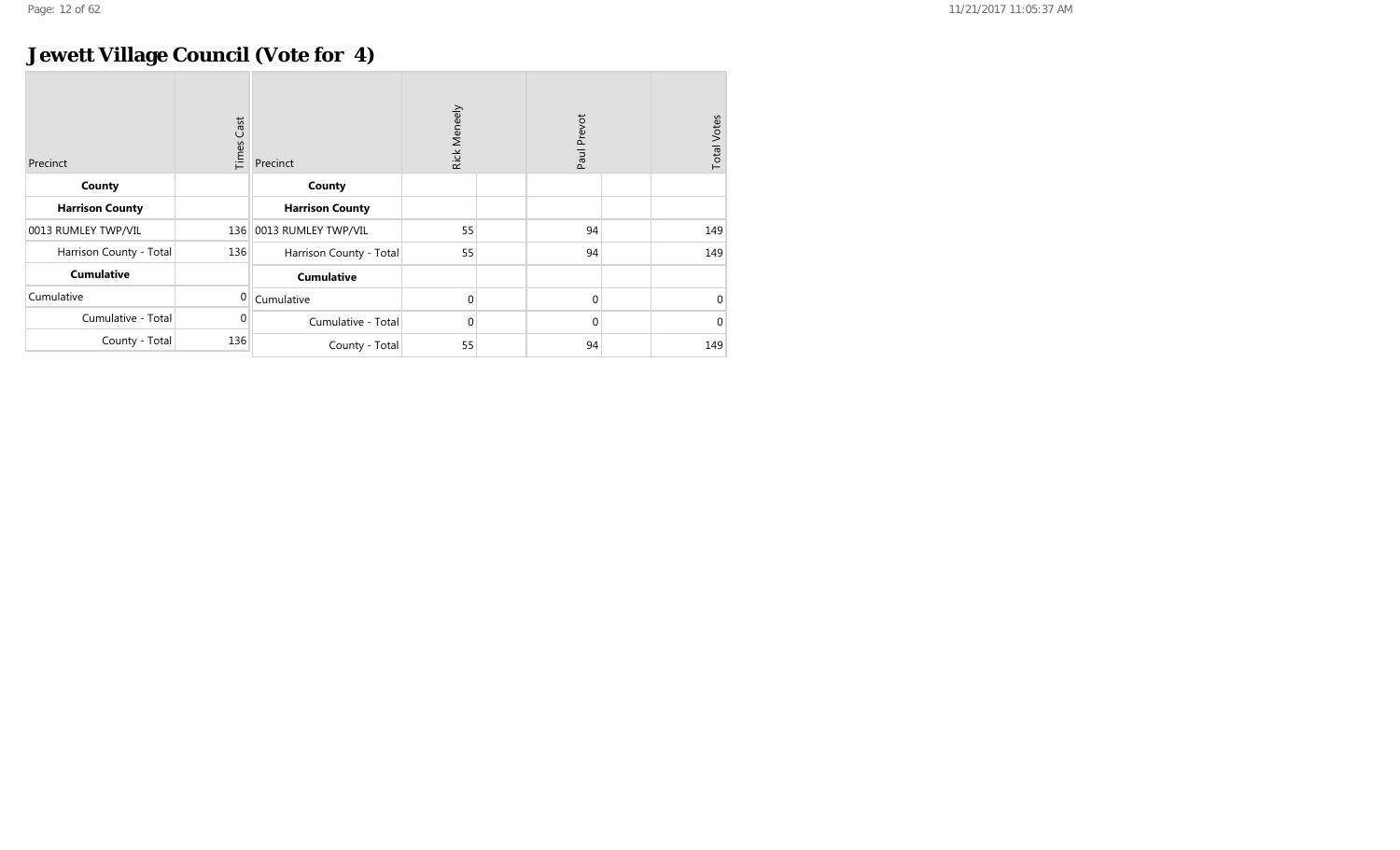## **New Athens Village Mayor (Vote for 1)**

| Precinct                | Cast<br>Times | Precinct                | Joe Petro    | <b>Total Votes</b> |
|-------------------------|---------------|-------------------------|--------------|--------------------|
| County                  |               | County                  |              |                    |
| <b>Harrison County</b>  |               | <b>Harrison County</b>  |              |                    |
| 0002 ATHENS TWP/VIL     | 84            | 0002 ATHENS TWP/VIL     | 58           | 58                 |
| Harrison County - Total | 84            | Harrison County - Total | 58           | 58                 |
| <b>Cumulative</b>       |               | <b>Cumulative</b>       |              |                    |
| Cumulative              | $\mathbf{0}$  | Cumulative              | $\mathbf{0}$ | 0                  |
| Cumulative - Total      | 0             | Cumulative - Total      | $\mathbf{0}$ | 0                  |
| County - Total          | 84            | County - Total          | 58           | 58                 |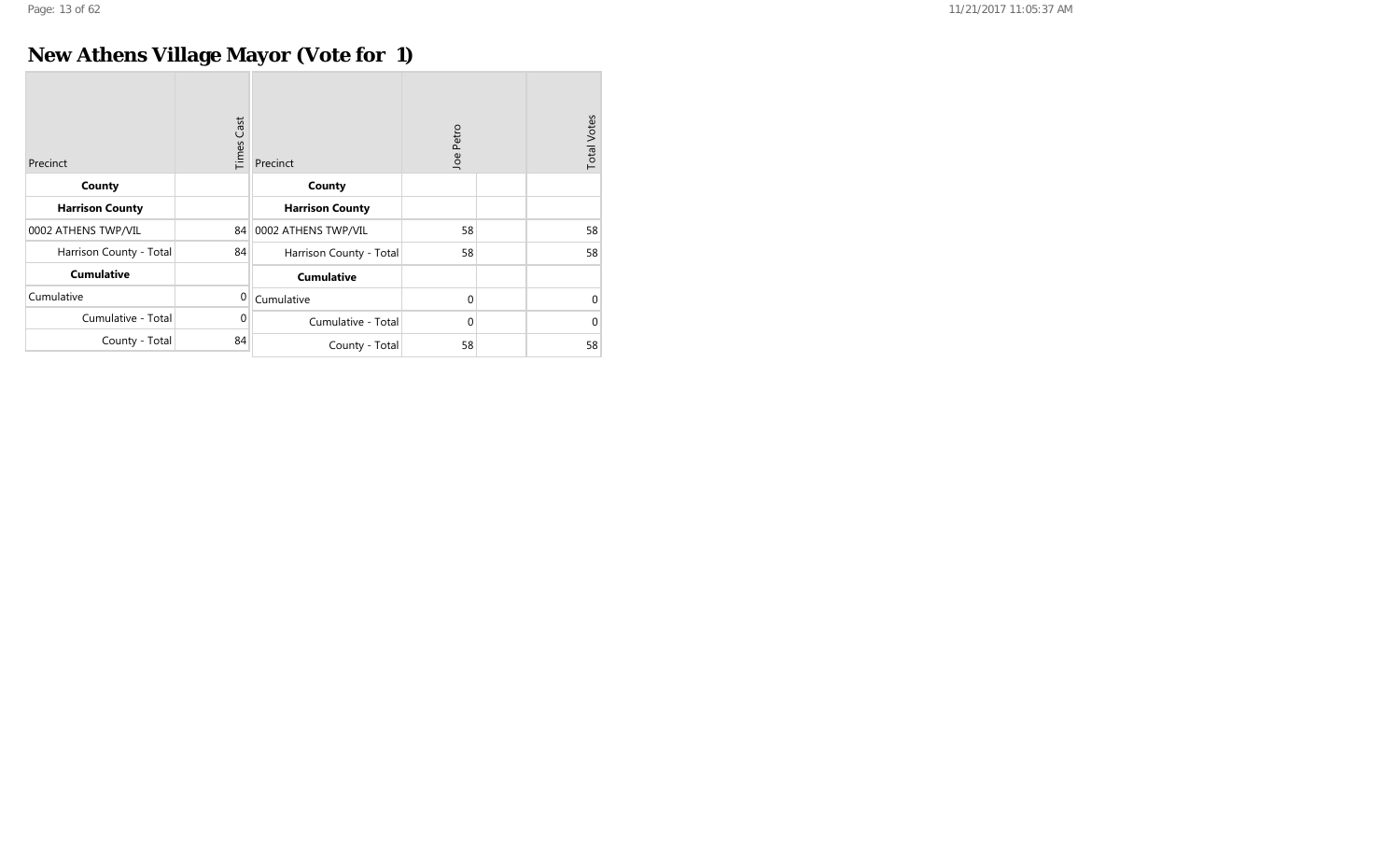## **New Athens Village Council (Vote for 4)**

| Precinct                | <b>Times Cast</b> | Precinct                | Arnold<br>vi<br>Mark | Joseph J.<br>Tomolonis | <b>Total Votes</b> |
|-------------------------|-------------------|-------------------------|----------------------|------------------------|--------------------|
| County                  |                   | County                  |                      |                        |                    |
| <b>Harrison County</b>  |                   | <b>Harrison County</b>  |                      |                        |                    |
| 0002 ATHENS TWP/VIL     | 84                | 0002 ATHENS TWP/VIL     | 45                   | 48                     | 93                 |
| Harrison County - Total | 84                | Harrison County - Total | 45                   | 48                     | 93                 |
| <b>Cumulative</b>       |                   | <b>Cumulative</b>       |                      |                        |                    |
| Cumulative              | $\Omega$          | Cumulative              | 0                    | $\mathbf 0$            | $\Omega$           |
| Cumulative - Total      | 0                 | Cumulative - Total      | $\mathbf 0$          | $\mathbf 0$            | $\Omega$           |
| County - Total          | 84                | County - Total          | 45                   | 48                     | 93                 |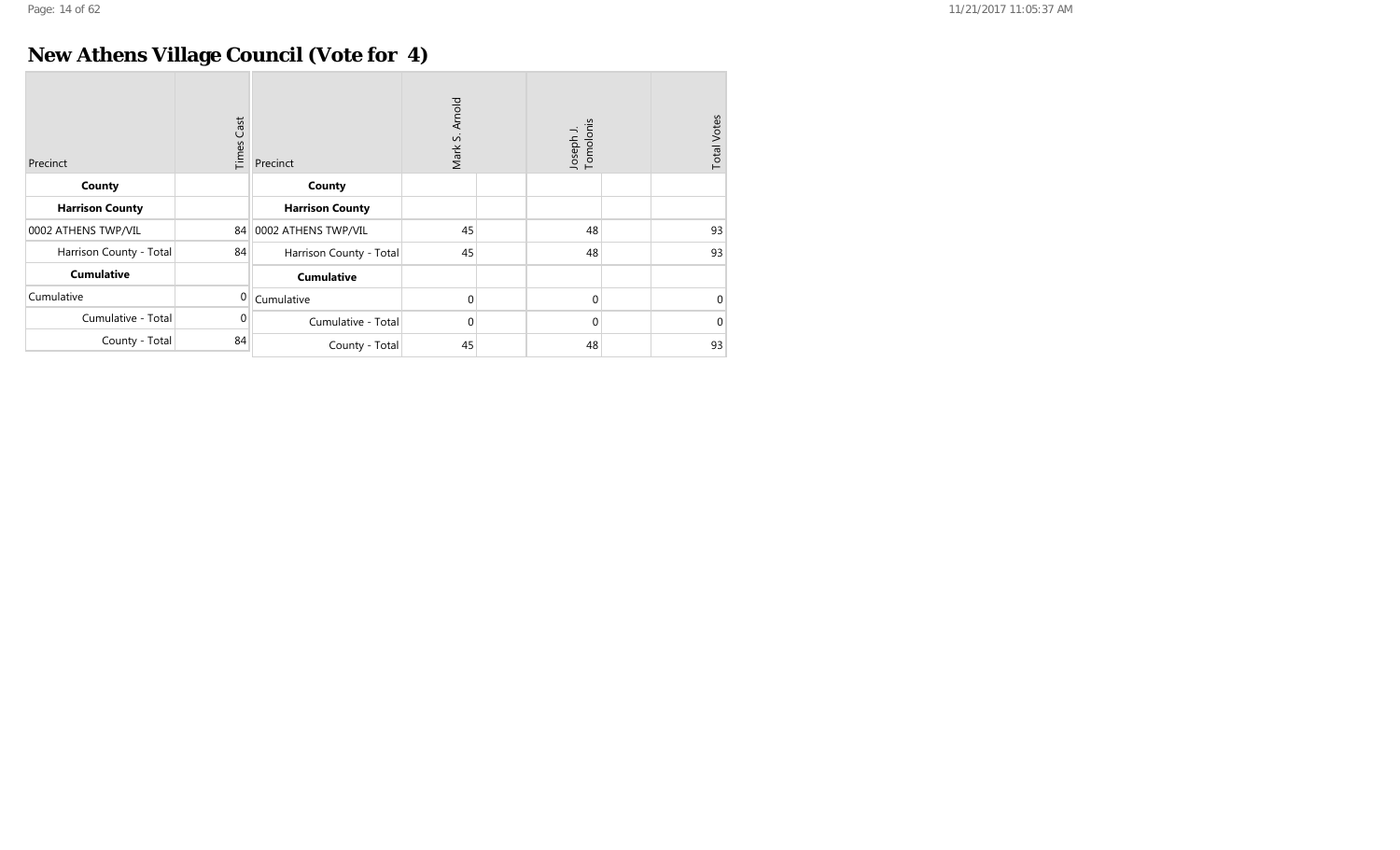## **Scio Village Council (Vote for 4)**

| Precinct                | Cast<br>Time | Precinct                | 温        | Trice<br>Heidi L. | George M.<br>Tubaugh | [DISABLED] | $\frac{1}{2}$ | Douglas A.<br>Whiteman | [DISABLED] | <b>Total Votes</b> |
|-------------------------|--------------|-------------------------|----------|-------------------|----------------------|------------|---------------|------------------------|------------|--------------------|
| County                  |              | County                  |          |                   |                      |            |               |                        |            |                    |
| <b>Harrison County</b>  |              | <b>Harrison County</b>  |          |                   |                      |            |               |                        |            |                    |
| 0011 NORTH TWP/VIL      |              | 96 0011 NORTH TWP/VIL   | 68       | 59                |                      |            | 70            |                        |            | 197                |
| Harrison County - Total | 96           | Harrison County - Total | 68       | 59                | 0                    |            | 70            | $\Omega$               |            | 197                |
| <b>Cumulative</b>       |              | <b>Cumulative</b>       |          |                   |                      |            |               |                        |            |                    |
| Cumulative              |              | $0$ Cumulative          |          | $\Omega$          |                      |            |               |                        |            |                    |
| Cumulative - Total      |              | Cumulative - Total      | $\Omega$ | $\Omega$          |                      |            | $\cap$        | $\Omega$               |            |                    |
| County - Total          | 96           | County - Total          | 68       | 59                |                      |            | 70            |                        |            | 197                |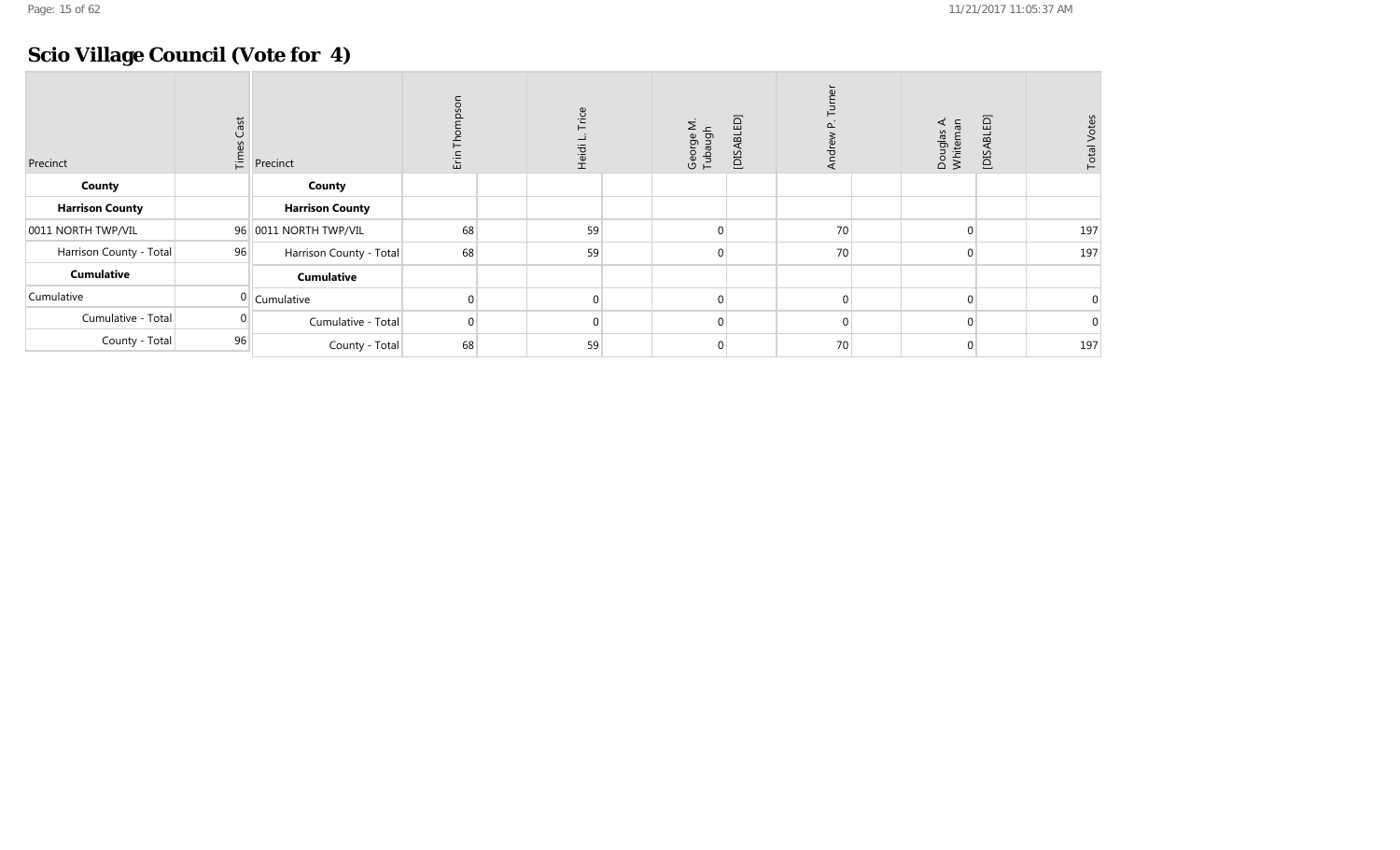## **Archer Township Trustees (Vote for 2)**

| Precinct                | <b>Times Cast</b> | Precinct                | Albright<br>نى<br>James | Dodds<br>Aaron L | <b>Total Votes</b> |
|-------------------------|-------------------|-------------------------|-------------------------|------------------|--------------------|
| County                  |                   | County                  |                         |                  |                    |
| <b>Harrison County</b>  |                   | <b>Harrison County</b>  |                         |                  |                    |
| 0001 ARCHER TWP         | 77                | 0001 ARCHER TWP         | 50                      | 57               | 107                |
| Harrison County - Total | 77                | Harrison County - Total | 50                      | 57               | 107                |
| <b>Cumulative</b>       |                   | <b>Cumulative</b>       |                         |                  |                    |
| Cumulative              | $\Omega$          | Cumulative              | $\mathbf{0}$            | $\overline{0}$   | $\Omega$           |
| Cumulative - Total      | 0                 | Cumulative - Total      | $\mathbf 0$             | $\overline{0}$   | $\Omega$           |
| County - Total          | 77                | County - Total          | 50                      | 57               | 107                |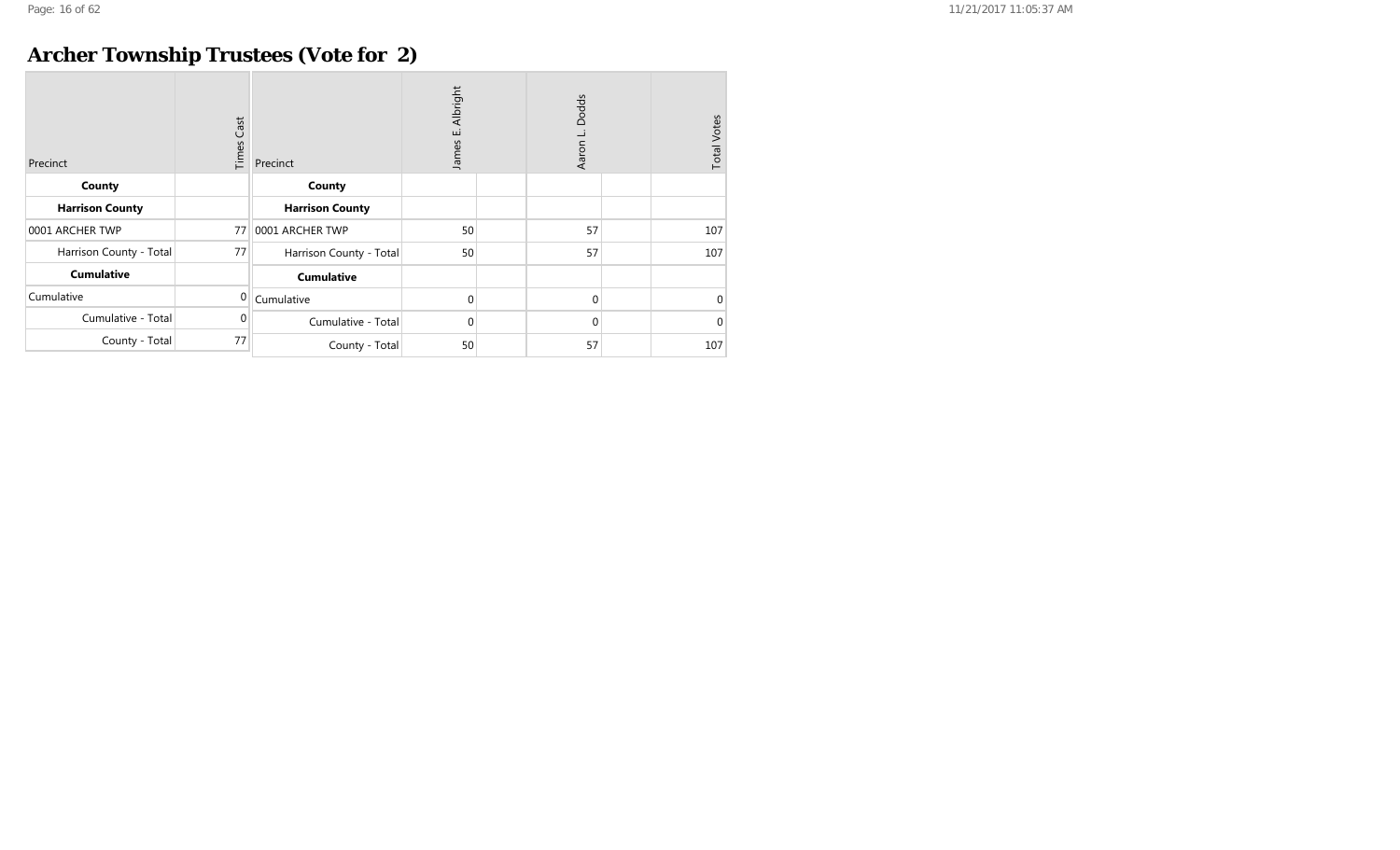## **Athens Township Trustees (Vote for 2)**

| Precinct                | <b>Times Cast</b> | Precinct                | David Butler |  | Michael Saffell | <b>Total Votes</b> |          |
|-------------------------|-------------------|-------------------------|--------------|--|-----------------|--------------------|----------|
| County                  |                   | County                  |              |  |                 |                    |          |
| <b>Harrison County</b>  |                   | <b>Harrison County</b>  |              |  |                 |                    |          |
| 0002 ATHENS TWP/VIL     | 134               | 0002 ATHENS TWP/VIL     | 105          |  | 111             |                    | 216      |
| Harrison County - Total | 134               | Harrison County - Total | 105          |  | 111             |                    | 216      |
| <b>Cumulative</b>       |                   | <b>Cumulative</b>       |              |  |                 |                    |          |
| Cumulative              | $\Omega$          | Cumulative              | 0            |  | 0               |                    | $\Omega$ |
| Cumulative - Total      | 0                 | Cumulative - Total      | 0            |  | 0               |                    | $\Omega$ |
| County - Total          | 134               | County - Total          | 105          |  | 111             |                    | 216      |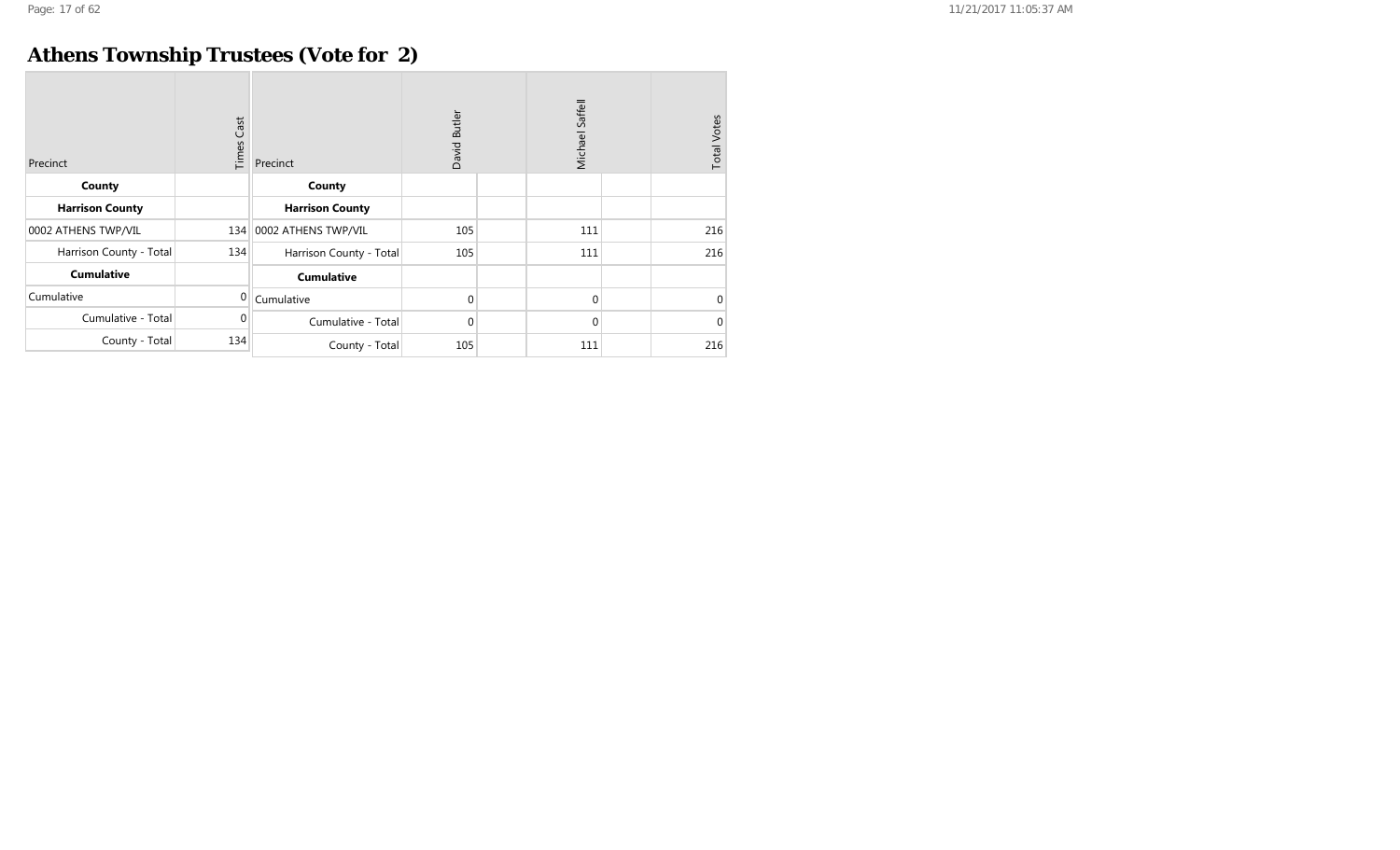## **Athens Township Trustees Unexpired Term 12-31-19 (Vote for 1)**

| Precinct                | Cast<br>Times | Precinct                | Smith<br>Samuel D. | <b>Total Votes</b> |
|-------------------------|---------------|-------------------------|--------------------|--------------------|
| County                  |               | County                  |                    |                    |
| <b>Harrison County</b>  |               | <b>Harrison County</b>  |                    |                    |
| 0002 ATHENS TWP/VIL     |               | 134 0002 ATHENS TWP/VIL | 124                | 124                |
| Harrison County - Total | 134           | Harrison County - Total | 124                | 124                |
| <b>Cumulative</b>       |               | <b>Cumulative</b>       |                    |                    |
| Cumulative              | $\mathbf 0$   | Cumulative              | $\mathbf 0$        | 0                  |
| Cumulative - Total      | $\Omega$      | Cumulative - Total      | $\mathbf 0$        | $\Omega$           |
| County - Total          | 134           | County - Total          | 124                | 124                |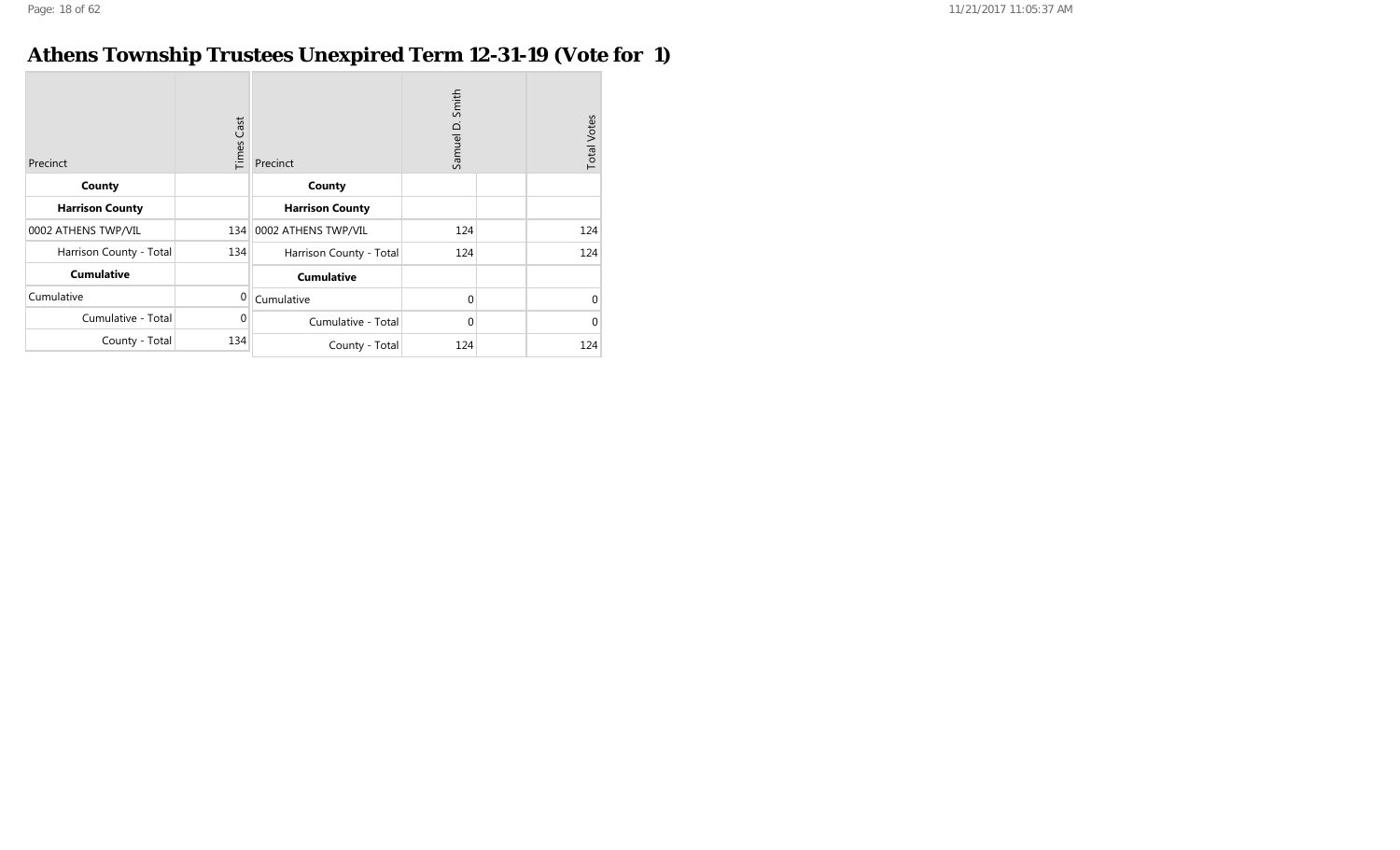## **Cadiz Township Trustees (Vote for 2)**

| Precinct                | <b>Times Cast</b> | Precinct                | Barr<br>Clint A. | Scott Porter<br>ن | <b>Total Votes</b> |
|-------------------------|-------------------|-------------------------|------------------|-------------------|--------------------|
| County                  |                   | County                  |                  |                   |                    |
| <b>Harrison County</b>  |                   | <b>Harrison County</b>  |                  |                   |                    |
| 0003 CADIZ TWP/VIL NE   | 383               | 0003 CADIZ TWP/VIL NE   | 315              | 253               | 568                |
| 0004 CADIZ VIL SW       | 414               | 0004 CADIZ VIL SW       | 326              | 272               | 598                |
| Harrison County - Total | 797               | Harrison County - Total | 641              | 525               | 1,166              |
| <b>Cumulative</b>       |                   | <b>Cumulative</b>       |                  |                   |                    |
| Cumulative              | $\Omega$          | Cumulative              | 0                | $\mathbf{0}$      | 0                  |
| Cumulative - Total      | 0                 | Cumulative - Total      | 0                | $\mathbf 0$       | $\Omega$           |
| County - Total          | 797               | County - Total          | 641              | 525               | 1,166              |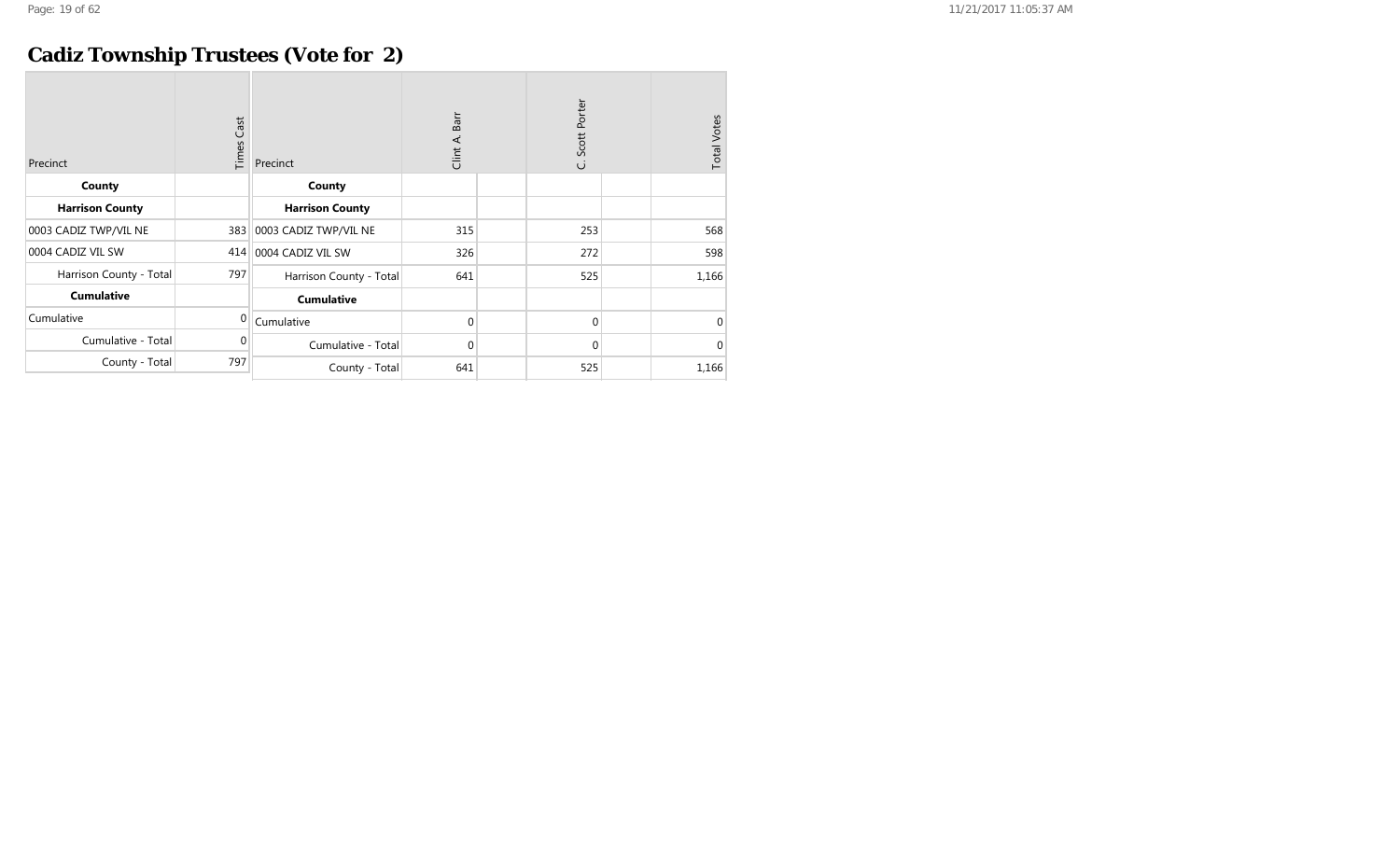## **Franklin Township Trustees (Vote for 2)**

| Precinct                | <b>Times Cast</b> | Precinct                | Huff<br>Richard A. |  | Todd Smith   | <b>Total Votes</b> |
|-------------------------|-------------------|-------------------------|--------------------|--|--------------|--------------------|
| County                  |                   | County                  |                    |  |              |                    |
| <b>Harrison County</b>  |                   | <b>Harrison County</b>  |                    |  |              |                    |
| 0005 FRANKLIN TWP/VIL   | 155               | 0005 FRANKLIN TWP/VIL   | 115                |  | 82           | 197                |
| Harrison County - Total | 155               | Harrison County - Total | 115                |  | 82           | 197                |
| <b>Cumulative</b>       |                   | <b>Cumulative</b>       |                    |  |              |                    |
| Cumulative              | $\overline{0}$    | Cumulative              | 0                  |  | $\mathbf{0}$ | $\Omega$           |
| Cumulative - Total      | $\mathbf 0$       | Cumulative - Total      | 0                  |  | 0            | $\Omega$           |
| County - Total          | 155               | County - Total          | 115                |  | 82           | 197                |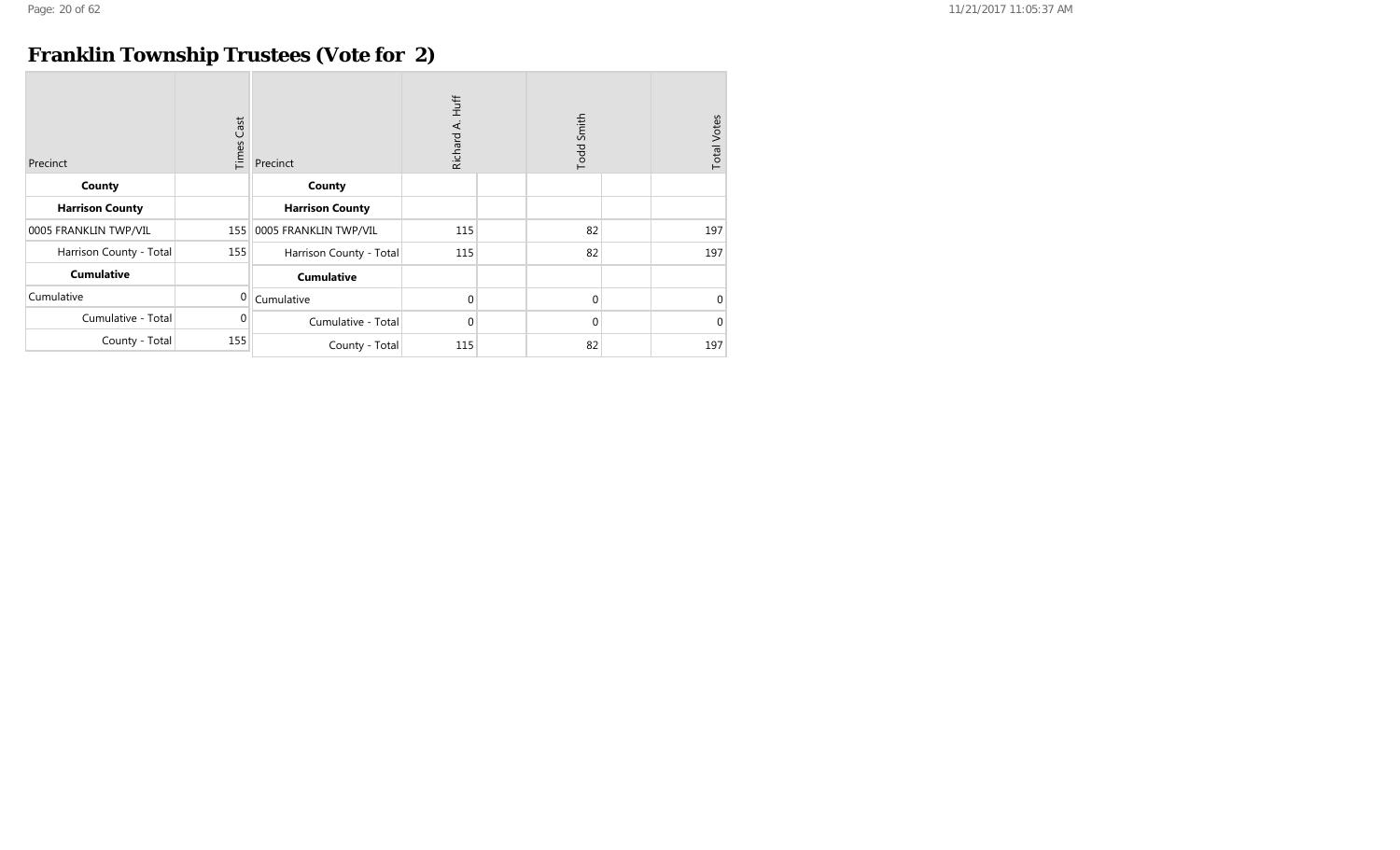## **Freeport Township Trustees (Vote for 2)**

| Precinct                | $\mathsf{Cast}$<br>Times | Precinct                | Bardall<br>⊢<br>yer | Jimmy Hershman | Cunningham<br>Randy | <b>Total Votes</b> |
|-------------------------|--------------------------|-------------------------|---------------------|----------------|---------------------|--------------------|
| County                  |                          | County                  |                     |                |                     |                    |
| <b>Harrison County</b>  |                          | <b>Harrison County</b>  |                     |                |                     |                    |
| 0006 FREEPORT TWP/VIL   | 229                      | 0006 FREEPORT TWP/VIL   | 71                  | 152            | 163                 | 386                |
| Harrison County - Total | 229                      | Harrison County - Total | 71                  | 152            | 163                 | 386                |
| <b>Cumulative</b>       |                          | <b>Cumulative</b>       |                     |                |                     |                    |
| Cumulative              | 0                        | Cumulative              | 0                   | $\mathbf{0}$   | $\mathbf{0}$        | $\Omega$           |
| Cumulative - Total      | 0                        | Cumulative - Total      | $\overline{0}$      | $\Omega$       | $\mathbf{0}$        | $\Omega$           |
| County - Total          | 229                      | County - Total          | 71                  | 152            | 163                 | 386                |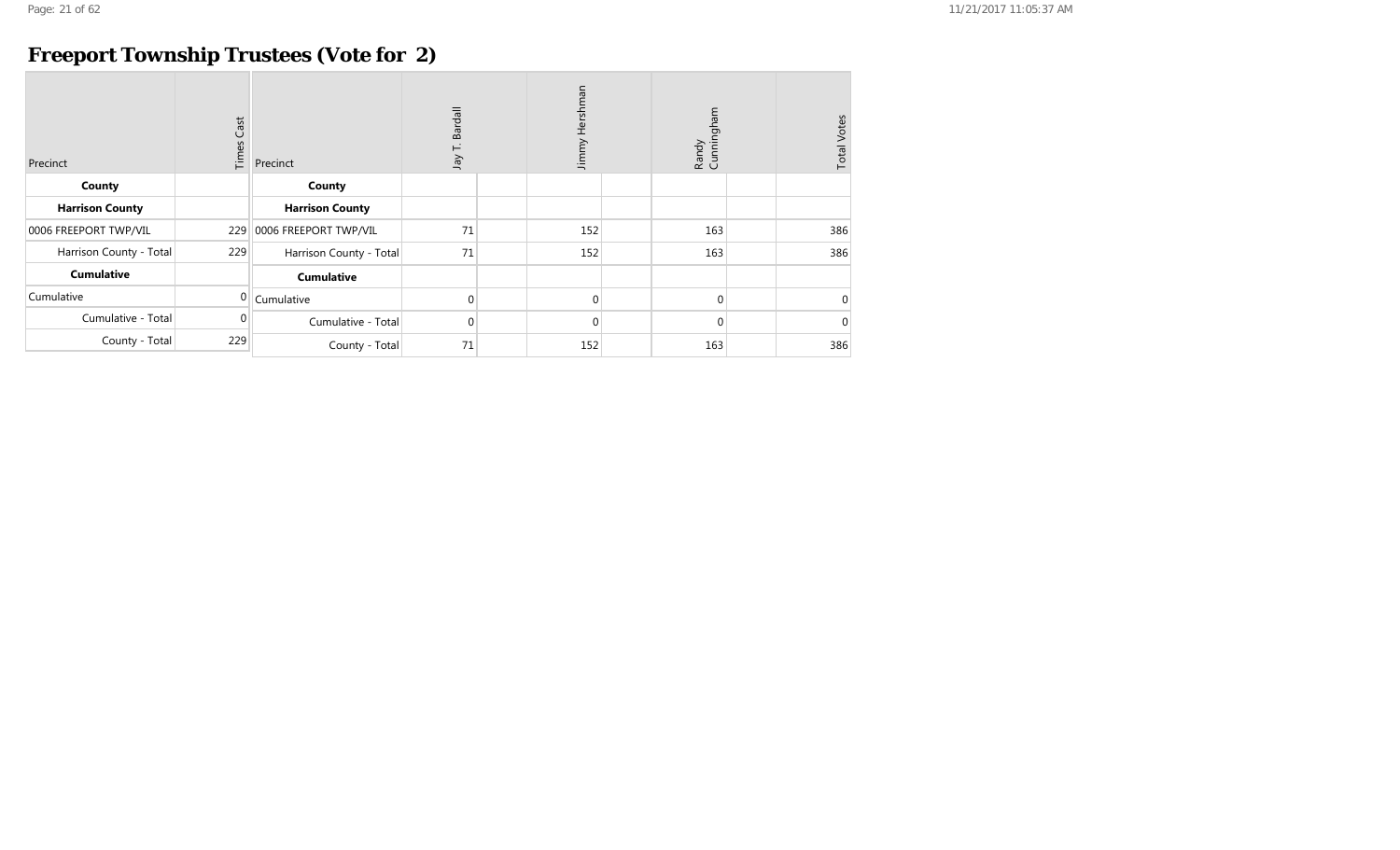## **German Township Trustees (Vote for 2)**

| Precinct                | Cast<br>Times | Precinct                | Franklin Kellar<br>Dale | D. Ray Marker | Valdinger<br>Bryant | <b>Total Votes</b> |
|-------------------------|---------------|-------------------------|-------------------------|---------------|---------------------|--------------------|
| County                  |               | County                  |                         |               |                     |                    |
| <b>Harrison County</b>  |               | <b>Harrison County</b>  |                         |               |                     |                    |
| 0007 GERMAN TWP         | 198           | 0007 GERMAN TWP         | 110                     | 106           | 99                  | 315                |
| Harrison County - Total | 198           | Harrison County - Total | 110                     | 106           | 99                  | 315                |
| <b>Cumulative</b>       |               | <b>Cumulative</b>       |                         |               |                     |                    |
| Cumulative              | 0             | Cumulative              | 0                       | $\Omega$      | $\mathbf{0}$        | $\Omega$           |
| Cumulative - Total      | 0             | Cumulative - Total      | $\mathbf 0$             | $\Omega$      | $\mathbf{0}$        | $\Omega$           |
| County - Total          | 198           | County - Total          | 110                     | 106           | 99                  | 315                |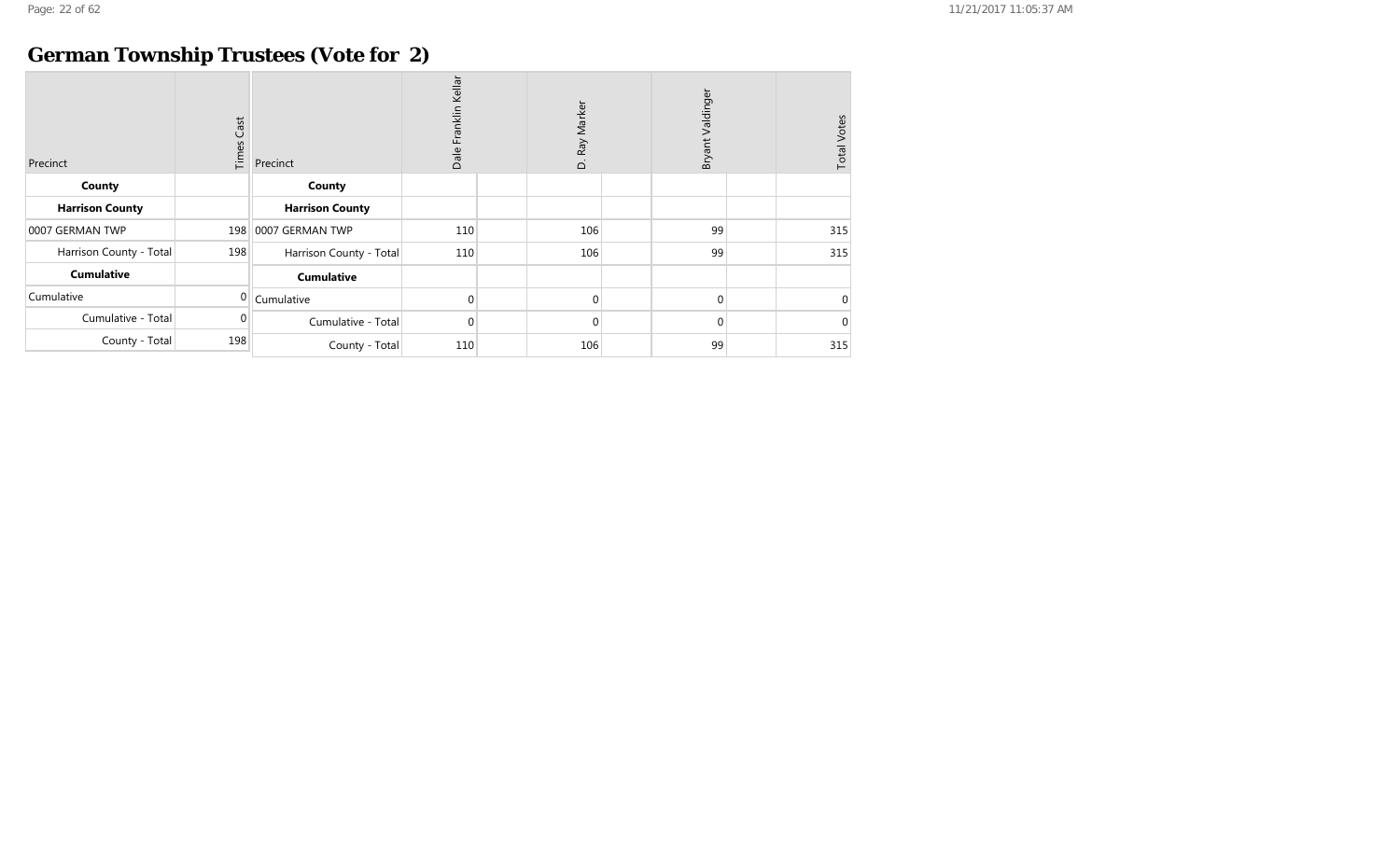## **Green Township Trustees (Vote for 2)**

| Precinct                | Cast | $\sum_{i=1}^{6}$ Precinct | adling<br>œ٥<br>Š | ້ບ<br>종<br>ັນ<br>ເດັ<br>George<br>McAfee | cchi<br>œ<br>Jim | Ward<br>흑 | Whipkey<br>$\frac{1}{6}$<br><sub>o</sub> | otes        |
|-------------------------|------|---------------------------|-------------------|------------------------------------------|------------------|-----------|------------------------------------------|-------------|
| County                  |      | County                    |                   |                                          |                  |           |                                          |             |
| <b>Harrison County</b>  |      | <b>Harrison County</b>    |                   |                                          |                  |           |                                          |             |
| 0008 GREEN TWP/VIL      |      | 469 0008 GREEN TWP/VIL    | 184               | 153                                      | 161              | 172       | 145                                      | 815         |
| Harrison County - Total | 469  | Harrison County - Total   | 184               | 153                                      | 161              | 172       | 145                                      | 815         |
| <b>Cumulative</b>       |      | <b>Cumulative</b>         |                   |                                          |                  |           |                                          |             |
| Cumulative              |      | $0$ Cumulative            |                   | $\Omega$                                 | $\Omega$         | $\Omega$  | $\Omega$                                 | $\mathbf 0$ |
| Cumulative - Total      |      | Cumulative - Total        | $\Omega$          | $\Omega$                                 | 0                |           | $\Omega$                                 | $\mathbf 0$ |
| County - Total          | 469  | County - Total            | 184               | 153                                      | 161              | 172       | 145                                      | 815         |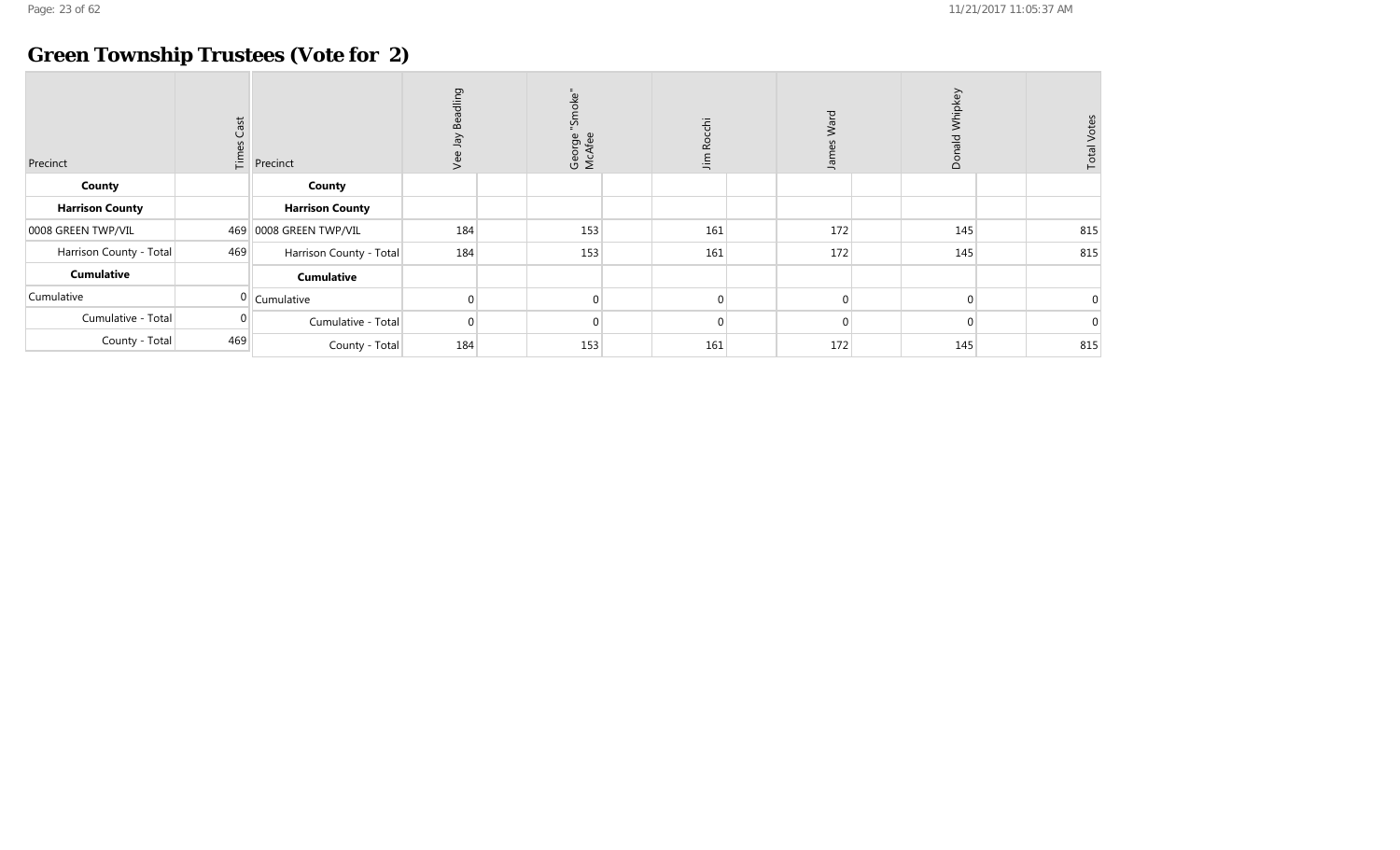## **Monroe Township Trustees (Vote for 2)**

| Precinct                | Cast<br>Times | Precinct                | Busby<br>Gene | Tom Ferguson | Slentz<br>Andrew | <b>Total Votes</b> |
|-------------------------|---------------|-------------------------|---------------|--------------|------------------|--------------------|
| County                  |               | County                  |               |              |                  |                    |
| <b>Harrison County</b>  |               | <b>Harrison County</b>  |               |              |                  |                    |
| 0009 MONROE TWP/VIL     | 238           | 0009 MONROE TWP/VIL     | 135           | 115          | 138              | 388                |
| Harrison County - Total | 238           | Harrison County - Total | 135           | 115          | 138              | 388                |
| <b>Cumulative</b>       |               | <b>Cumulative</b>       |               |              |                  |                    |
| Cumulative              | 0             | Cumulative              | 0             | $\Omega$     | $\mathbf{0}$     | $\Omega$           |
| Cumulative - Total      | $\Omega$      | Cumulative - Total      | $\mathbf 0$   | $\Omega$     | $\mathbf{0}$     | $\Omega$           |
| County - Total          | 238           | County - Total          | 135           | 115          | 138              | 388                |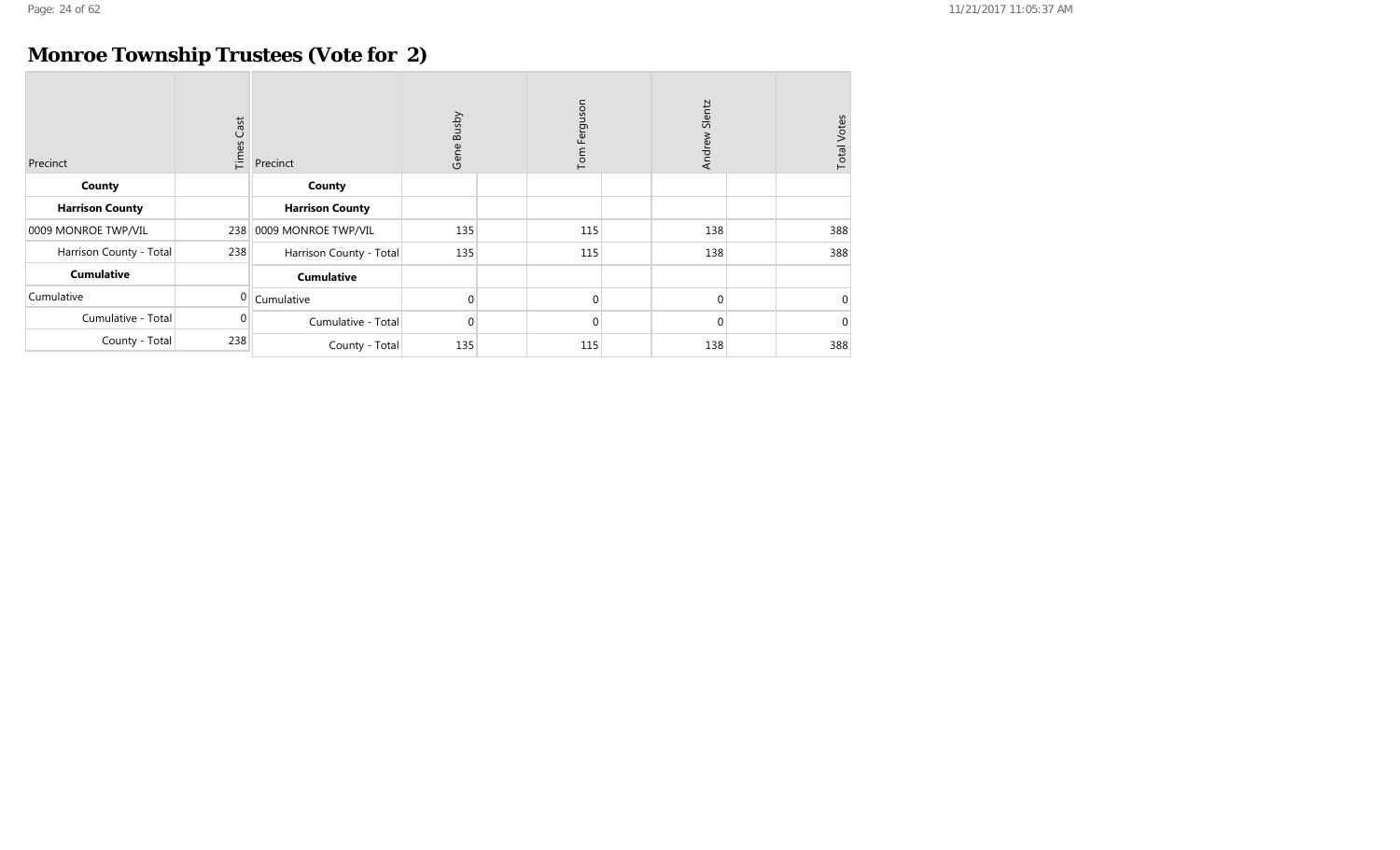## **Moorefield Township Trustees (Vote for 2)**

| Precinct                | <b>Times Cast</b> | Precinct                | Hyde<br>Jody L. |  | Rick Moore   | <b>Total Votes</b> |          |
|-------------------------|-------------------|-------------------------|-----------------|--|--------------|--------------------|----------|
| County                  |                   | County                  |                 |  |              |                    |          |
| <b>Harrison County</b>  |                   | <b>Harrison County</b>  |                 |  |              |                    |          |
| 0010 MOOREFIELD TWP     | 102               | 0010 MOOREFIELD TWP     | 87              |  | 88           |                    | 175      |
| Harrison County - Total | 102               | Harrison County - Total | 87              |  | 88           |                    | 175      |
| <b>Cumulative</b>       |                   | <b>Cumulative</b>       |                 |  |              |                    |          |
| Cumulative              | 0                 | Cumulative              | $\mathbf 0$     |  | $\mathbf{0}$ |                    | $\Omega$ |
| Cumulative - Total      | 0                 | Cumulative - Total      | $\overline{0}$  |  | 0            |                    | $\Omega$ |
| County - Total          | 102               | County - Total          | 87              |  | 88           |                    | 175      |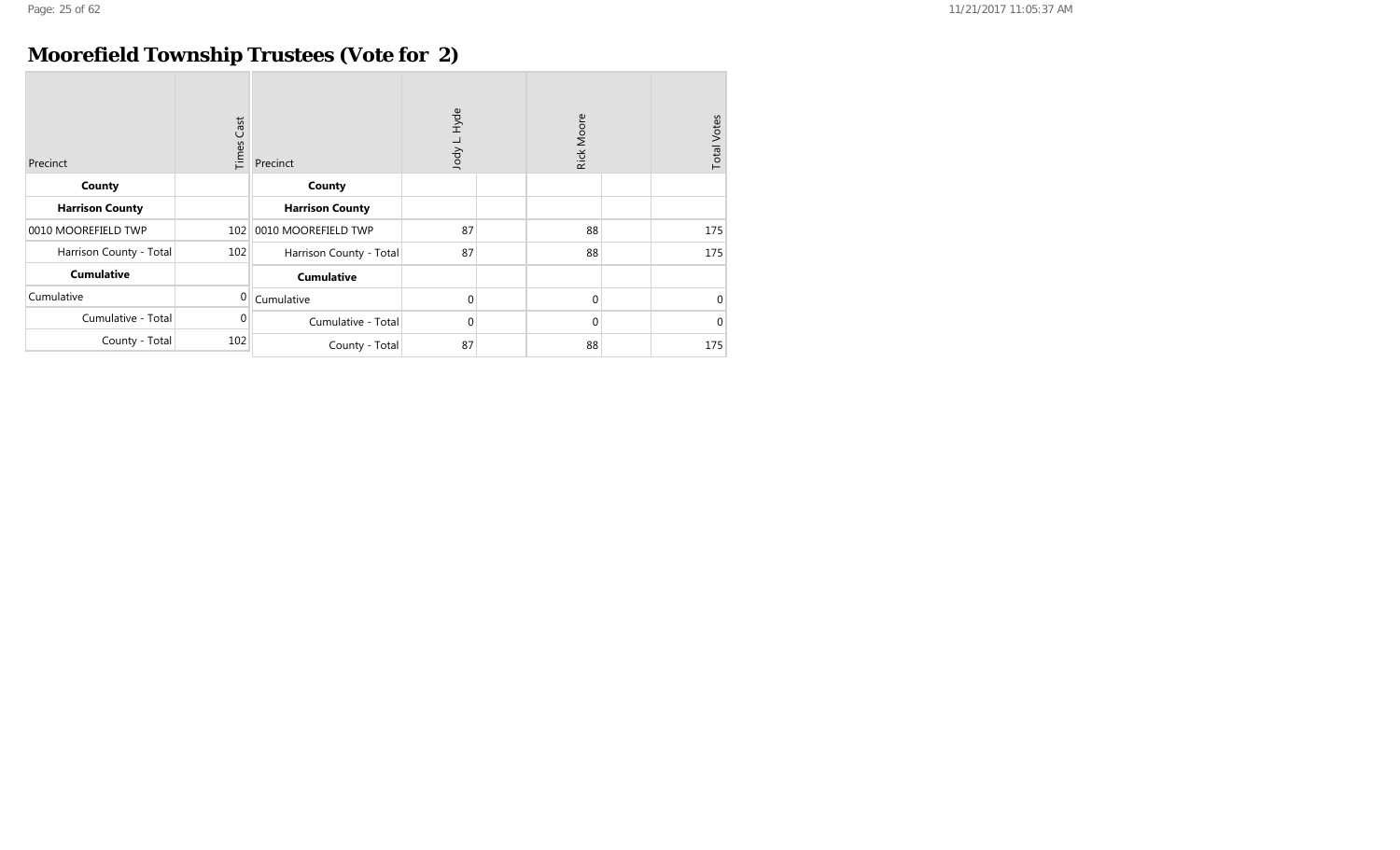## **North Township Trustees (Vote for 2)**

| Precinct                | $\mathsf{Cast}$<br>Times | Precinct                | Albaugh<br>Travis |  | Henry<br>Danny L. |  | <b>Total Votes</b> |
|-------------------------|--------------------------|-------------------------|-------------------|--|-------------------|--|--------------------|
| County                  |                          | County                  |                   |  |                   |  |                    |
| <b>Harrison County</b>  |                          | <b>Harrison County</b>  |                   |  |                   |  |                    |
| 0011 NORTH TWP/VIL      | 264                      | 0011 NORTH TWP/VIL      | 188               |  | 176               |  | 364                |
| Harrison County - Total | 264                      | Harrison County - Total | 188               |  | 176               |  | 364                |
| <b>Cumulative</b>       |                          | <b>Cumulative</b>       |                   |  |                   |  |                    |
| Cumulative              | $\Omega$                 | Cumulative              | $\mathbf 0$       |  | $\overline{0}$    |  | $\Omega$           |
| Cumulative - Total      | 0                        | Cumulative - Total      | $\mathbf 0$       |  | $\overline{0}$    |  | $\Omega$           |
| County - Total          | 264                      | County - Total          | 188               |  | 176               |  | 364                |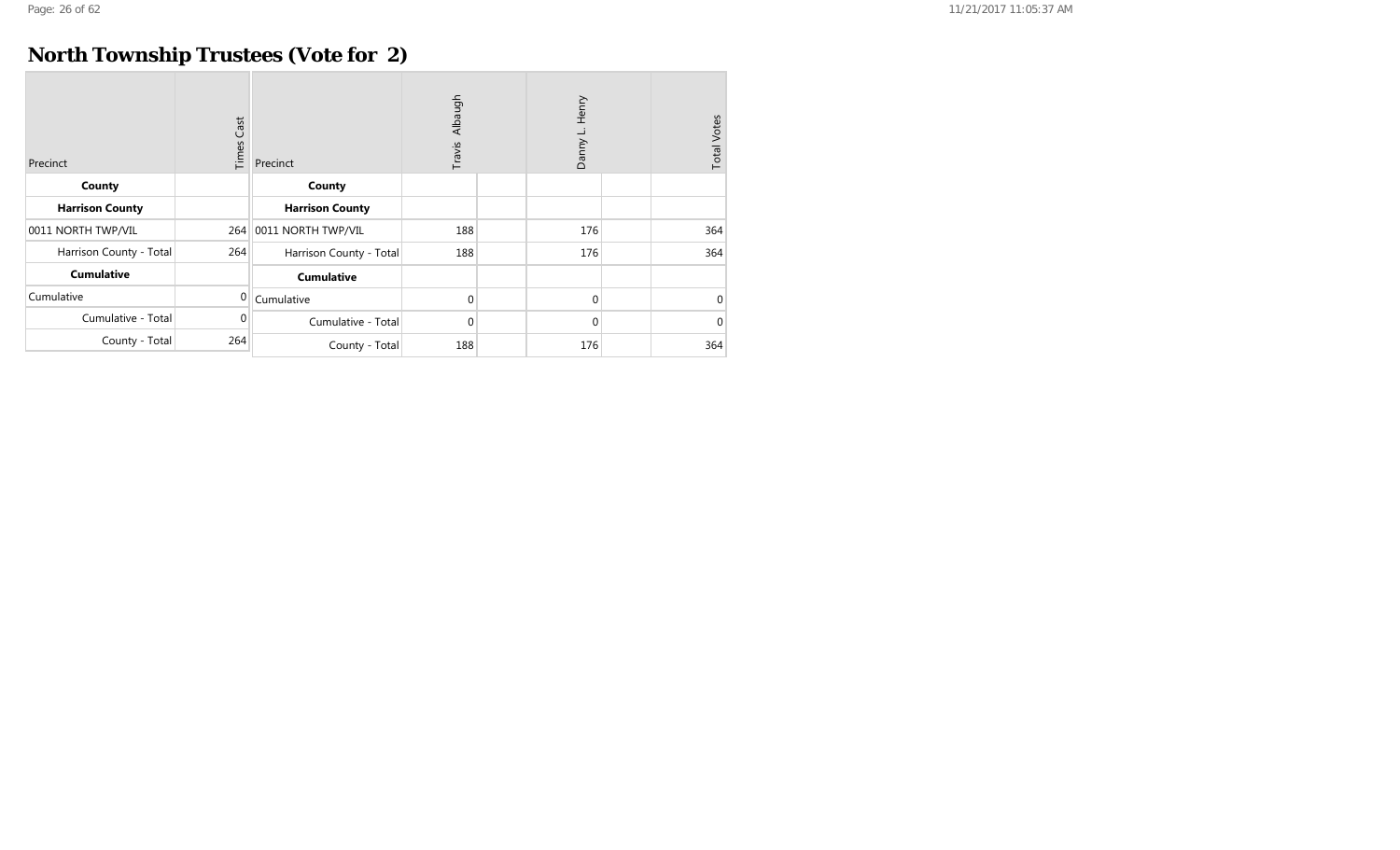## **Nottingham Township Trustees (Vote for 2)**

| Precinct                | <b>Times Cast</b> | Precinct                | Shirley Fair |  | Anthony Knight | <b>Total Votes</b> |          |
|-------------------------|-------------------|-------------------------|--------------|--|----------------|--------------------|----------|
| County                  |                   | County                  |              |  |                |                    |          |
| <b>Harrison County</b>  |                   | <b>Harrison County</b>  |              |  |                |                    |          |
| 0012 NOTTINGHAM TWP     | 82                | 0012 NOTTINGHAM TWP     | 56           |  | 63             |                    | 119      |
| Harrison County - Total | 82                | Harrison County - Total | 56           |  | 63             |                    | 119      |
| <b>Cumulative</b>       |                   | <b>Cumulative</b>       |              |  |                |                    |          |
| Cumulative              | $\Omega$          | Cumulative              | 0            |  | 0              |                    | $\Omega$ |
| Cumulative - Total      | 0                 | Cumulative - Total      | 0            |  | 0              |                    | $\Omega$ |
| County - Total          | 82                | County - Total          | 56           |  | 63             |                    | 119      |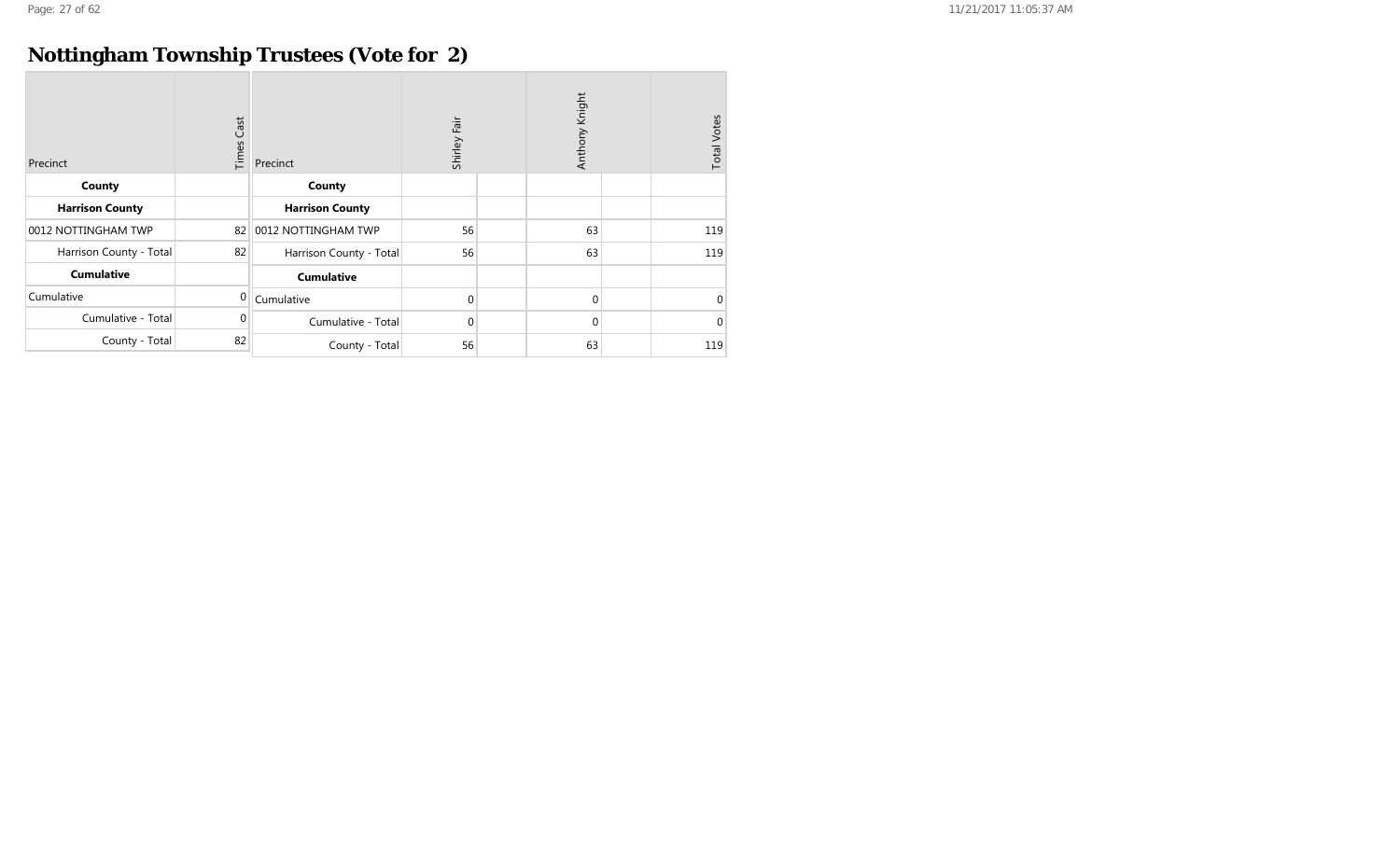## **Rumley Township Trustees (Vote for 2)**

| Precinct                | $\mathsf{Cast}$<br>Times | Precinct                | Chrisman<br>Damian | ∢<br>Matthew<br>Dulkoski | Lee<br>Andrew G. | <b>Total Votes</b> |
|-------------------------|--------------------------|-------------------------|--------------------|--------------------------|------------------|--------------------|
| County                  |                          | County                  |                    |                          |                  |                    |
| <b>Harrison County</b>  |                          | <b>Harrison County</b>  |                    |                          |                  |                    |
| 0013 RUMLEY TWP/VIL     | 326                      | 0013 RUMLEY TWP/VIL     | 185                | 137                      | 176              | 498                |
| Harrison County - Total | 326                      | Harrison County - Total | 185                | 137                      | 176              | 498                |
| <b>Cumulative</b>       |                          | <b>Cumulative</b>       |                    |                          |                  |                    |
| Cumulative              | 0                        | Cumulative              | $\mathbf 0$        | $\Omega$                 | $\Omega$         | $\overline{0}$     |
| Cumulative - Total      | 0                        | Cumulative - Total      | 0                  | $\mathbf 0$              | $\Omega$         | $\mathbf 0$        |
| County - Total          | 326                      | County - Total          | 185                | 137                      | 176              | 498                |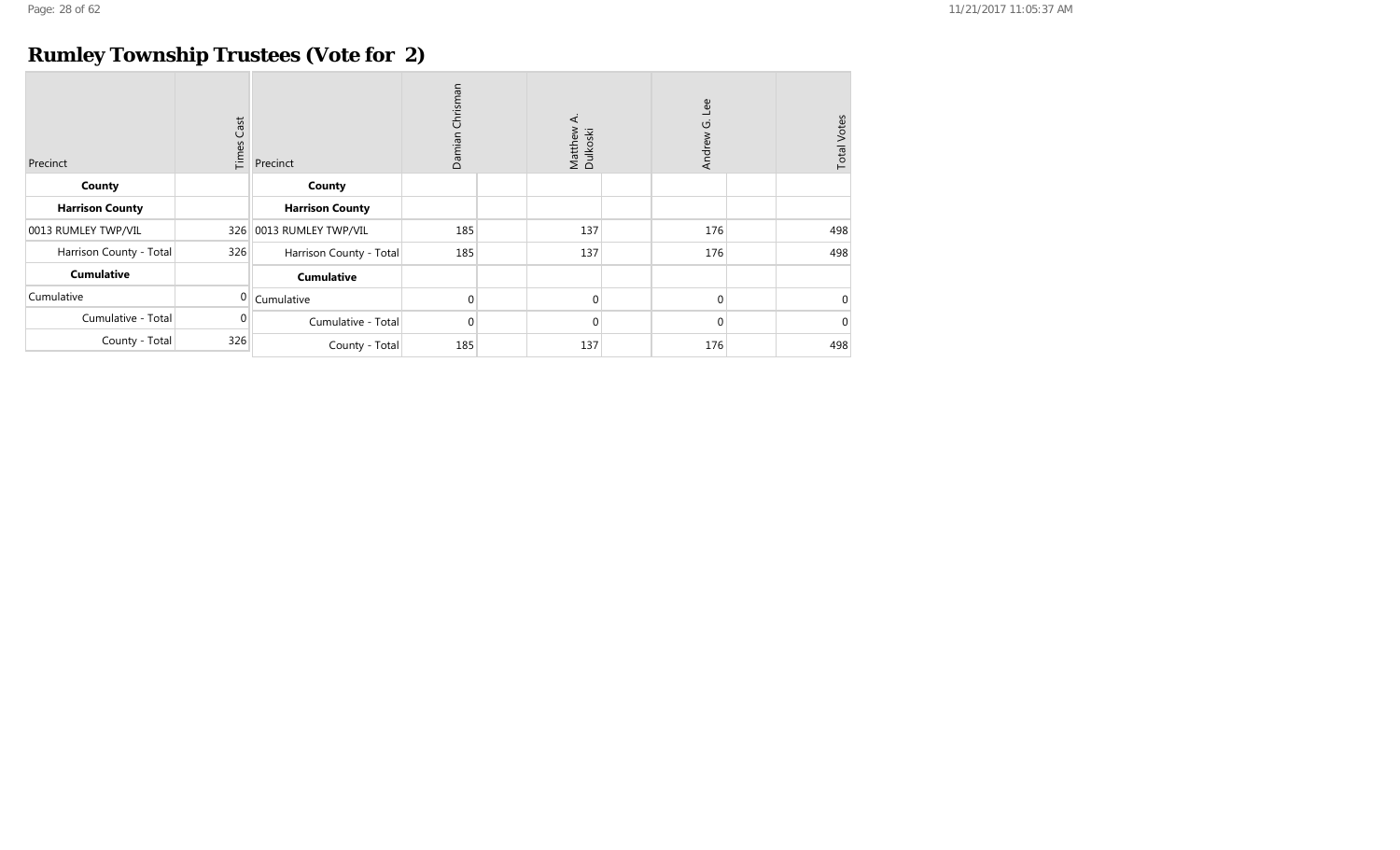## **Short Creek Township Trustees (Vote for 2)**

| Precinct                | Cast<br>Times | Filippi<br>Jay Hopkins<br>Andrew<br>Precinct |             | Rinkes<br>David R. |          | <b>Total Votes</b> |          |
|-------------------------|---------------|----------------------------------------------|-------------|--------------------|----------|--------------------|----------|
| County                  |               | County                                       |             |                    |          |                    |          |
| <b>Harrison County</b>  |               | <b>Harrison County</b>                       |             |                    |          |                    |          |
| 0014 SHORTCREEK TWP/VIL | 284           | 0014 SHORTCREEK TWP/VIL                      | 115         | 162                | 198      |                    | 475      |
| Harrison County - Total | 284           | Harrison County - Total                      | 115         | 162                | 198      |                    | 475      |
| <b>Cumulative</b>       |               | <b>Cumulative</b>                            |             |                    |          |                    |          |
| Cumulative              | 0             | Cumulative                                   | $\mathbf 0$ | $\Omega$           | $\Omega$ |                    | $\Omega$ |
| Cumulative - Total      | $\Omega$      | Cumulative - Total                           | $\mathbf 0$ | $\Omega$           | $\Omega$ |                    | $\Omega$ |
| County - Total          | 284           | County - Total                               | 115         | 162                | 198      |                    | 475      |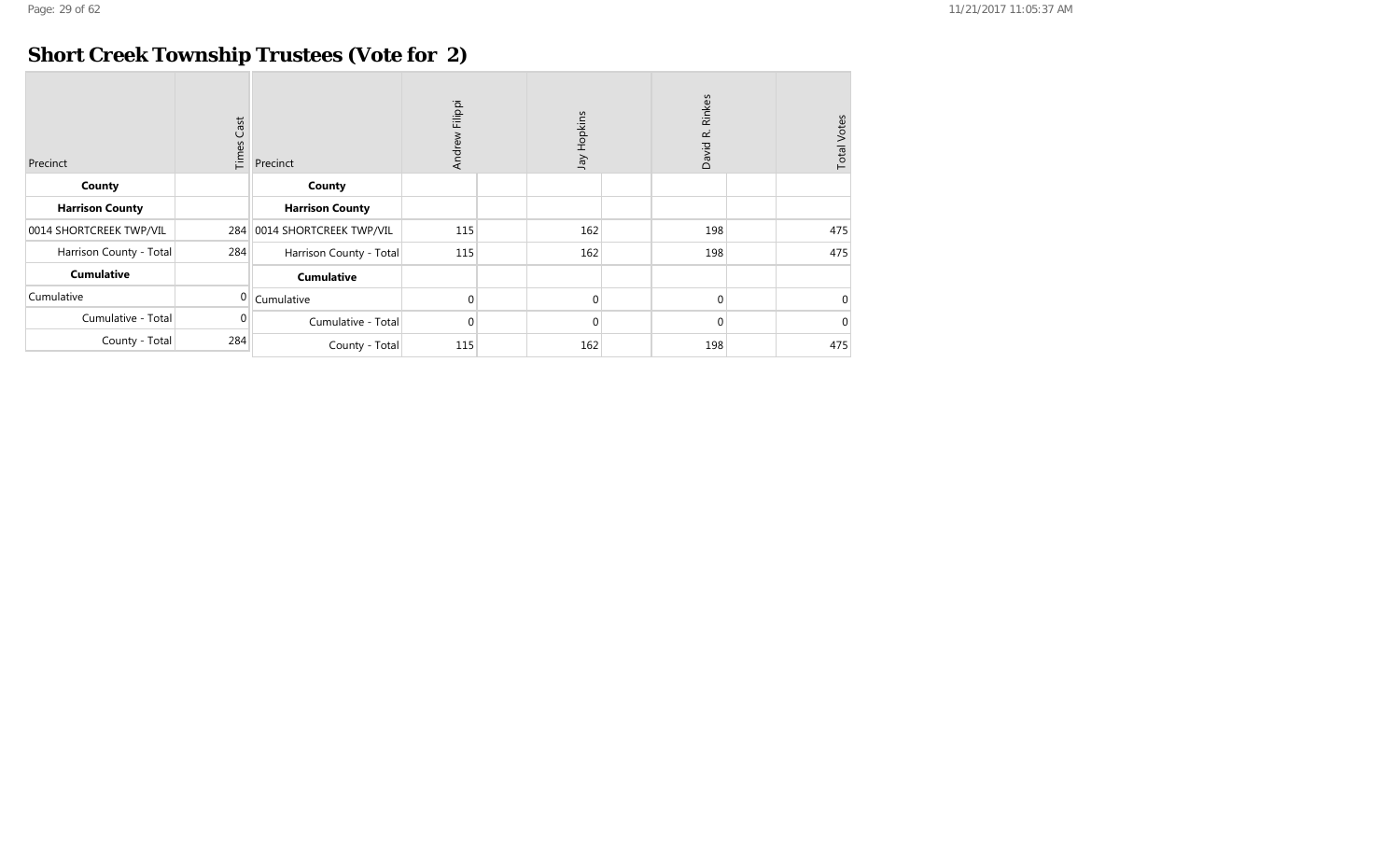## **Stock Township Trustees (Vote for 2)**

| Precinct                | <b>Times Cast</b> | Precinct                | Crall<br>Jeffrey A. |  | Mike Henderson | <b>Total Votes</b> |          |
|-------------------------|-------------------|-------------------------|---------------------|--|----------------|--------------------|----------|
| County                  |                   | County                  |                     |  |                |                    |          |
| <b>Harrison County</b>  |                   | <b>Harrison County</b>  |                     |  |                |                    |          |
| 0015 STOCK TWP          |                   | 114 0015 STOCK TWP      | 73                  |  | 82             |                    | 155      |
| Harrison County - Total | 114               | Harrison County - Total | 73                  |  | 82             |                    | 155      |
| <b>Cumulative</b>       |                   | <b>Cumulative</b>       |                     |  |                |                    |          |
| Cumulative              | 0                 | Cumulative              | $\mathbf 0$         |  | $\mathbf{0}$   |                    | $\Omega$ |
| Cumulative - Total      | 0                 | Cumulative - Total      | $\overline{0}$      |  | $\mathbf 0$    |                    | $\Omega$ |
| County - Total          | 114               | County - Total          | 73                  |  | 82             |                    | 155      |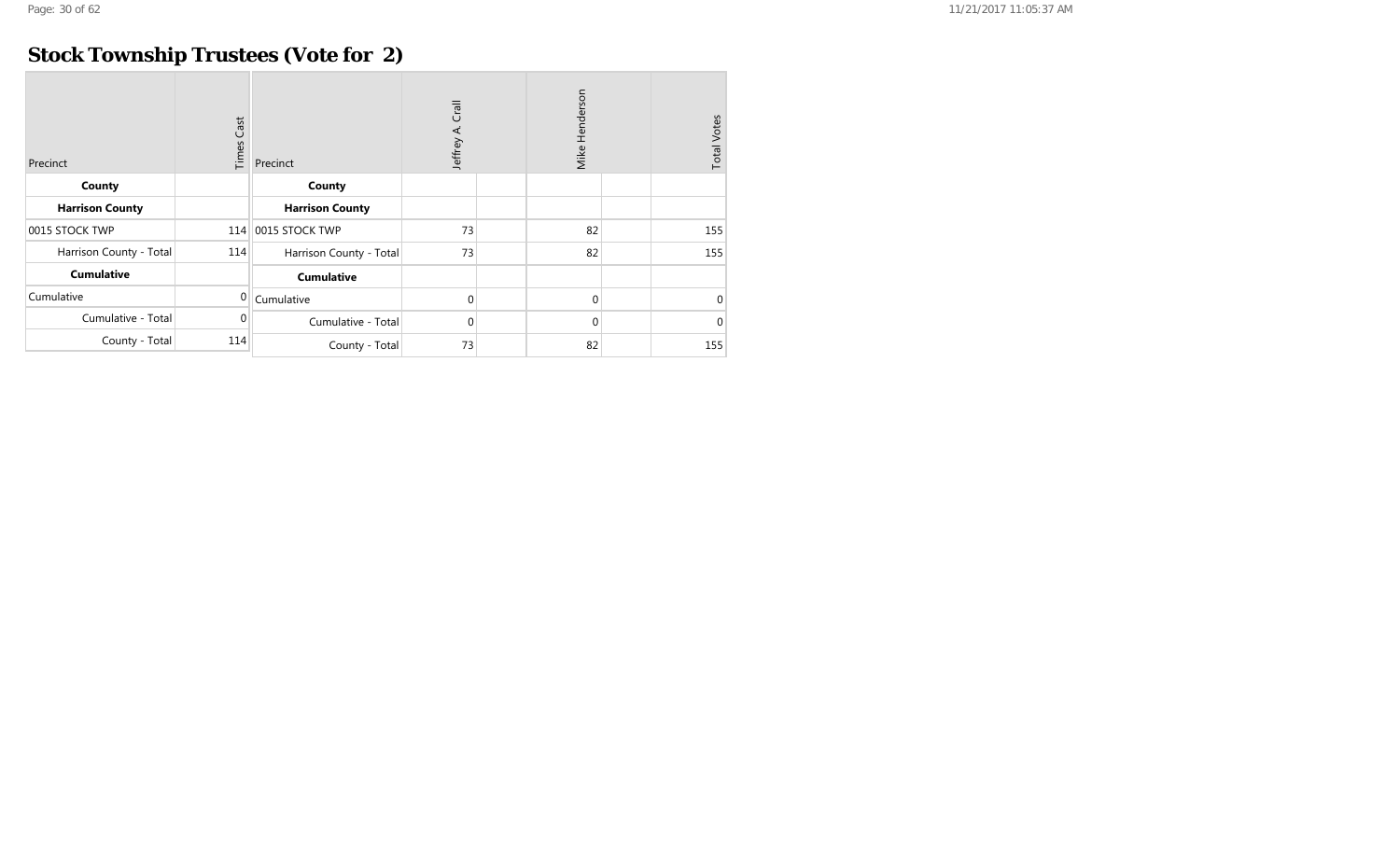## **Stock Township Fiscal Officer (Vote for 1)**

| Precinct                | Cast<br>Times | Precinct                | Jessi Bumgardner | <b>Total Votes</b> |          |
|-------------------------|---------------|-------------------------|------------------|--------------------|----------|
| County                  |               | County                  |                  |                    |          |
| <b>Harrison County</b>  |               | <b>Harrison County</b>  |                  |                    |          |
| 0015 STOCK TWP          |               | 114 0015 STOCK TWP      | 90               |                    | 90       |
| Harrison County - Total | 114           | Harrison County - Total | 90               |                    | 90       |
| <b>Cumulative</b>       |               | <b>Cumulative</b>       |                  |                    |          |
| Cumulative              | $\mathbf{0}$  | Cumulative              | $\mathbf{0}$     |                    | $\Omega$ |
| Cumulative - Total      | $\mathbf 0$   | Cumulative - Total      | $\mathbf{0}$     |                    | $\Omega$ |
| County - Total          | 114           | County - Total          | 90               |                    | 90       |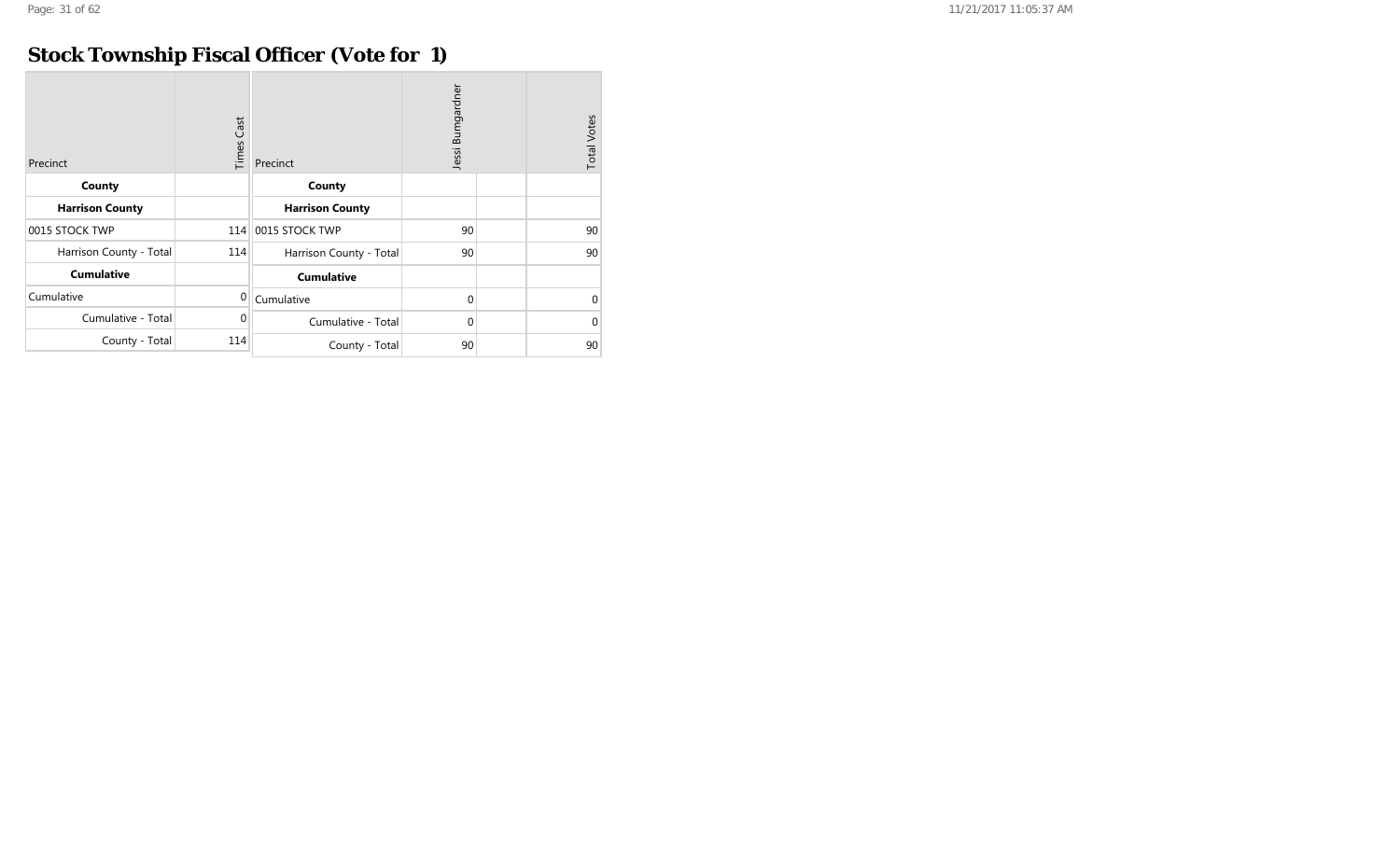## **Washington Township Trustee (Vote for 2)**

| Precinct                | <b>Times Cast</b> | Precinct                | Crabtree<br>Douglas |  | Scott Reynolds |  | <b>Total Votes</b> |
|-------------------------|-------------------|-------------------------|---------------------|--|----------------|--|--------------------|
| County                  |                   | County                  |                     |  |                |  |                    |
| <b>Harrison County</b>  |                   | <b>Harrison County</b>  |                     |  |                |  |                    |
| 0016 WASHINGTON TWP     | 144               | 0016 WASHINGTON TWP     | 103                 |  | 93             |  | 196                |
| Harrison County - Total | 144               | Harrison County - Total | 103                 |  | 93             |  | 196                |
| <b>Cumulative</b>       |                   | <b>Cumulative</b>       |                     |  |                |  |                    |
| Cumulative              | $\Omega$          | Cumulative              | 0                   |  | 0              |  | $\Omega$           |
| Cumulative - Total      | 0                 | Cumulative - Total      | 0                   |  | 0              |  | $\Omega$           |
| County - Total          | 144               | County - Total          | 103                 |  | 93             |  | 196                |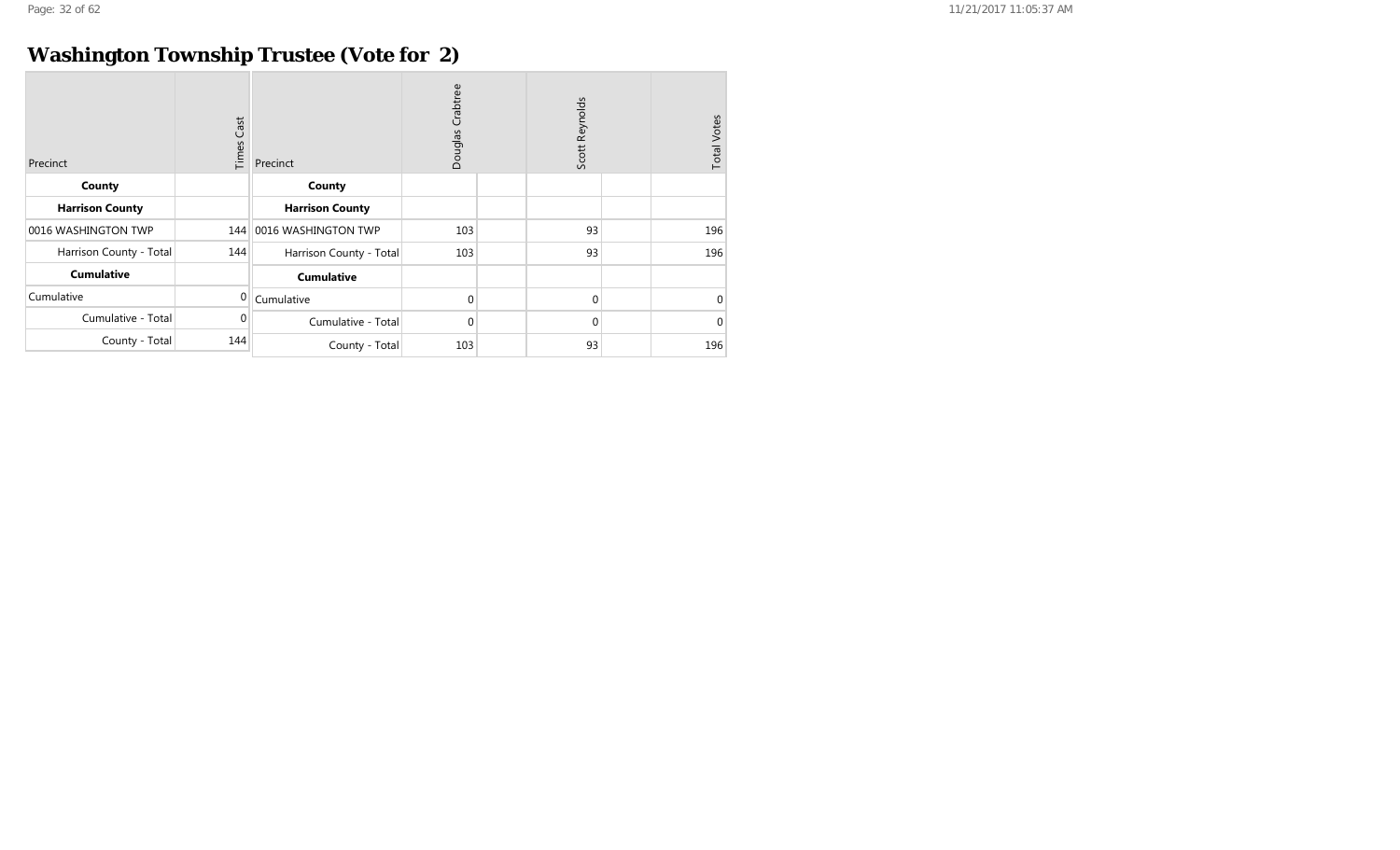#### **East Central Ohio Educational Service Center (Vote for 1)**

| Precinct                | <b>Times Cast</b> | Precinct                 | Write-in     | <b>Total Votes</b> | Precinct                | Dunfee<br>Ryan | Unresolved<br>Write-In |              |
|-------------------------|-------------------|--------------------------|--------------|--------------------|-------------------------|----------------|------------------------|--------------|
| County                  |                   | County                   |              |                    | County                  |                |                        |              |
| <b>Harrison County</b>  |                   | <b>Harrison County</b>   |              |                    | <b>Harrison County</b>  |                |                        |              |
| 0005 FRANKLIN TWP/VIL   |                   | 46 0005 FRANKLIN TWP/VIL |              | 4                  | 0005 FRANKLIN TWP/VIL   | $\Omega$       | 4                      |              |
| 0009 MONROE TWP/VIL     |                   | 238 0009 MONROE TWP/VIL  | 12           | 12                 | 0009 MONROE TWP/VIL     | 6              |                        | 6            |
| 0010 MOOREFIELD TWP     |                   | 0010 MOOREFIELD TWP      | 0            | 0                  | 0010 MOOREFIELD TWP     | 0              |                        | $\mathbf{0}$ |
| 0011 NORTH TWP/VIL      | 15                | 0011 NORTH TWP/VIL       | $\mathbf 0$  | $\mathbf 0$        | 0011 NORTH TWP/VIL      | $\Omega$       |                        | $\mathbf{0}$ |
| Harrison County - Total | 299               | Harrison County - Total  | 16           | 16                 | Harrison County - Total | 6              | 10                     |              |
| <b>Cumulative</b>       |                   | <b>Cumulative</b>        |              |                    | <b>Cumulative</b>       |                |                        |              |
| Cumulative              |                   | Cumulative               | $\Omega$     | $\overline{0}$     | Cumulative              | $\Omega$       |                        | $\Omega$     |
| Cumulative - Total      |                   | Cumulative - Total       | $\mathbf{0}$ | <sup>n</sup>       | Cumulative - Total      | $\Omega$       |                        | $\Omega$     |
| County - Total          | 299               | County - Total           | 16           | 16                 | County - Total          | 6              | 10                     |              |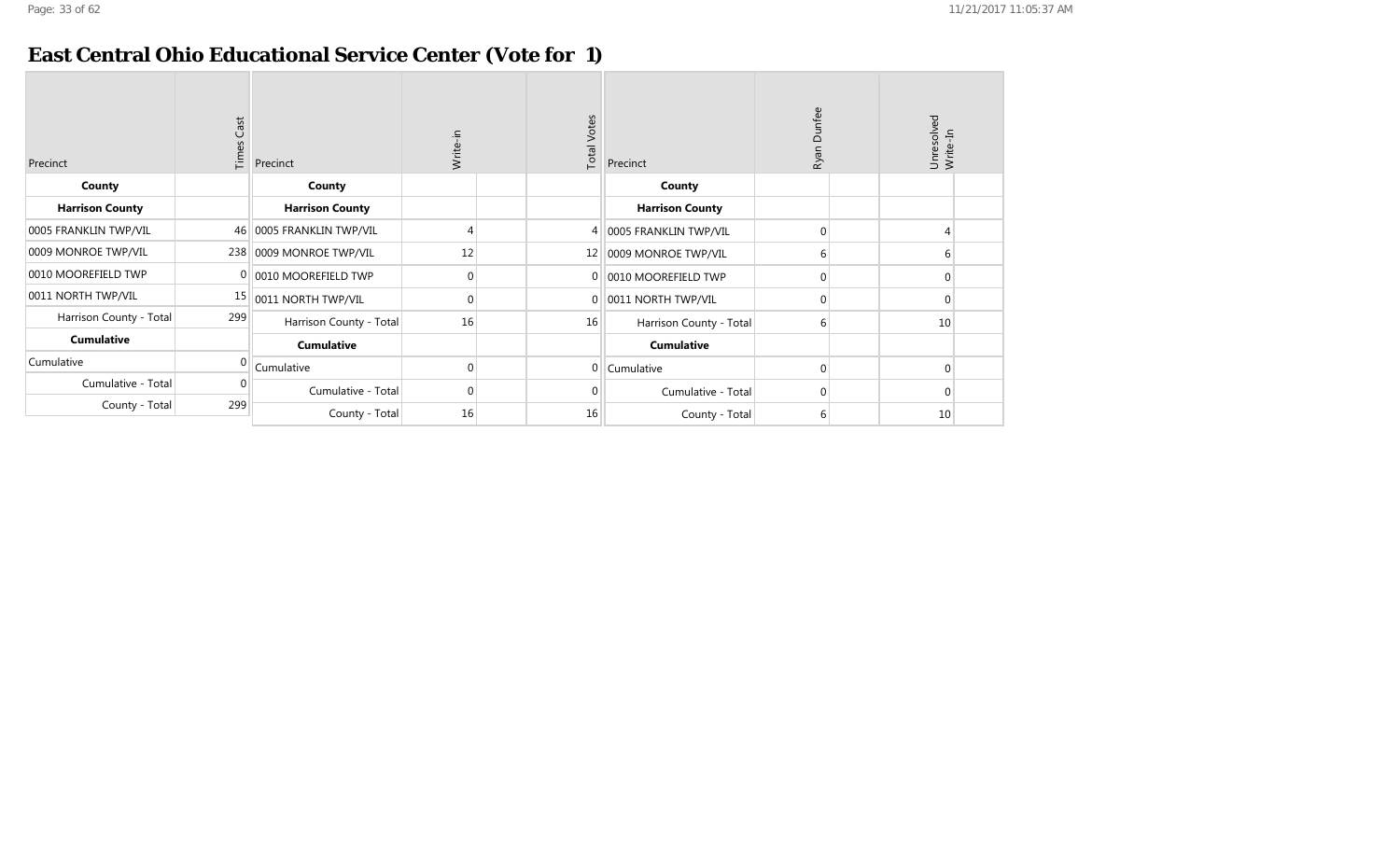#### **Jefferson County Educational Service Center (Vote for 3)**

| Precinct                | $\mathsf{Cast}$<br>Times | Precinct                | Barbara Donahue<br>Cunningham | Larry George   | Gullen<br>Barry | <b>Total Votes</b> |
|-------------------------|--------------------------|-------------------------|-------------------------------|----------------|-----------------|--------------------|
| County                  |                          | County                  |                               |                |                 |                    |
| <b>Harrison County</b>  |                          | <b>Harrison County</b>  |                               |                |                 |                    |
| 0007 GERMAN TWP         | 20                       | 0007 GERMAN TWP         |                               | 12             | 5               | 24                 |
| 0008 GREEN TWP/VIL      |                          | 0008 GREEN TWP/VIL      | $\mathbf{0}$                  | $\overline{2}$ | $\Omega$        | 2                  |
| 0014 SHORTCREEK TWP/VIL | 211                      | 0014 SHORTCREEK TWP/VIL | 96                            | 123            | 61              | 280                |
| Harrison County - Total | 233                      | Harrison County - Total | 103                           | 137            | 66              | 306                |
| <b>Cumulative</b>       |                          | <b>Cumulative</b>       |                               |                |                 |                    |
| Cumulative              | $\Omega$                 | Cumulative              | $\overline{0}$                | $\Omega$       | $\Omega$        | $\Omega$           |
| Cumulative - Total      | 0                        | Cumulative - Total      | $\overline{0}$                | 0              | $\Omega$        | $\Omega$           |
| County - Total          | 233                      | County - Total          | 103                           | 137            | 66              | 306                |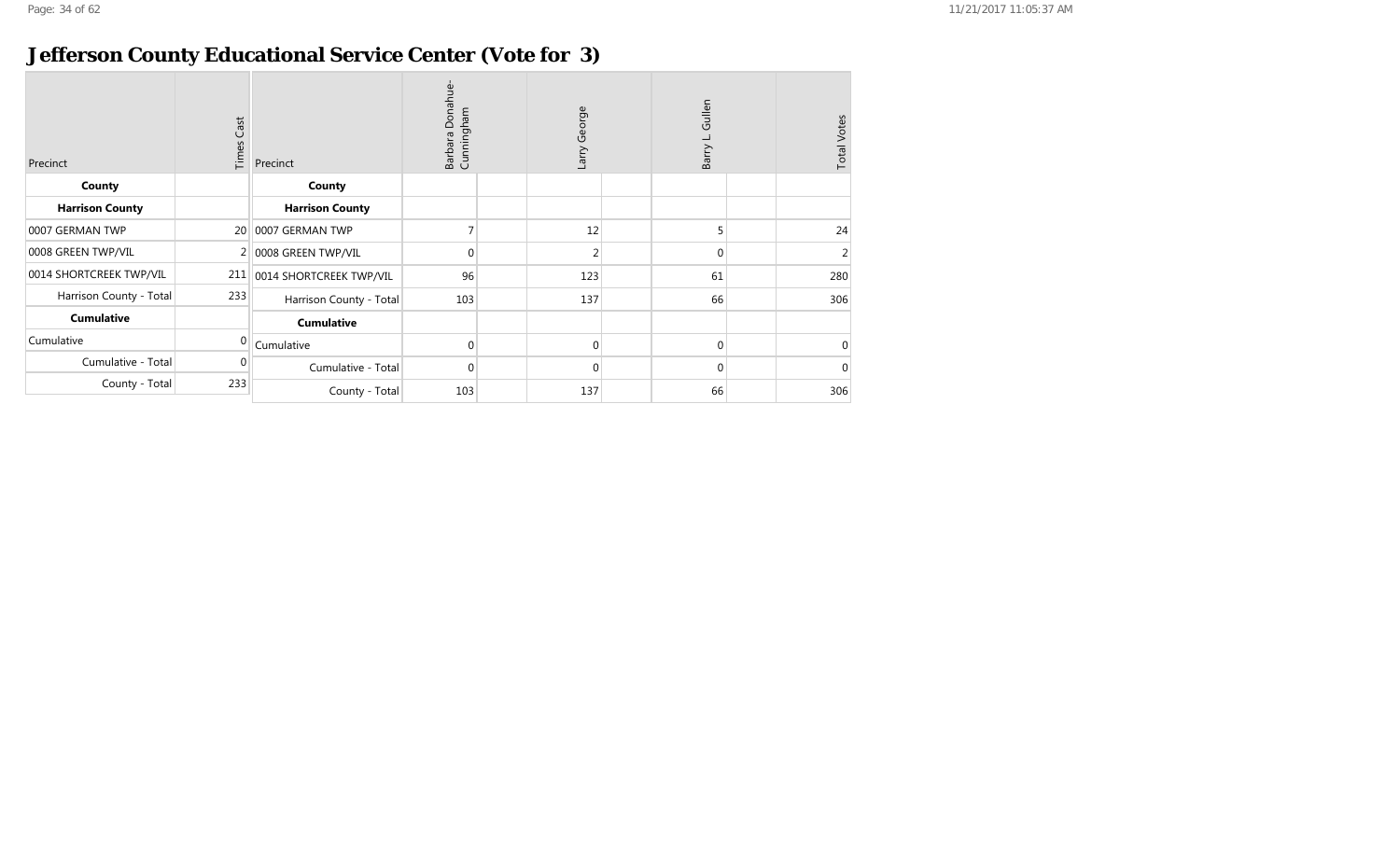## **Buckeye Local School District (Vote for 3)**

| Precinct                |     | $\frac{E}{L}$ Precinct      |    |     |    |    |    | ≏  | B  |     |
|-------------------------|-----|-----------------------------|----|-----|----|----|----|----|----|-----|
| County                  |     | County                      |    |     |    |    |    |    |    |     |
| <b>Harrison County</b>  |     | <b>Harrison County</b>      |    |     |    |    |    |    |    |     |
| 0008 GREEN TWP/VIL      |     | 2 0008 GREEN TWP/VIL        |    |     |    |    |    |    |    |     |
| 0014 SHORTCREEK TWP/VIL |     | 211 0014 SHORTCREEK TWP/VIL | 53 | 152 | 52 | 47 | 56 | 50 | 72 | 482 |
| Harrison County - Total | 213 | Harrison County - Total     | 53 | 153 | 52 | 47 | 56 | 50 | 73 | 484 |
| Cumulative              |     | <b>Cumulative</b>           |    |     |    |    |    |    |    |     |
| Cumulative              |     | $0$ Cumulative              |    |     |    |    |    |    |    |     |
| Cumulative - Total      |     | Cumulative - Total          |    |     |    |    |    |    |    |     |
| County - Total          | 213 | County - Total              | 53 | 153 | 52 | 47 | 56 | 50 | 73 | 484 |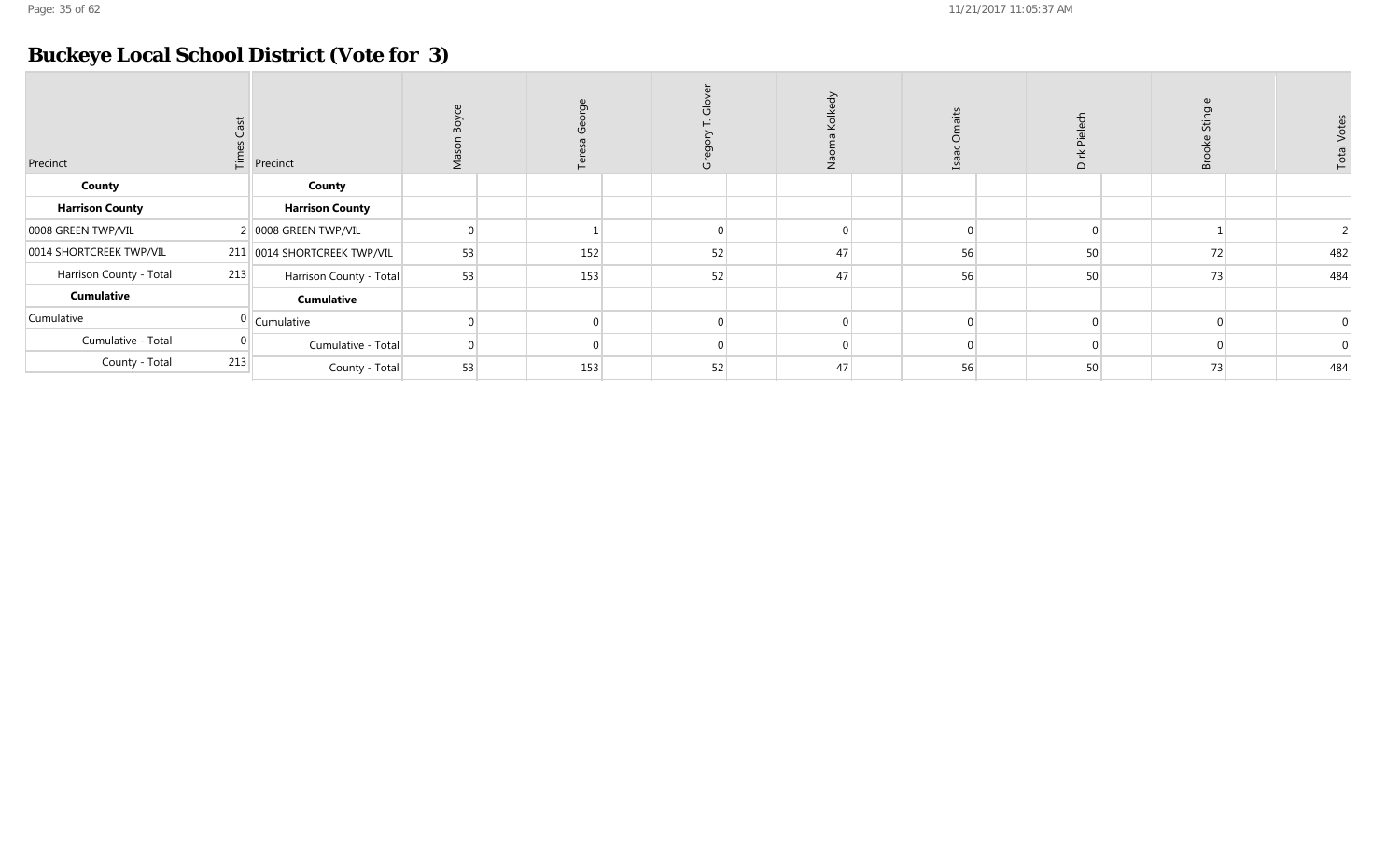## **Conotton Valley School Board Member (Vote for 2)**

| Precinct                | Cast<br>Times | Precinct                | Leggett<br>Andrea | Kari M. Galigher | Kevin Willoughby | <b>Total Votes</b> |
|-------------------------|---------------|-------------------------|-------------------|------------------|------------------|--------------------|
| County                  |               | County                  |                   |                  |                  |                    |
| <b>Harrison County</b>  |               | <b>Harrison County</b>  |                   |                  |                  |                    |
| 0005 FRANKLIN TWP/VIL   | 46            | 0005 FRANKLIN TWP/VIL   | 18                | 15               | 30               | 63                 |
| 0009 MONROE TWP/VIL     | 238           | 0009 MONROE TWP/VIL     | 50                | 142              | 190              | 382                |
| 0011 NORTH TWP/VIL      | 15            | 0011 NORTH TWP/VIL      | 7                 | 6                | 11               | 24                 |
| Harrison County - Total | 299           | Harrison County - Total | 75                | 163              | 231              | 469                |
| <b>Cumulative</b>       |               | <b>Cumulative</b>       |                   |                  |                  |                    |
| Cumulative              | $\Omega$      | Cumulative              | $\mathbf 0$       | $\Omega$         | $\Omega$         | $\Omega$           |
| Cumulative - Total      | 0             | Cumulative - Total      | 0                 | $\Omega$         | $\Omega$         | $\Omega$           |
| County - Total          | 299           | County - Total          | 75                | 163              | 231              | 469                |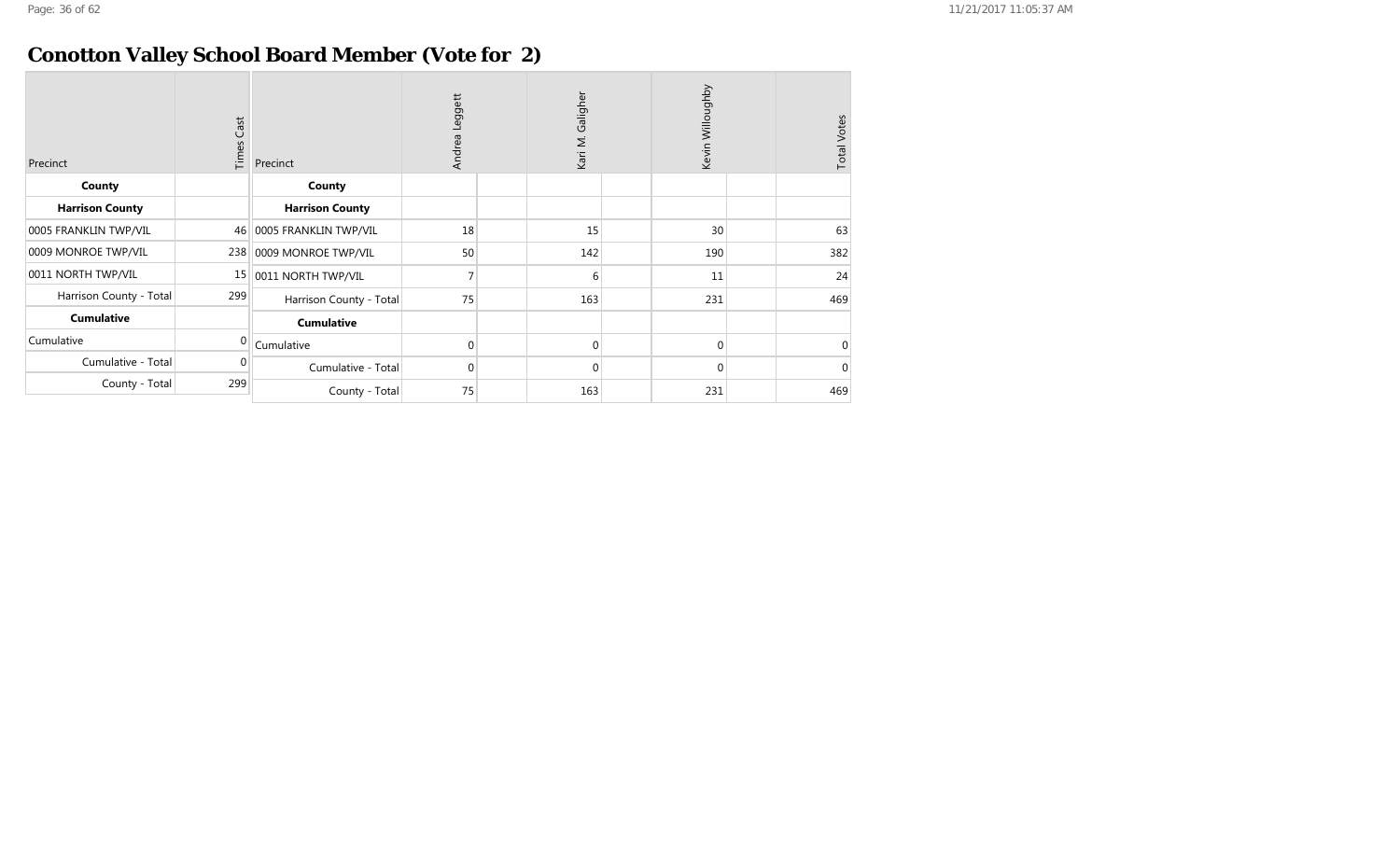#### **Edison Local School Board Member (Vote for 3)**

| Precinct                | $\mathsf{Cast}$<br>Times | Precinct                | ckhart<br>O<br>Scott | Richardson<br><b>Aa</b> |  | nders<br>$\Omega$<br>⋧ |  | Smyth<br>Ronald |  | <b>Total Votes</b> |
|-------------------------|--------------------------|-------------------------|----------------------|-------------------------|--|------------------------|--|-----------------|--|--------------------|
| County                  |                          | County                  |                      |                         |  |                        |  |                 |  |                    |
| <b>Harrison County</b>  |                          | <b>Harrison County</b>  |                      |                         |  |                        |  |                 |  |                    |
| 0007 GERMAN TWP         |                          | 20 0007 GERMAN TWP      | h                    | $\overline{ }$          |  |                        |  | 13              |  | 29                 |
| Harrison County - Total | 20                       | Harrison County - Total | 6                    | $\overline{7}$          |  |                        |  | 13              |  | 29                 |
| <b>Cumulative</b>       |                          | <b>Cumulative</b>       |                      |                         |  |                        |  |                 |  |                    |
| Cumulative              |                          | $0$ Cumulative          | $\Omega$             | $\mathbf 0$             |  | $\mathbf{0}$           |  | $\overline{0}$  |  |                    |
| Cumulative - Total      |                          | Cumulative - Total      | $\Omega$             | $\mathbf 0$             |  | $\Omega$               |  | $\Omega$        |  | 0                  |
| County - Total          | 20                       | County - Total          |                      |                         |  |                        |  | 13              |  | 29                 |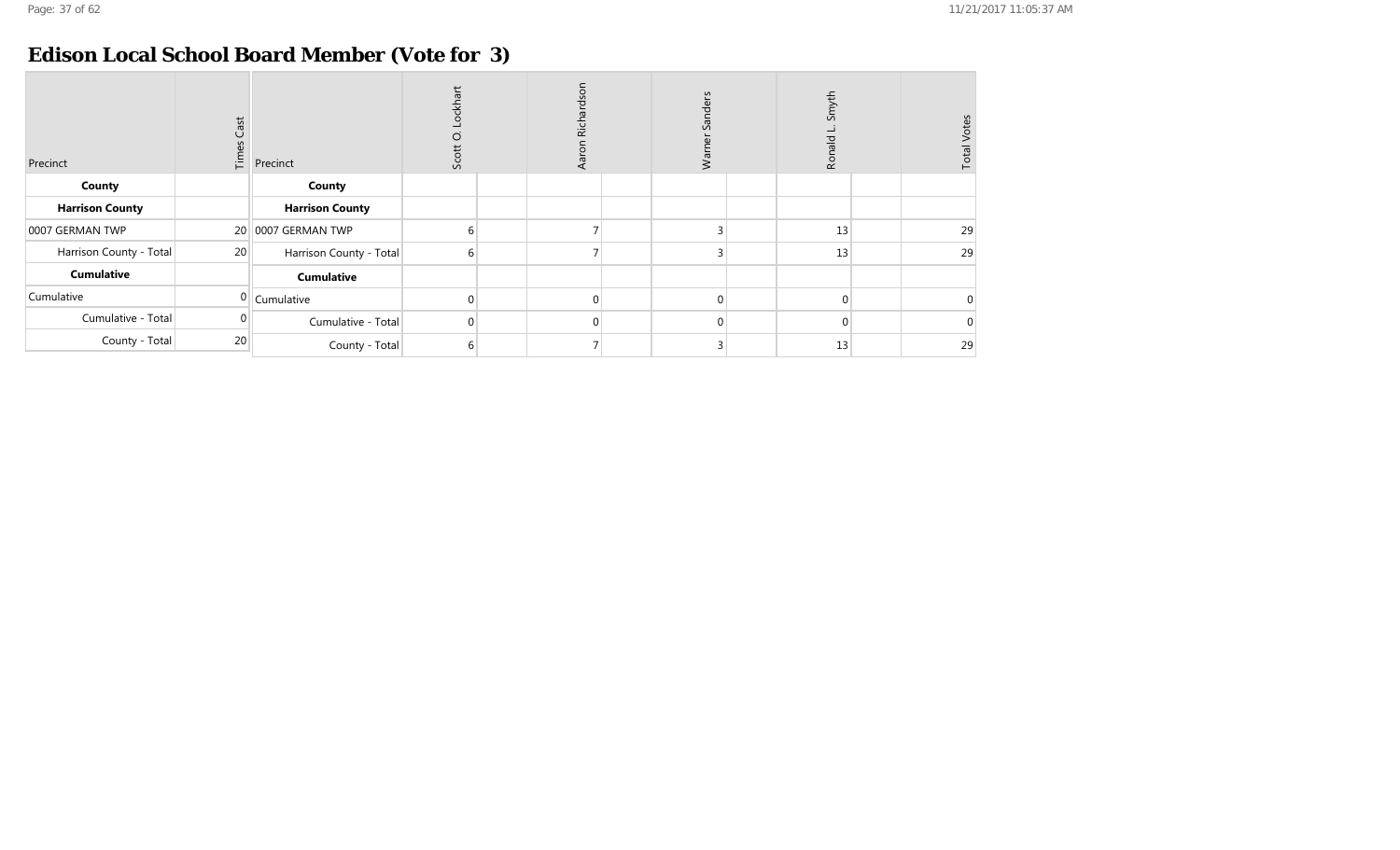#### **Harrison Hills School Board Member (Vote for 3)**

| Precinct                | <b>Times Cast</b> | Precinct                | J. Melvin Allen  | Deborah Kenny    | D. J. Watson     | <b>Total Votes</b> |
|-------------------------|-------------------|-------------------------|------------------|------------------|------------------|--------------------|
| County                  |                   | County                  |                  |                  |                  |                    |
| <b>Harrison County</b>  |                   | <b>Harrison County</b>  |                  |                  |                  |                    |
| 0001 ARCHER TWP         | 77                | 0001 ARCHER TWP         | 40               | 51               | 47               | 138                |
| 0002 ATHENS TWP/VIL     | 134               | 0002 ATHENS TWP/VIL     | 65               | 70               | 119              | 254                |
| 0003 CADIZ TWP/VIL NE   | 383               | 0003 CADIZ TWP/VIL NE   | 190              | 246              | 257              | 693                |
| 0004 CADIZ VIL SW       | 414               | 0004 CADIZ VIL SW       | 202              | 274              | 303              | 779                |
| 0005 FRANKLIN TWP/VIL   | 109               | 0005 FRANKLIN TWP/VIL   | 54               | 67               | 52               | 173                |
| 0006 FREEPORT TWP/VIL   | 229               | 0006 FREEPORT TWP/VIL   | 144              | 101              | 102              | 347                |
| 0007 GERMAN TWP         | 178               | 0007 GERMAN TWP         | 67               | 102              | 87               | 256                |
| 0008 GREEN TWP/VIL      | 467               | 0008 GREEN TWP/VIL      | 211              | 305              | 291              | 807                |
| 0010 MOOREFIELD TWP     | 102               | 0010 MOOREFIELD TWP     | 64               | 62               | 63               | 189                |
| 0011 NORTH TWP/VIL      | 249               |                         |                  |                  |                  |                    |
| 0012 NOTTINGHAM TWP     | 82                | 0011 NORTH TWP/VIL      | 127              | 135              | 145              | 407                |
| 0013 RUMLEY TWP/VIL     | 326               | 0012 NOTTINGHAM TWP     | 42               | 48               | 59               | 149                |
| 0014 SHORTCREEK TWP/VIL | 73                | 0013 RUMLEY TWP/VIL     | 150              | 188              | 161              | 499                |
| 0015 STOCK TWP          | 114               | 0014 SHORTCREEK TWP/VIL | 31               | 46               | 48               | 125                |
| 0016 WASHINGTON TWP     | 144               | 0015 STOCK TWP          | 54               | 71               | 63               | 188                |
| Harrison County - Total | 3,081             | 0016 WASHINGTON TWP     | 71               | 74               | 65               | 210                |
| <b>Cumulative</b>       |                   | Harrison County - Total | 1,512            | 1,840            | 1,862            | 5,214              |
| Cumulative              | $\mathbf{0}$      | <b>Cumulative</b>       |                  |                  |                  |                    |
| Cumulative - Total      | $\overline{0}$    | Cumulative              | $\boldsymbol{0}$ | $\boldsymbol{0}$ | $\boldsymbol{0}$ | $\boldsymbol{0}$   |
| County - Total          | 3,081             | Cumulative - Total      | $\Omega$         | $\mathbf 0$      | $\mathbf 0$      | $\Omega$           |
|                         |                   | County - Total          | 1,512            | 1,840            | 1,862            | 5,214              |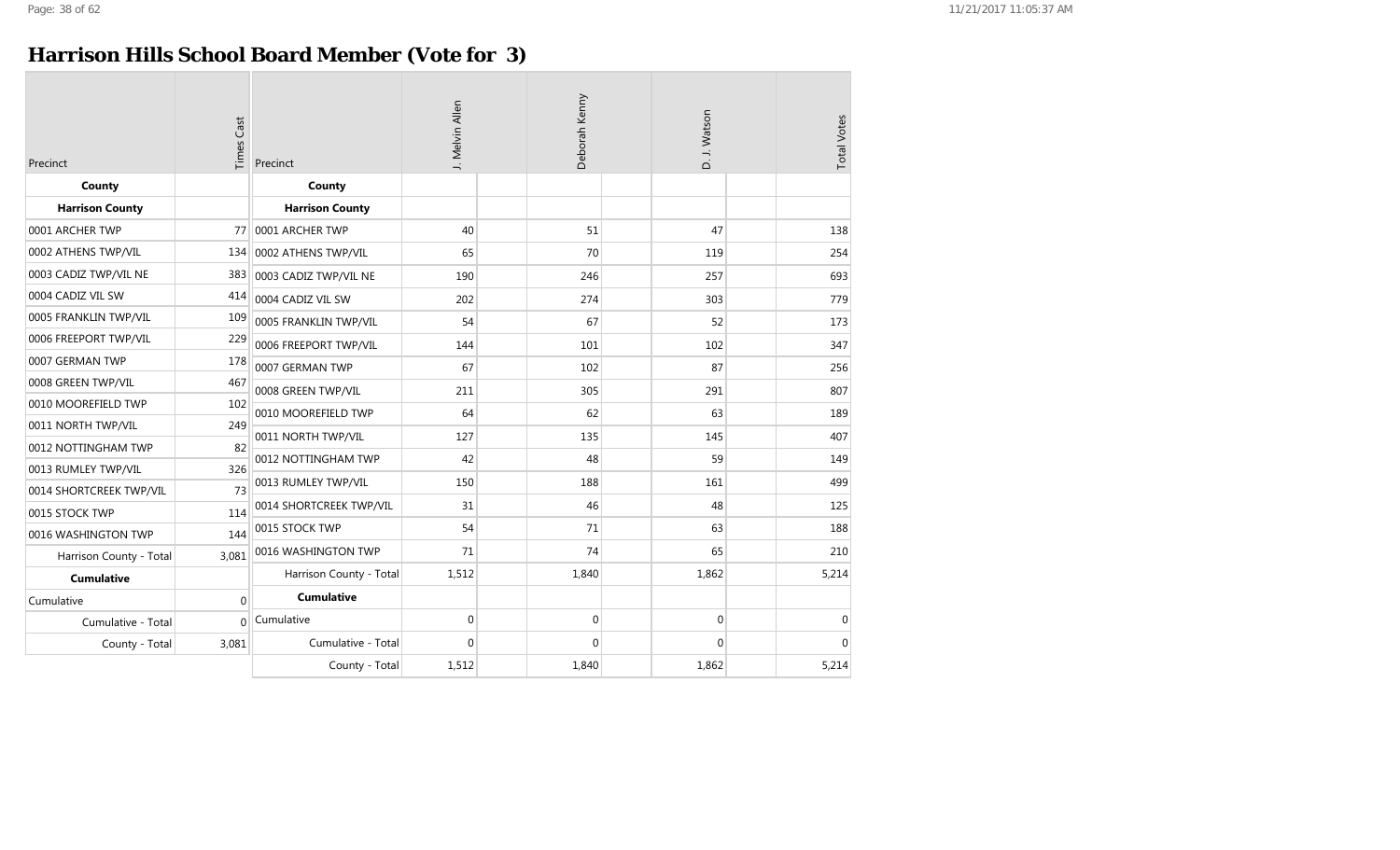#### **Union Local School Board Member (Vote for 3)**

| Precinct                | Cast<br>Times | Precinct                | Koel Davia       | Daniel Lucas | Write-in     | <b>Total Votes</b> |
|-------------------------|---------------|-------------------------|------------------|--------------|--------------|--------------------|
| County                  |               | County                  |                  |              |              |                    |
| <b>Harrison County</b>  |               | <b>Harrison County</b>  |                  |              |              |                    |
| 0010 MOOREFIELD TWP     | $\Omega$      | 0010 MOOREFIELD TWP     | $\boldsymbol{0}$ | $\Omega$     | $\mathbf{0}$ | $\Omega$           |
| Harrison County - Total | $\mathbf 0$   | Harrison County - Total | $\overline{0}$   | $\Omega$     | $\mathbf 0$  | $\mathbf 0$        |
| <b>Cumulative</b>       |               | <b>Cumulative</b>       |                  |              |              |                    |
| Cumulative              | $\mathbf 0$   | Cumulative              | $\boldsymbol{0}$ | $\Omega$     | $\mathbf{0}$ | $\Omega$           |
| Cumulative - Total      | $\Omega$      | Cumulative - Total      | $\overline{0}$   | $\Omega$     | $\mathbf{0}$ | $\Omega$           |
| County - Total          | $\Omega$      | County - Total          | 0                |              | 0            | $\mathbf 0$        |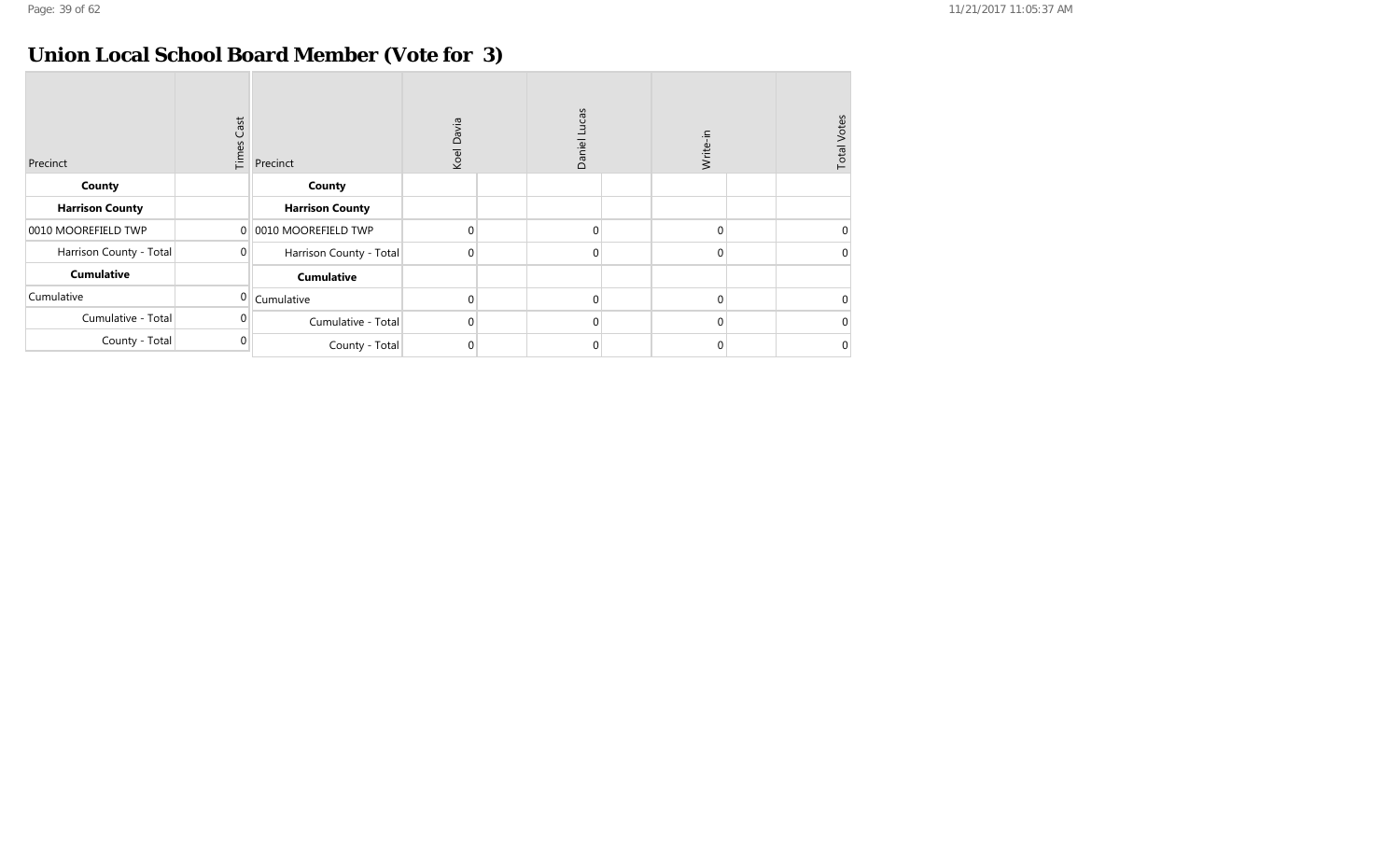#### **State Issue 1 (Vote for 1)**

| Precinct                | <b>Times Cast</b> | Precinct                | ΥÉS         | $\frac{1}{2}$ | <b>Total Votes</b> |
|-------------------------|-------------------|-------------------------|-------------|---------------|--------------------|
| County                  |                   | County                  |             |               |                    |
| <b>Harrison County</b>  |                   | <b>Harrison County</b>  |             |               |                    |
| 0001 ARCHER TWP         | 77                | 0001 ARCHER TWP         | 61          | 14            | 75                 |
| 0002 ATHENS TWP/VIL     | 134               | 0002 ATHENS TWP/VIL     | 104         | 27            | 131                |
| 0003 CADIZ TWP/VIL NE   | 383               | 0003 CADIZ TWP/VIL NE   | 291         | 83            | 374                |
| 0004 CADIZ VIL SW       | 414               | 0004 CADIZ VIL SW       | 304         | 99            | 403                |
| 0005 FRANKLIN TWP/VIL   | 155               | 0005 FRANKLIN TWP/VIL   | 123         | 27            | 150                |
| 0006 FREEPORT TWP/VIL   | 229               | 0006 FREEPORT TWP/VIL   | 193         | 30            | 223                |
| 0007 GERMAN TWP         | 198               | 0007 GERMAN TWP         | 144         | 45            | 189                |
| 0008 GREEN TWP/VIL      | 469               | 0008 GREEN TWP/VIL      | 353         | 100           | 453                |
| 0009 MONROE TWP/VIL     | 238               | 0009 MONROE TWP/VIL     | 199         | 35            | 234                |
| 0010 MOOREFIELD TWP     | 102               | 0010 MOOREFIELD TWP     | 79          | 23            | 102                |
| 0011 NORTH TWP/VIL      | 264               |                         |             |               |                    |
| 0012 NOTTINGHAM TWP     | 82                | 0011 NORTH TWP/VIL      | 204         | 58            | 262                |
| 0013 RUMLEY TWP/VIL     | 326               | 0012 NOTTINGHAM TWP     | 71          | 11            | 82                 |
| 0014 SHORTCREEK TWP/VIL | 284               | 0013 RUMLEY TWP/VIL     | 255         | 65            | 320                |
| 0015 STOCK TWP          | 114               | 0014 SHORTCREEK TWP/VIL | 197         | 72            | 269                |
| 0016 WASHINGTON TWP     | 144               | 0015 STOCK TWP          | 92          | 20            | 112                |
| Harrison County - Total | 3,613             | 0016 WASHINGTON TWP     | 124         | 20            | 144                |
| <b>Cumulative</b>       |                   | Harrison County - Total | 2,794       | 729           | 3,523              |
| Cumulative              | $\Omega$          | <b>Cumulative</b>       |             |               |                    |
| Cumulative - Total      | $\Omega$          | Cumulative              | $\mathbf 0$ | 0             | $\mathbf 0$        |
| County - Total          | 3,613             | Cumulative - Total      | 0           | 0             | $\Omega$           |
|                         |                   | County - Total          | 2,794       | 729           | 3,523              |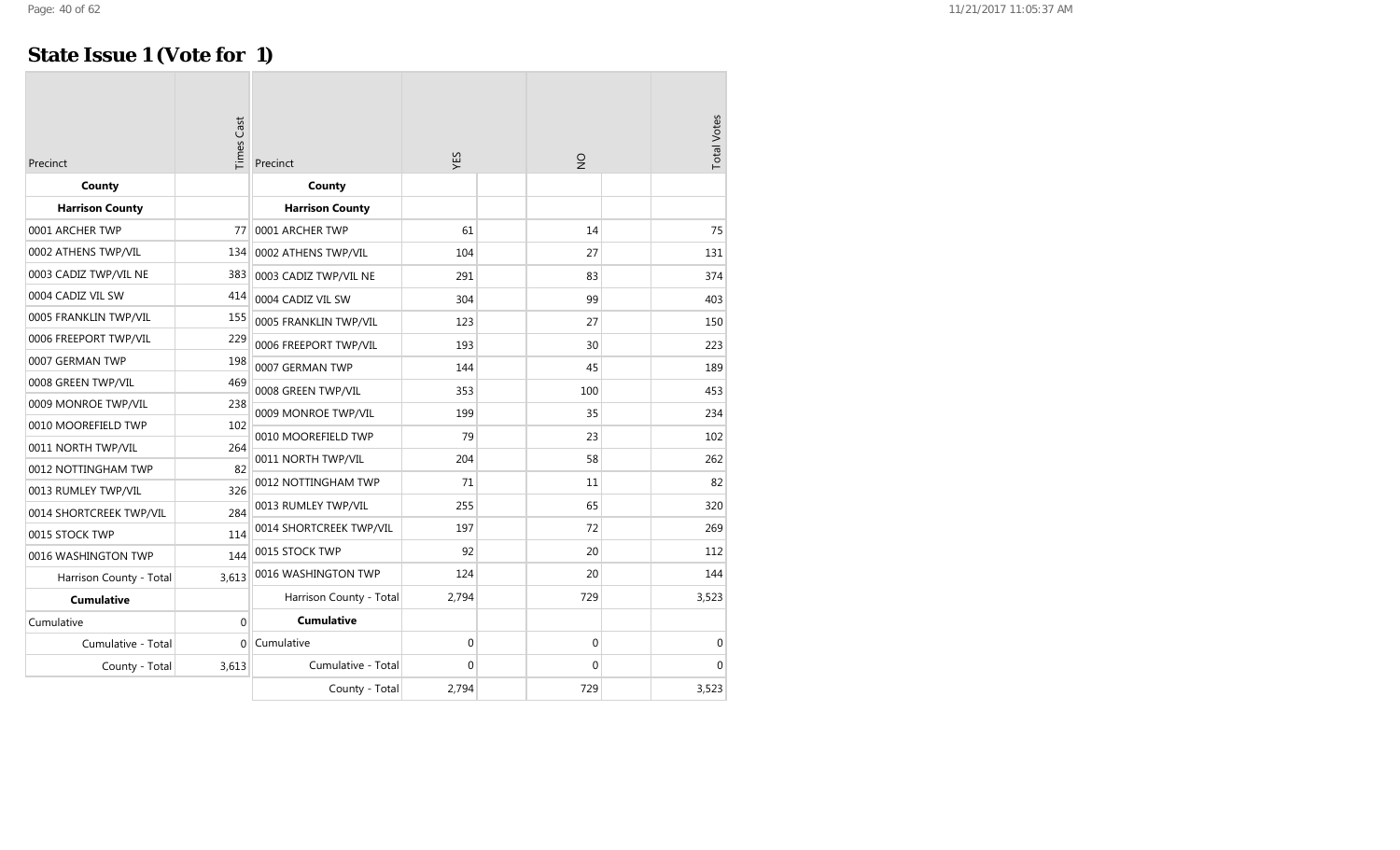#### **State Issue 2 (Vote for 1)**

| Precinct                | <b>Times Cast</b> | Precinct                | ΥES          | $\frac{1}{2}$ | <b>Total Votes</b> |
|-------------------------|-------------------|-------------------------|--------------|---------------|--------------------|
| County                  |                   | County                  |              |               |                    |
| <b>Harrison County</b>  |                   | <b>Harrison County</b>  |              |               |                    |
| 0001 ARCHER TWP         | 77                | 0001 ARCHER TWP         | 15           | 59            | 74                 |
| 0002 ATHENS TWP/VIL     | 134               | 0002 ATHENS TWP/VIL     | 10           | 123           | 133                |
| 0003 CADIZ TWP/VIL NE   | 383               | 0003 CADIZ TWP/VIL NE   | 53           | 322           | 375                |
| 0004 CADIZ VIL SW       | 414               | 0004 CADIZ VIL SW       | 57           | 348           | 405                |
| 0005 FRANKLIN TWP/VIL   | 155               | 0005 FRANKLIN TWP/VIL   | 22           | 129           | 151                |
| 0006 FREEPORT TWP/VIL   | 229               | 0006 FREEPORT TWP/VIL   | 42           | 182           | 224                |
| 0007 GERMAN TWP         | 198               | 0007 GERMAN TWP         | 13           | 182           | 195                |
| 0008 GREEN TWP/VIL      | 469               | 0008 GREEN TWP/VIL      | 62           | 392           | 454                |
| 0009 MONROE TWP/VIL     | 238               | 0009 MONROE TWP/VIL     | 22           | 208           | 230                |
| 0010 MOOREFIELD TWP     | 102               | 0010 MOOREFIELD TWP     | 12           | 89            | 101                |
| 0011 NORTH TWP/VIL      | 264               |                         |              |               |                    |
| 0012 NOTTINGHAM TWP     | 82                | 0011 NORTH TWP/VIL      | 29           | 230           | 259                |
| 0013 RUMLEY TWP/VIL     | 326               | 0012 NOTTINGHAM TWP     | 4            | 74            | 78                 |
| 0014 SHORTCREEK TWP/VIL | 284               | 0013 RUMLEY TWP/VIL     | 37           | 285           | 322                |
| 0015 STOCK TWP          | 114               | 0014 SHORTCREEK TWP/VIL | 35           | 244           | 279                |
| 0016 WASHINGTON TWP     | 144               | 0015 STOCK TWP          | 25           | 88            | 113                |
| Harrison County - Total | 3,613             | 0016 WASHINGTON TWP     | 21           | 121           | 142                |
| <b>Cumulative</b>       |                   | Harrison County - Total | 459          | 3,076         | 3,535              |
| Cumulative              | $\theta$          | <b>Cumulative</b>       |              |               |                    |
| Cumulative - Total      | $\Omega$          | Cumulative              | $\mathbf 0$  | 0             | $\mathbf{0}$       |
| County - Total          | 3,613             | Cumulative - Total      | $\mathbf{0}$ | 0             | 0                  |
|                         |                   | County - Total          | 459          | 3,076         | 3,535              |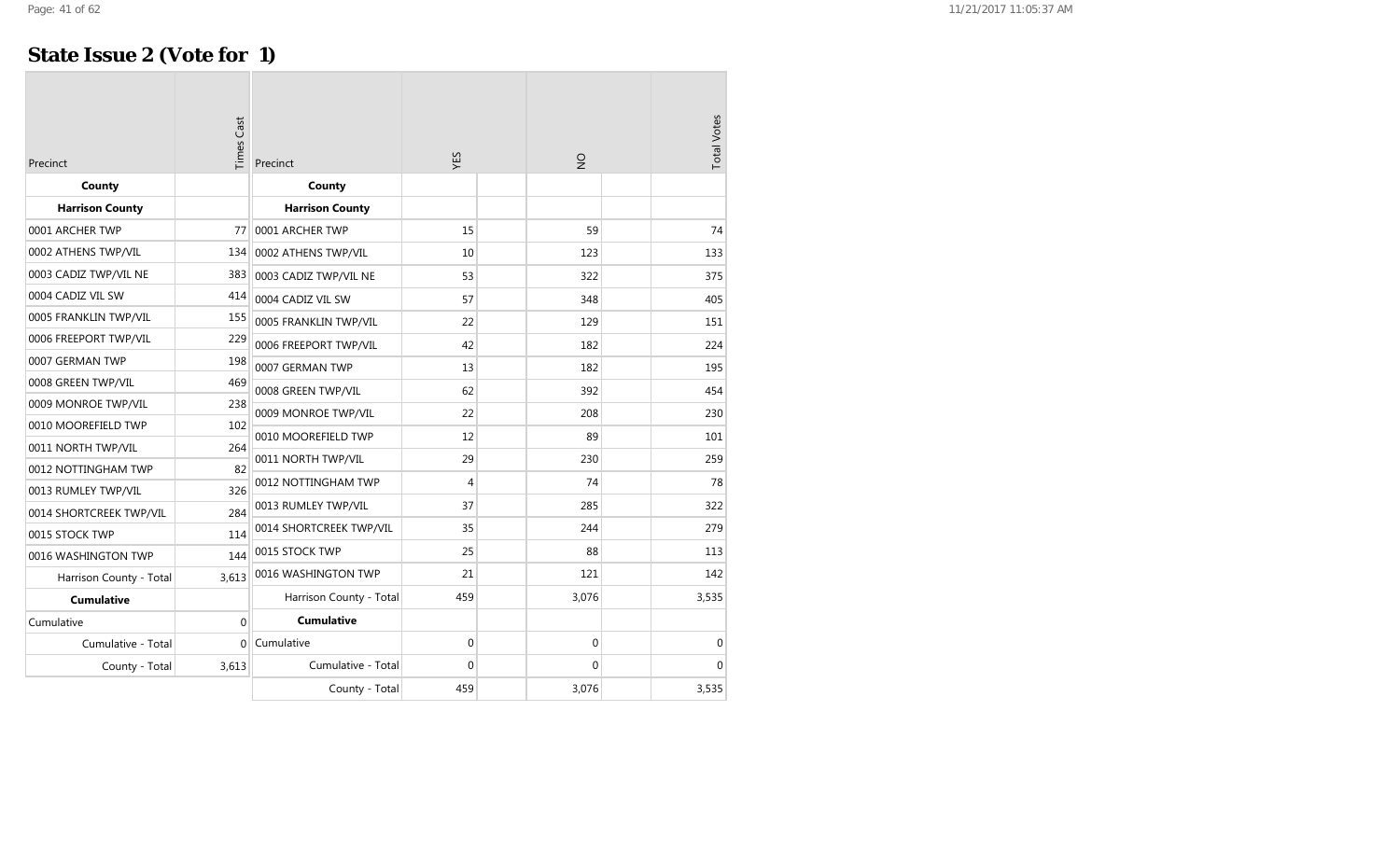## **Harrison County Council on Aging - Renewal Levy (Vote for 1)**

| Precinct                | <b>Times Cast</b> | Precinct                | For the tax |  | Against the tax |  | <b>Total Votes</b> |
|-------------------------|-------------------|-------------------------|-------------|--|-----------------|--|--------------------|
| County                  |                   | County                  |             |  |                 |  |                    |
| <b>Harrison County</b>  |                   | <b>Harrison County</b>  |             |  |                 |  |                    |
| 0001 ARCHER TWP         | 77                | 0001 ARCHER TWP         | 51          |  | 22              |  | 73                 |
| 0002 ATHENS TWP/VIL     | 134               | 0002 ATHENS TWP/VIL     | 101         |  | 28              |  | 129                |
| 0003 CADIZ TWP/VIL NE   | 383               | 0003 CADIZ TWP/VIL NE   | 288         |  | 83              |  | 371                |
| 0004 CADIZ VIL SW       | 414               | 0004 CADIZ VIL SW       | 304         |  | 102             |  | 406                |
| 0005 FRANKLIN TWP/VIL   | 155               | 0005 FRANKLIN TWP/VIL   | 112         |  | 34              |  | 146                |
| 0006 FREEPORT TWP/VIL   | 229               | 0006 FREEPORT TWP/VIL   | 170         |  | 53              |  | 223                |
| 0007 GERMAN TWP         | 198               | 0007 GERMAN TWP         | 139         |  | 49              |  | 188                |
| 0008 GREEN TWP/VIL      | 469               | 0008 GREEN TWP/VIL      | 324         |  | 137             |  | 461                |
| 0009 MONROE TWP/VIL     | 238               | 0009 MONROE TWP/VIL     | 184         |  | 49              |  | 233                |
| 0010 MOOREFIELD TWP     | 102               | 0010 MOOREFIELD TWP     | 80          |  | 21              |  | 101                |
| 0011 NORTH TWP/VIL      | 264               |                         | 194         |  | 58              |  | 252                |
| 0012 NOTTINGHAM TWP     | 82                | 0011 NORTH TWP/VIL      |             |  |                 |  |                    |
| 0013 RUMLEY TWP/VIL     | 326               | 0012 NOTTINGHAM TWP     | 59          |  | 21              |  | 80                 |
| 0014 SHORTCREEK TWP/VIL | 284               | 0013 RUMLEY TWP/VIL     | 209         |  | 102             |  | 311                |
| 0015 STOCK TWP          | 114               | 0014 SHORTCREEK TWP/VIL | 183         |  | 93              |  | 276                |
| 0016 WASHINGTON TWP     | 144               | 0015 STOCK TWP          | 84          |  | 25              |  | 109                |
| Harrison County - Total | 3,613             | 0016 WASHINGTON TWP     | 96          |  | 46              |  | 142                |
| <b>Cumulative</b>       |                   | Harrison County - Total | 2,578       |  | 923             |  | 3,501              |
| Cumulative              | 0                 | <b>Cumulative</b>       |             |  |                 |  |                    |
| Cumulative - Total      | $\Omega$          | Cumulative              | 0           |  | 0               |  | $\mathbf 0$        |
| County - Total          | 3,613             | Cumulative - Total      | 0           |  | 0               |  | $\Omega$           |
|                         |                   | County - Total          | 2,578       |  | 923             |  | 3,501              |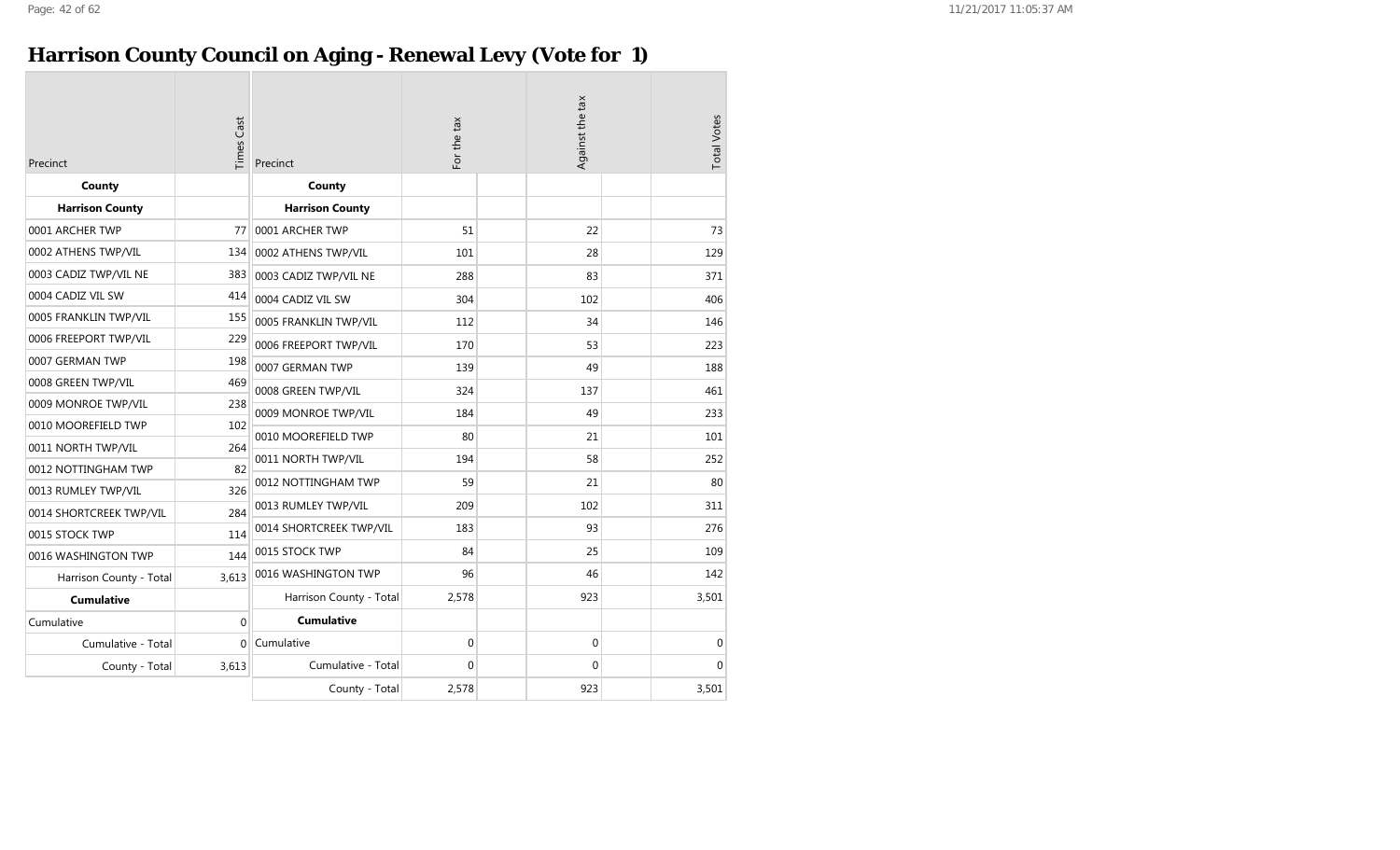## **Harrison County Cooperative Extension - Renewal Levy (Vote for 1)**

| Precinct                | <b>Times Cast</b> | Precinct                | For the tax |  | Against the tax |  | <b>Total Votes</b> |
|-------------------------|-------------------|-------------------------|-------------|--|-----------------|--|--------------------|
| County                  |                   | County                  |             |  |                 |  |                    |
| <b>Harrison County</b>  |                   | <b>Harrison County</b>  |             |  |                 |  |                    |
| 0001 ARCHER TWP         | 77                | 0001 ARCHER TWP         | 54          |  | 21              |  | 75                 |
| 0002 ATHENS TWP/VIL     | 134               | 0002 ATHENS TWP/VIL     | 93          |  | 35              |  | 128                |
| 0003 CADIZ TWP/VIL NE   | 383               | 0003 CADIZ TWP/VIL NE   | 284         |  | 89              |  | 373                |
| 0004 CADIZ VIL SW       | 414               | 0004 CADIZ VIL SW       | 302         |  | 99              |  | 401                |
| 0005 FRANKLIN TWP/VIL   | 155               | 0005 FRANKLIN TWP/VIL   | 109         |  | 40              |  | 149                |
| 0006 FREEPORT TWP/VIL   | 229               | 0006 FREEPORT TWP/VIL   | 149         |  | 73              |  | 222                |
| 0007 GERMAN TWP         | 198               | 0007 GERMAN TWP         | 135         |  | 57              |  | 192                |
| 0008 GREEN TWP/VIL      | 469               | 0008 GREEN TWP/VIL      | 312         |  | 146             |  | 458                |
| 0009 MONROE TWP/VIL     | 238               | 0009 MONROE TWP/VIL     | 171         |  | 63              |  | 234                |
| 0010 MOOREFIELD TWP     | 102               | 0010 MOOREFIELD TWP     | 81          |  | 19              |  | 100                |
| 0011 NORTH TWP/VIL      | 264               | 0011 NORTH TWP/VIL      | 197         |  | 61              |  | 258                |
| 0012 NOTTINGHAM TWP     | 82                |                         |             |  |                 |  |                    |
| 0013 RUMLEY TWP/VIL     | 326               | 0012 NOTTINGHAM TWP     | 56          |  | 25              |  | 81                 |
| 0014 SHORTCREEK TWP/VIL | 284               | 0013 RUMLEY TWP/VIL     | 204         |  | 108             |  | 312                |
| 0015 STOCK TWP          | 114               | 0014 SHORTCREEK TWP/VIL | 181         |  | 99              |  | 280                |
| 0016 WASHINGTON TWP     | 144               | 0015 STOCK TWP          | 85          |  | 28              |  | 113                |
| Harrison County - Total | 3,613             | 0016 WASHINGTON TWP     | 101         |  | 41              |  | 142                |
| <b>Cumulative</b>       |                   | Harrison County - Total | 2,514       |  | 1,004           |  | 3,518              |
| Cumulative              | $\mathbf 0$       | <b>Cumulative</b>       |             |  |                 |  |                    |
| Cumulative - Total      | $\overline{0}$    | Cumulative              | 0           |  | 0               |  | 0                  |
| County - Total          | 3,613             | Cumulative - Total      | 0           |  | 0               |  | $\Omega$           |
|                         |                   | County - Total          | 2,514       |  | 1,004           |  | 3,518              |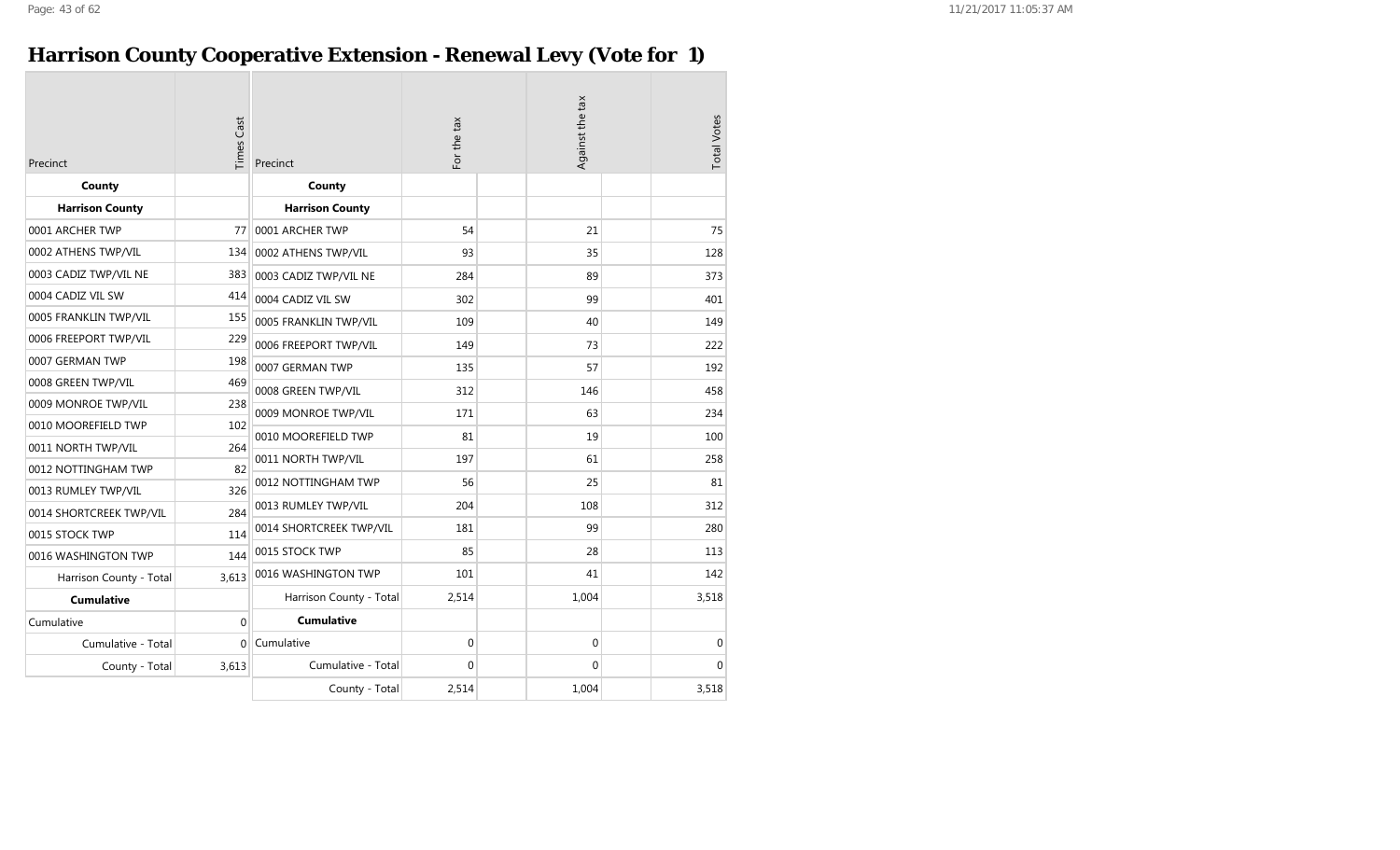## **Adena Village EMS Levy (Vote for 1)**

| Precinct                | <b>Times Cast</b> | Precinct                | For the tax | Against the tax | <b>Total Votes</b> |
|-------------------------|-------------------|-------------------------|-------------|-----------------|--------------------|
| County                  |                   | County                  |             |                 |                    |
| <b>Harrison County</b>  |                   | <b>Harrison County</b>  |             |                 |                    |
| 0014 SHORTCREEK TWP/VIL | 43                | 0014 SHORTCREEK TWP/VIL | 30          | 13              | 43                 |
| Harrison County - Total | 43                | Harrison County - Total | 30          | 13              | 43                 |
| <b>Cumulative</b>       |                   | <b>Cumulative</b>       |             |                 |                    |
| Cumulative              | $\Omega$          | Cumulative              | $\mathbf 0$ | $\mathbf{0}$    | $\mathbf 0$        |
| Cumulative - Total      | 0                 | Cumulative - Total      | 0           | $\mathbf{0}$    | $\mathbf{0}$       |
| County - Total          | 43                | County - Total          | 30          | 13              | 43                 |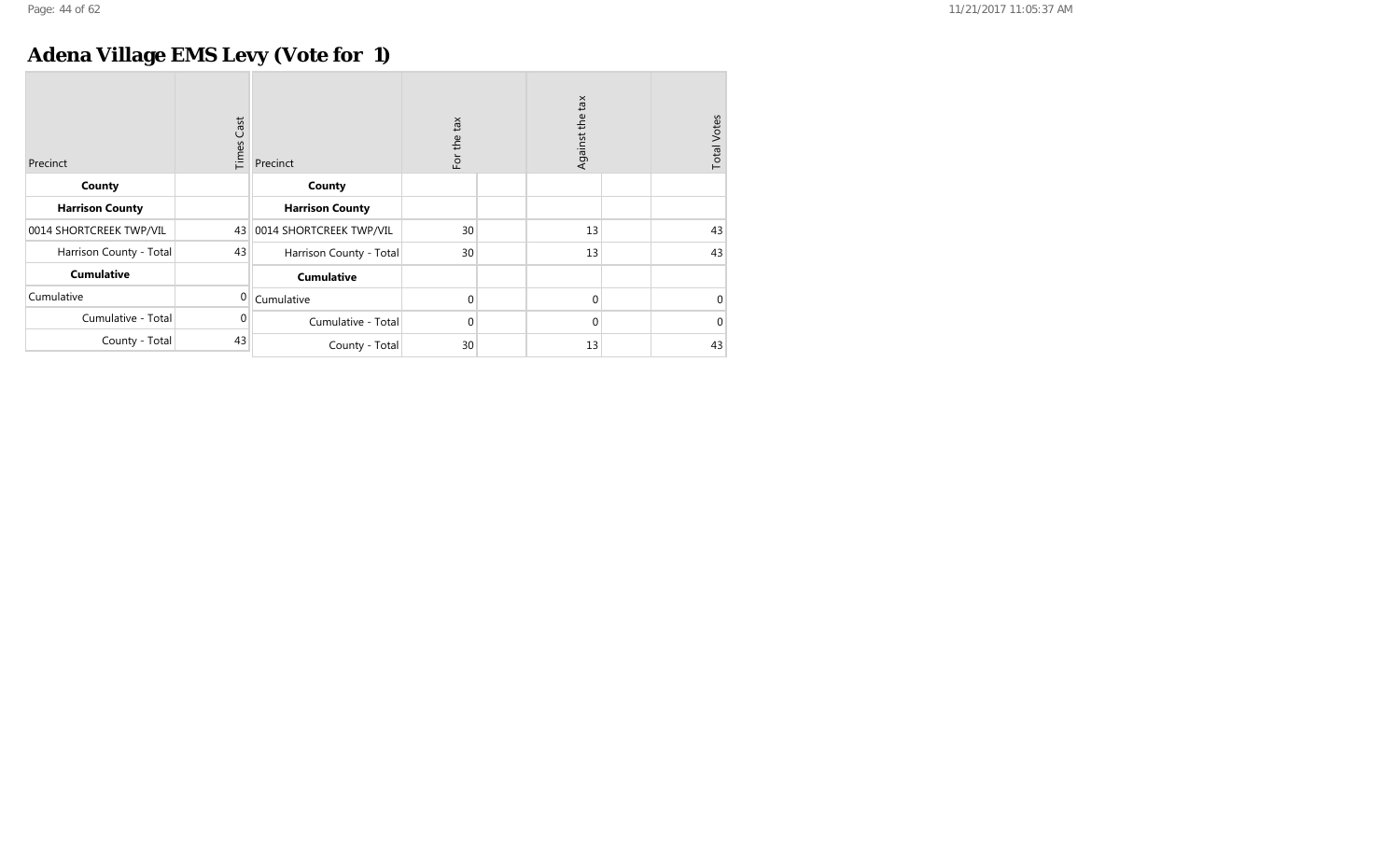## **Adena Village Current Expenses Levy (Vote for 1)**

| Precinct                | <b>Times Cast</b> | Precinct                | For the tax | Against the tax | <b>Total Votes</b> |
|-------------------------|-------------------|-------------------------|-------------|-----------------|--------------------|
| County                  |                   | County                  |             |                 |                    |
| <b>Harrison County</b>  |                   | <b>Harrison County</b>  |             |                 |                    |
| 0014 SHORTCREEK TWP/VIL | 43                | 0014 SHORTCREEK TWP/VIL | 30          | 13              | 43                 |
| Harrison County - Total | 43                | Harrison County - Total | 30          | 13              | 43                 |
| <b>Cumulative</b>       |                   | <b>Cumulative</b>       |             |                 |                    |
| Cumulative              | $\Omega$          | Cumulative              | $\mathbf 0$ | $\mathbf 0$     | $\mathbf 0$        |
| Cumulative - Total      | 0                 | Cumulative - Total      | $\mathbf 0$ | $\mathbf 0$     | $\mathbf{0}$       |
| County - Total          | 43                | County - Total          | 30          | 13              | 43                 |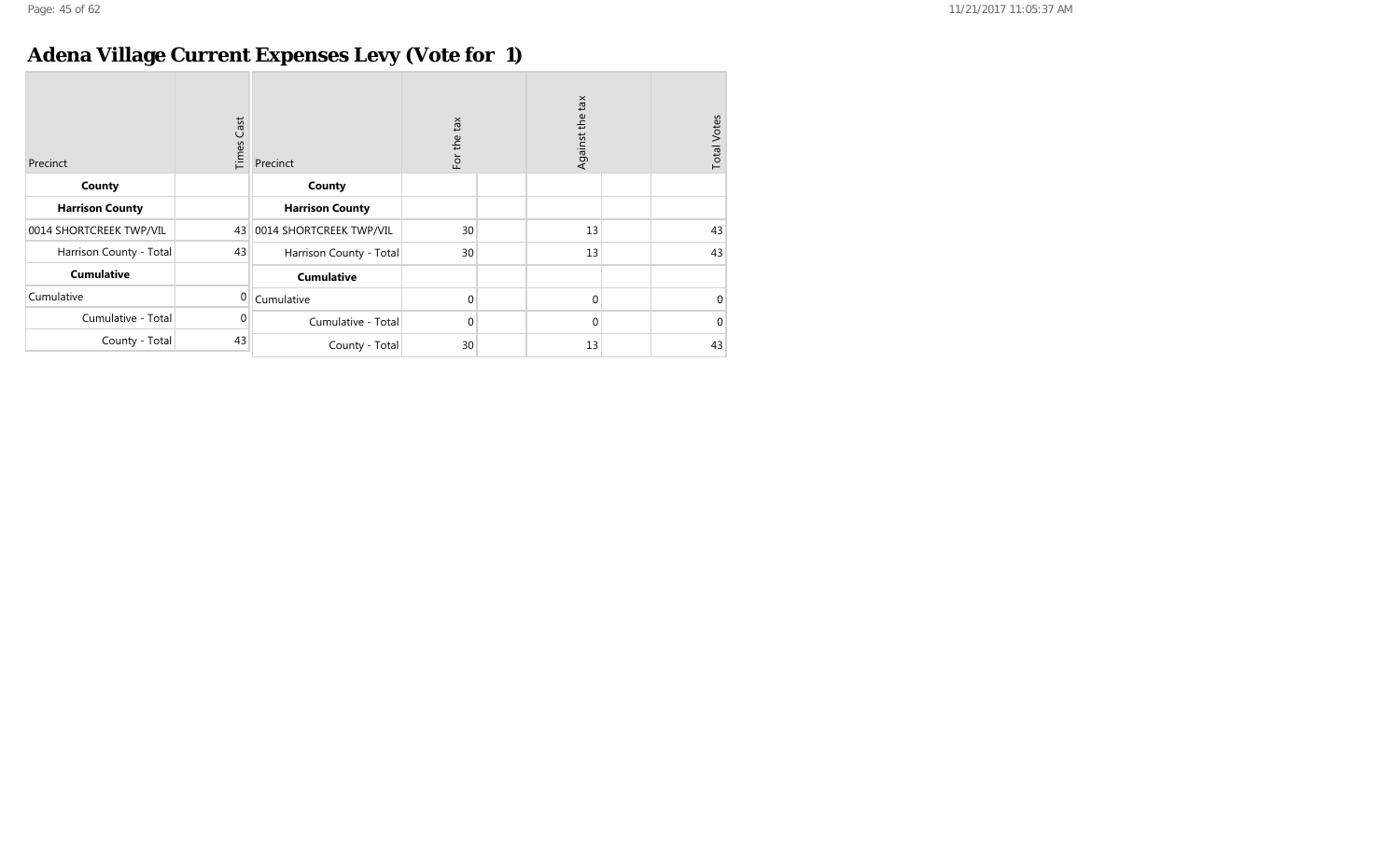## **Freeport Village Fire Protection - Renewal Levy (Vote for 1)**

| Precinct                | <b>Times Cast</b> | Precinct                | For the tax | Against the tax | <b>Total Votes</b> |
|-------------------------|-------------------|-------------------------|-------------|-----------------|--------------------|
| County                  |                   | County                  |             |                 |                    |
| <b>Harrison County</b>  |                   | <b>Harrison County</b>  |             |                 |                    |
| 0006 FREEPORT TWP/VIL   | 95                | 0006 FREEPORT TWP/VIL   | 70          | 23              | 93                 |
| Harrison County - Total | 95                | Harrison County - Total | 70          | 23              | 93                 |
| <b>Cumulative</b>       |                   | <b>Cumulative</b>       |             |                 |                    |
| Cumulative              | $\Omega$          | Cumulative              | $\mathbf 0$ | $\mathbf 0$     | $\Omega$           |
| Cumulative - Total      | $\Omega$          | Cumulative - Total      | 0           | 0               | $\Omega$           |
| County - Total          | 95                | County - Total          | 70          | 23              | 93                 |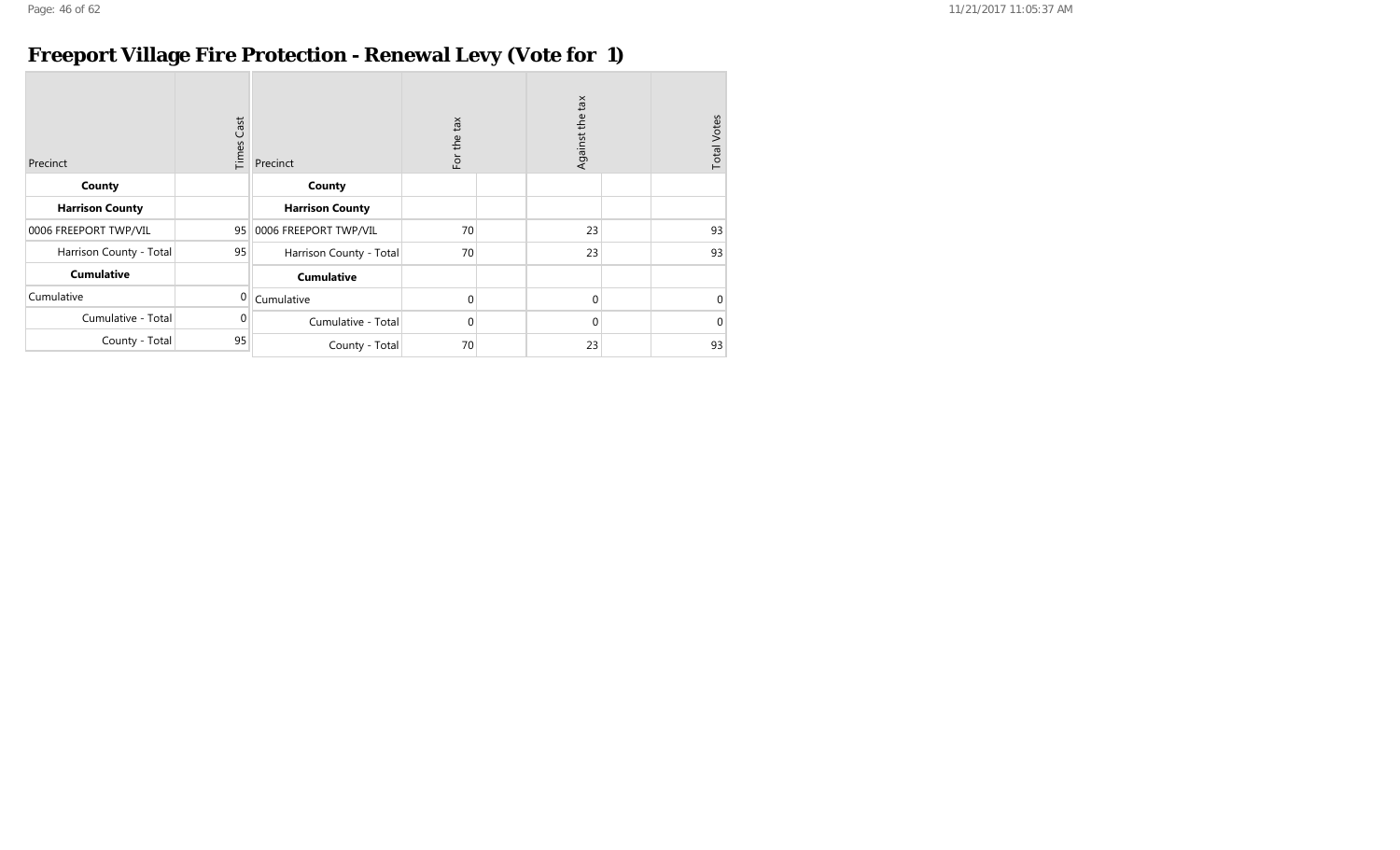#### **Freeport Village Current Expenses 1 Mill - Renewal Levy (Vote for 1)**

| Precinct                | Cast<br>Times | Precinct                | For the tax | Against the tax | <b>Total Votes</b> |
|-------------------------|---------------|-------------------------|-------------|-----------------|--------------------|
| County                  |               | County                  |             |                 |                    |
| <b>Harrison County</b>  |               | <b>Harrison County</b>  |             |                 |                    |
| 0006 FREEPORT TWP/VIL   | 95            | 0006 FREEPORT TWP/VIL   | 66          | 27              | 93                 |
| Harrison County - Total | 95            | Harrison County - Total | 66          | 27              | 93                 |
| <b>Cumulative</b>       |               | <b>Cumulative</b>       |             |                 |                    |
| Cumulative              | $\mathbf{0}$  | Cumulative              | $\Omega$    | $\mathbf{0}$    | $\mathbf 0$        |
| Cumulative - Total      | 0             | Cumulative - Total      | $\Omega$    | $\mathbf{0}$    | $\mathbf{0}$       |
| County - Total          | 95            | County - Total          | 66          | 27              | 93                 |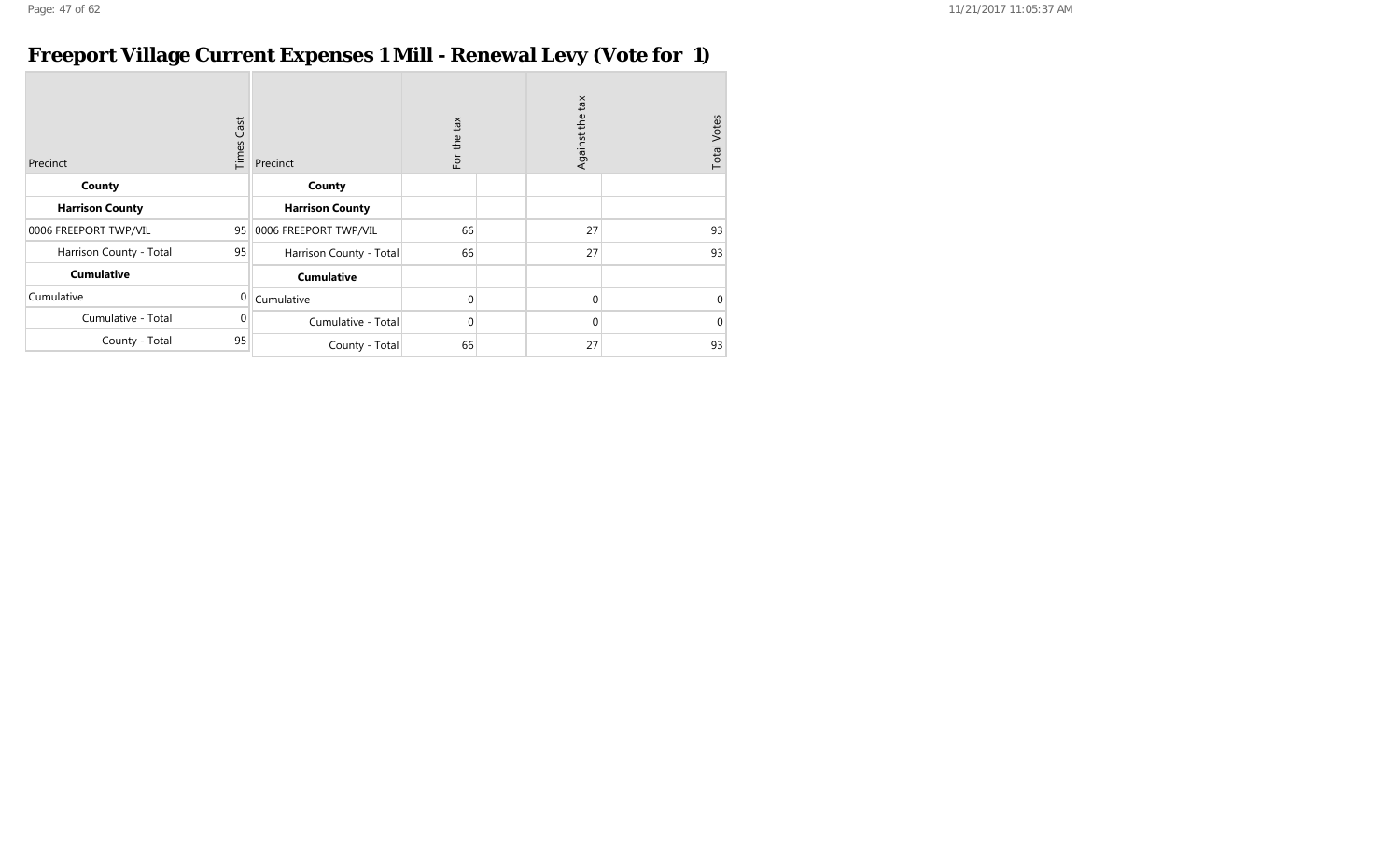## **Freeport Village Street Expense - Renewal Levy (Vote for 1)**

| Precinct                | Cast<br>Times | Precinct                | For the tax | tax<br>Against the | <b>Total Votes</b> |
|-------------------------|---------------|-------------------------|-------------|--------------------|--------------------|
| County                  |               | County                  |             |                    |                    |
| <b>Harrison County</b>  |               | <b>Harrison County</b>  |             |                    |                    |
| 0006 FREEPORT TWP/VIL   | 95            | 0006 FREEPORT TWP/VIL   | 65          | 28                 | 93                 |
| Harrison County - Total | 95            | Harrison County - Total | 65          | 28                 | 93                 |
| <b>Cumulative</b>       |               | <b>Cumulative</b>       |             |                    |                    |
| Cumulative              | 0             | Cumulative              | $\mathbf 0$ | $\mathbf{0}$       | $\mathbf{0}$       |
| Cumulative - Total      | 0             | Cumulative - Total      | $\mathbf 0$ | $\mathbf{0}$       | $\mathbf{0}$       |
| County - Total          | 95            | County - Total          | 65          | 28                 | 93                 |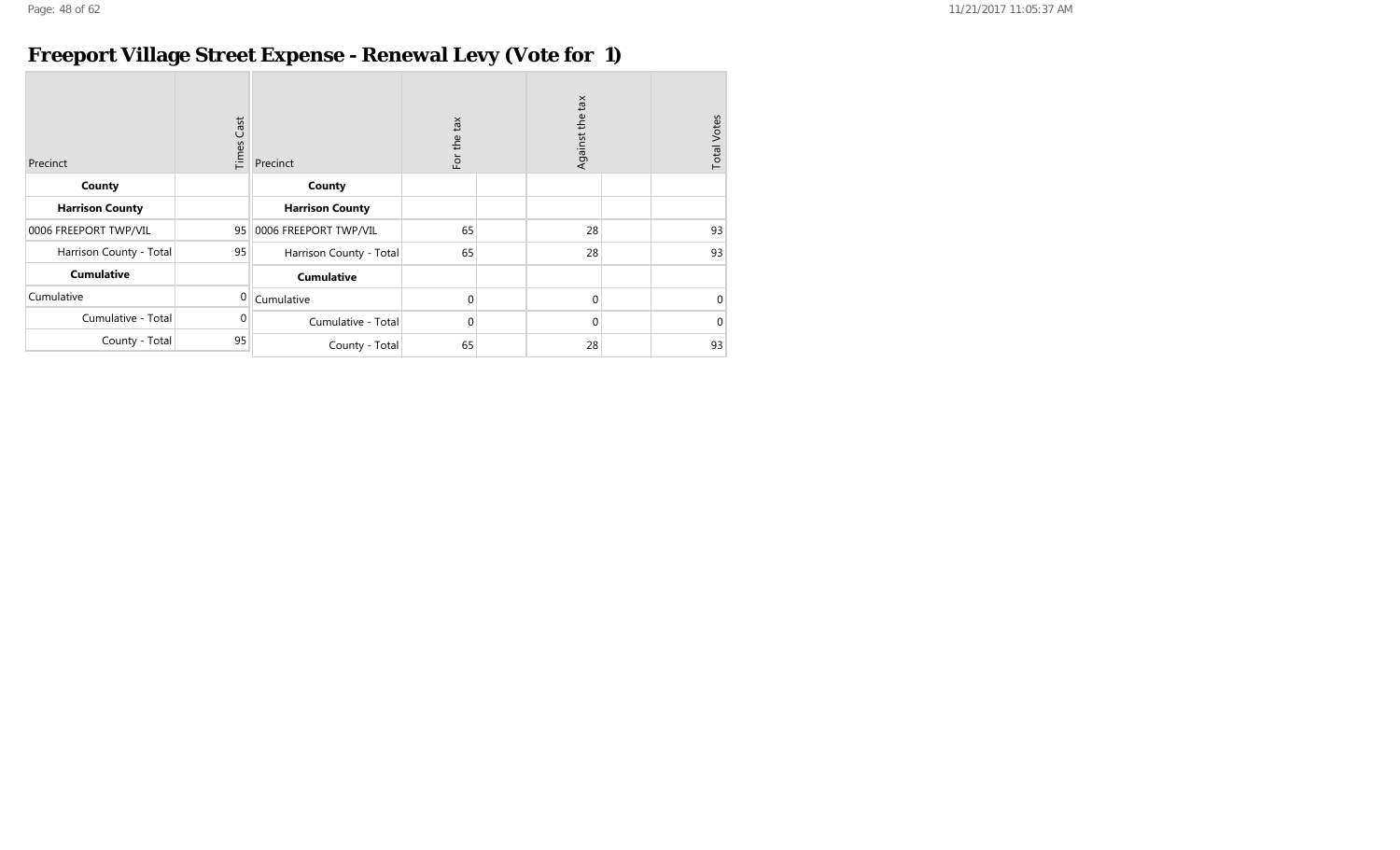#### **Freeport Village Current Expenses .89 Mill - Renewal Levy (Vote for 1)**

| Precinct                | <b>Times Cast</b> | Precinct                | For the tax | Against the tax | <b>Total Votes</b> |
|-------------------------|-------------------|-------------------------|-------------|-----------------|--------------------|
| County                  |                   | County                  |             |                 |                    |
| <b>Harrison County</b>  |                   | <b>Harrison County</b>  |             |                 |                    |
| 0006 FREEPORT TWP/VIL   | 95                | 0006 FREEPORT TWP/VIL   | 63          | 30              | 93                 |
| Harrison County - Total | 95                | Harrison County - Total | 63          | 30              | 93                 |
| <b>Cumulative</b>       |                   | <b>Cumulative</b>       |             |                 |                    |
| Cumulative              | $\mathbf{0}$      | Cumulative              | $\mathbf 0$ | $\mathbf{0}$    | 0                  |
| Cumulative - Total      | $\Omega$          | Cumulative - Total      | $\mathbf 0$ | $\mathbf{0}$    | $\Omega$           |
| County - Total          | 95                | County - Total          | 63          | 30              | 93                 |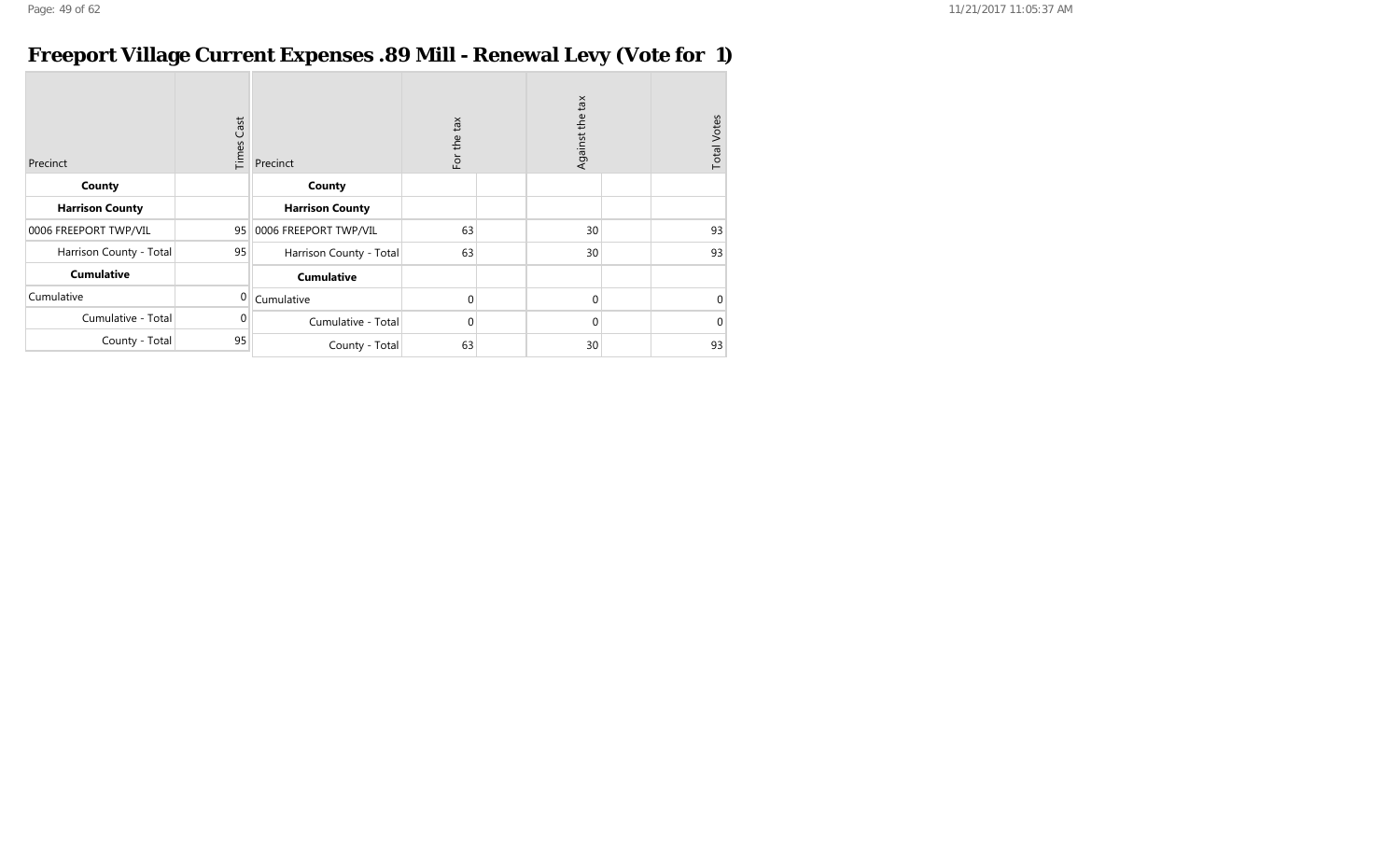#### **Freeport Village Current Expenses 3.5 Mill - Renewal Levy (Vote for 1)**

| Precinct                | Cast<br>Times | Precinct                | For the tax  | Against the tax | <b>Total Votes</b> |
|-------------------------|---------------|-------------------------|--------------|-----------------|--------------------|
| County                  |               | County                  |              |                 |                    |
| <b>Harrison County</b>  |               | <b>Harrison County</b>  |              |                 |                    |
| 0006 FREEPORT TWP/VIL   | 95            | 0006 FREEPORT TWP/VIL   | 59           | 33              | 92                 |
| Harrison County - Total | 95            | Harrison County - Total | 59           | 33              | 92                 |
| <b>Cumulative</b>       |               | <b>Cumulative</b>       |              |                 |                    |
| Cumulative              | 0             | Cumulative              | $\mathbf{0}$ | $\mathbf{0}$    | $\Omega$           |
| Cumulative - Total      | $\Omega$      | Cumulative - Total      | $\mathbf{0}$ | $\mathbf{0}$    | $\Omega$           |
| County - Total          | 95            | County - Total          | 59           | 33              | 92                 |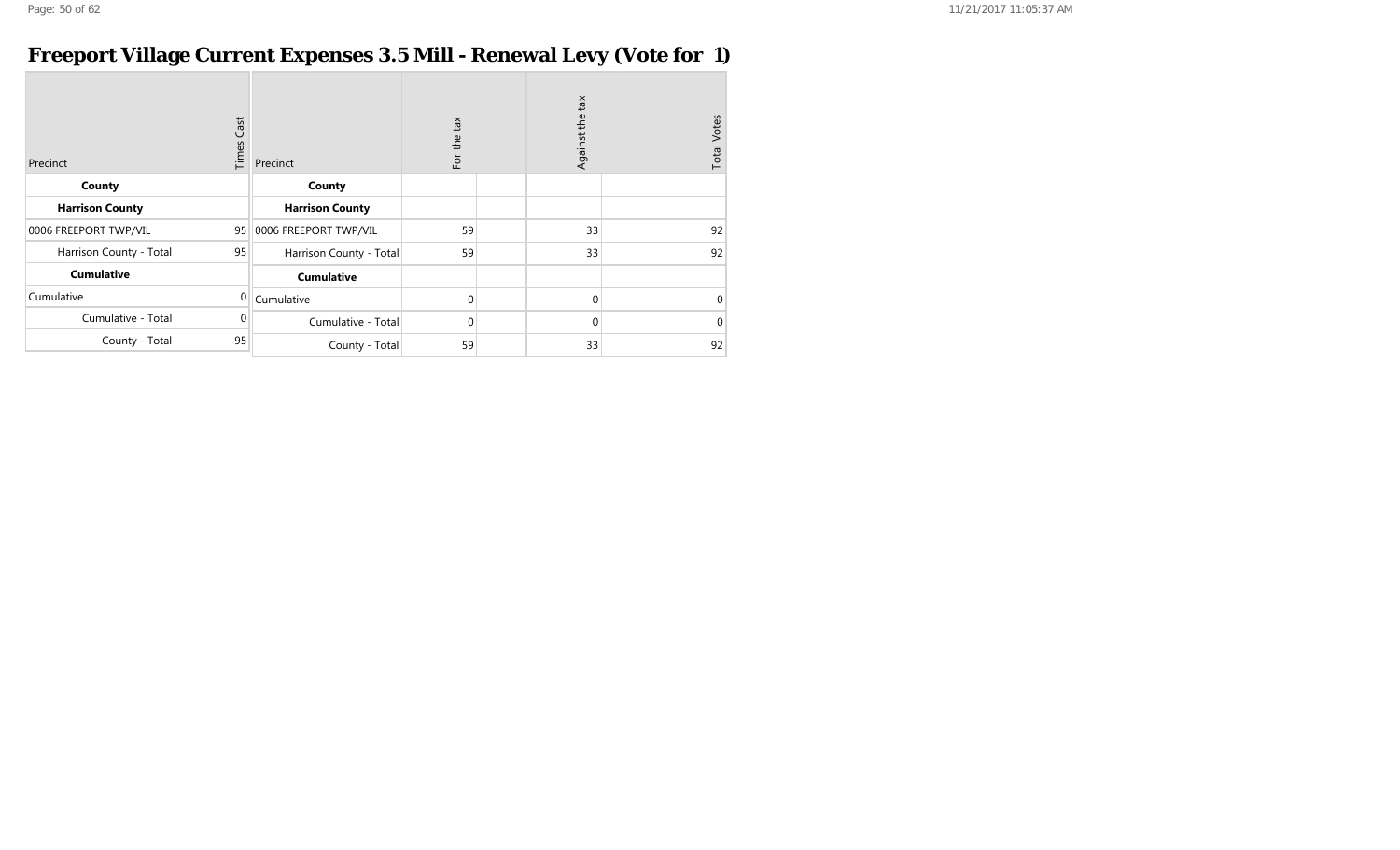## **Jewett Village Current Expenses - Renewal Levy (Vote for 1)**

| Precinct                | <b>Times Cast</b> | Precinct                | tax<br>For the | Against the tax | <b>Total Votes</b> |
|-------------------------|-------------------|-------------------------|----------------|-----------------|--------------------|
| County                  |                   | County                  |                |                 |                    |
| <b>Harrison County</b>  |                   | <b>Harrison County</b>  |                |                 |                    |
| 0013 RUMLEY TWP/VIL     |                   | 136 0013 RUMLEY TWP/VIL | 78             | 56              | 134                |
| Harrison County - Total | 136               | Harrison County - Total | 78             | 56              | 134                |
| <b>Cumulative</b>       |                   | <b>Cumulative</b>       |                |                 |                    |
| Cumulative              | $\mathbf{0}$      | Cumulative              | $\Omega$       | $\mathbf{0}$    | $\Omega$           |
| Cumulative - Total      | $\Omega$          | Cumulative - Total      | $\mathbf 0$    | $\mathbf{0}$    | $\Omega$           |
| County - Total          | 136               | County - Total          | 78             | 56              | 134                |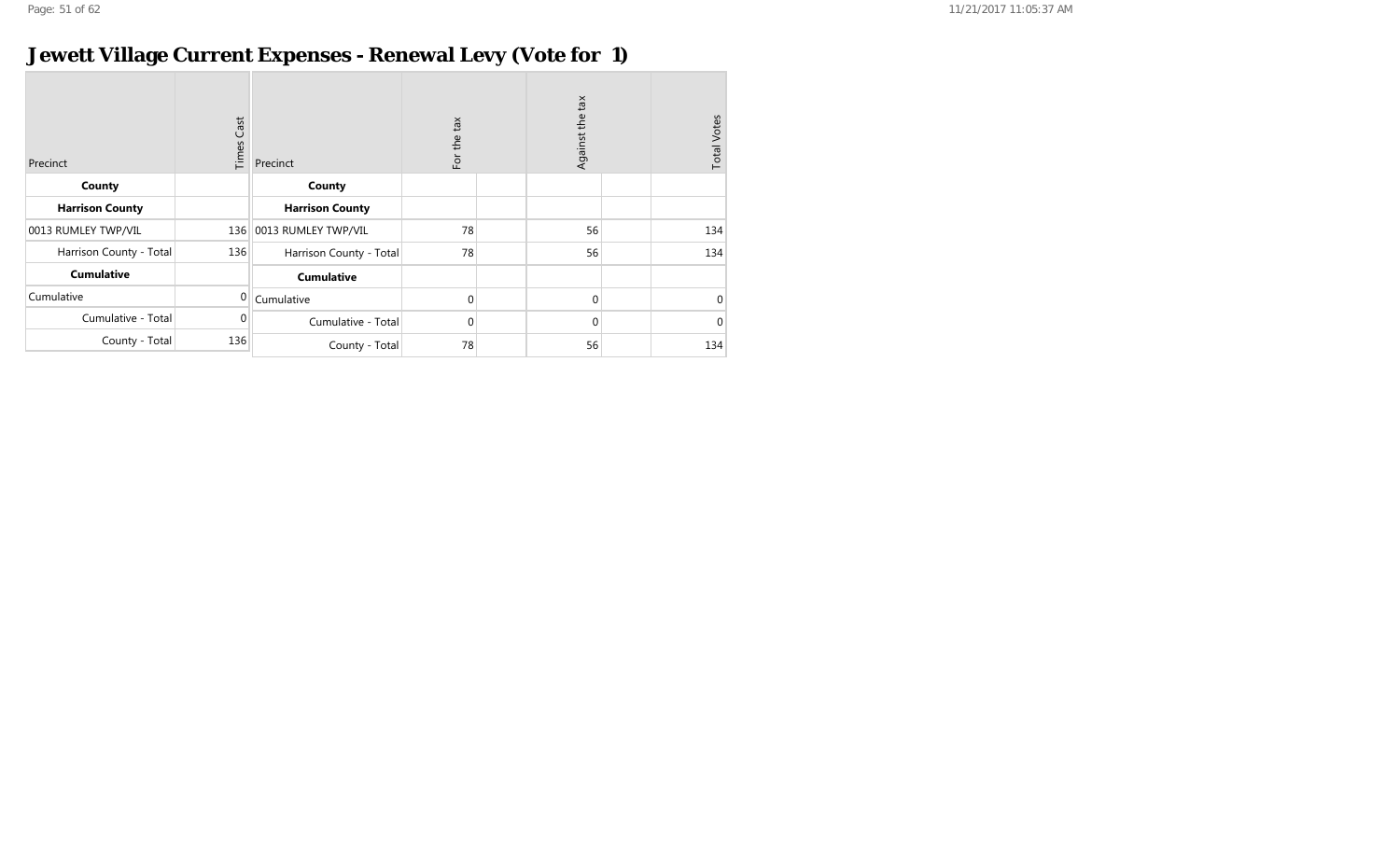## **Jewett Village Street Maintenance - Renewal Levy (Vote for 1)**

| Precinct                | $\mathsf{Cast}$<br>Times | Precinct                | For the tax | Against the tax | <b>Total Votes</b> |
|-------------------------|--------------------------|-------------------------|-------------|-----------------|--------------------|
| County                  |                          | County                  |             |                 |                    |
| <b>Harrison County</b>  |                          | <b>Harrison County</b>  |             |                 |                    |
| 0013 RUMLEY TWP/VIL     | 136                      | 0013 RUMLEY TWP/VIL     | 84          | 51              | 135                |
| Harrison County - Total | 136                      | Harrison County - Total | 84          | 51              | 135                |
| <b>Cumulative</b>       |                          | <b>Cumulative</b>       |             |                 |                    |
| Cumulative              | $\mathbf 0$              | Cumulative              | $\Omega$    | $\mathbf{0}$    | $\mathbf 0$        |
| Cumulative - Total      | $\Omega$                 | Cumulative - Total      | $\mathbf 0$ | $\mathbf{0}$    | $\mathbf{0}$       |
| County - Total          | 136                      | County - Total          | 84          | 51              | 135                |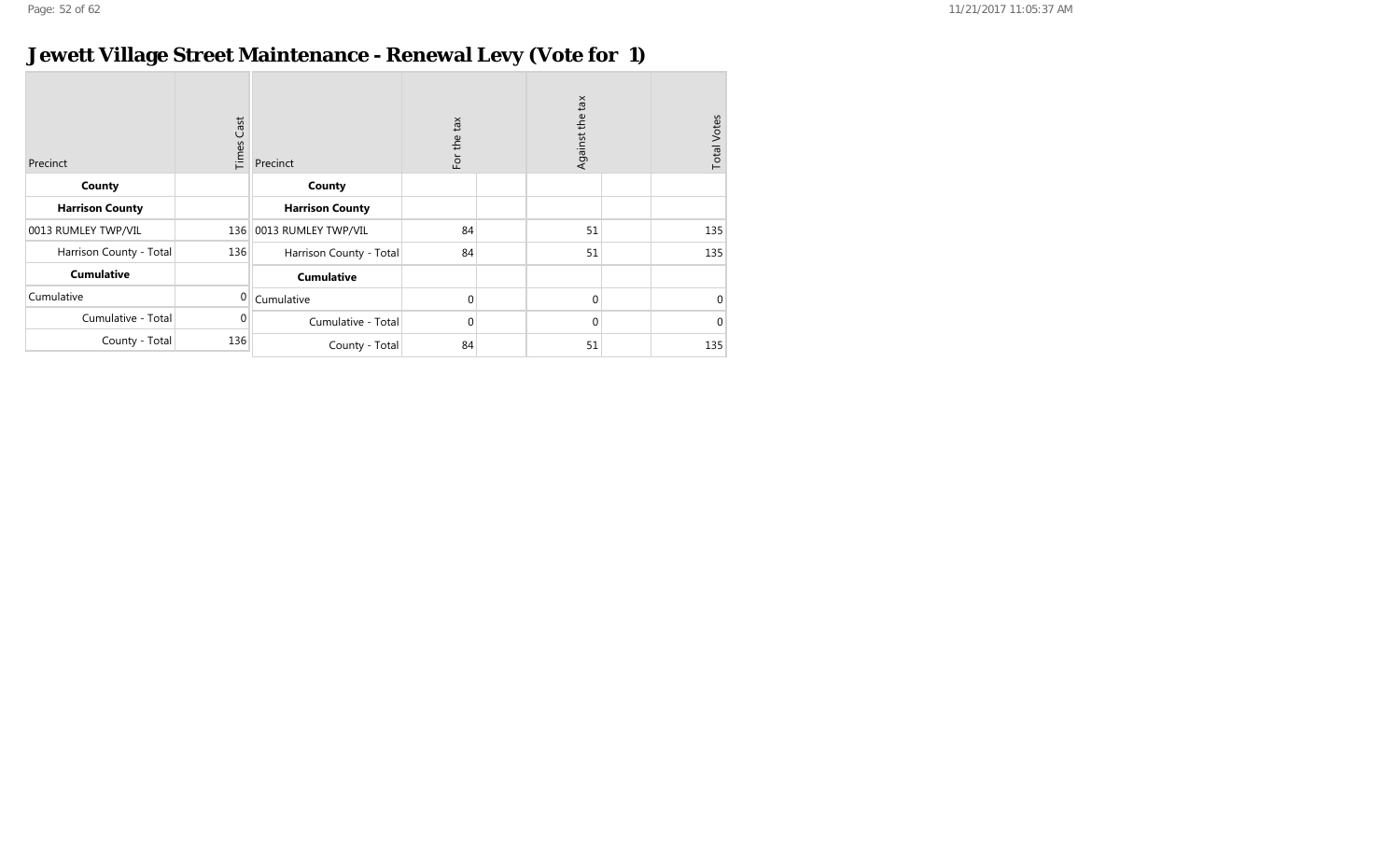# **New Athens Village Current Expenses - Renewal Levy (Vote for 1)**

| Precinct                | <b>Times Cast</b> | Precinct                | tan<br>For the | Against the tax | <b>Total Votes</b> |
|-------------------------|-------------------|-------------------------|----------------|-----------------|--------------------|
| County                  |                   | County                  |                |                 |                    |
| <b>Harrison County</b>  |                   | <b>Harrison County</b>  |                |                 |                    |
| 0002 ATHENS TWP/VIL     | 84                | 0002 ATHENS TWP/VIL     | 59             | 20              | 79                 |
| Harrison County - Total | 84                | Harrison County - Total | 59             | 20              | 79                 |
| <b>Cumulative</b>       |                   | <b>Cumulative</b>       |                |                 |                    |
| Cumulative              | $\mathbf 0$       | Cumulative              | $\Omega$       | $\mathbf{0}$    | $\Omega$           |
| Cumulative - Total      | $\mathbf{0}$      | Cumulative - Total      | $\Omega$       | $\mathbf{0}$    | $\Omega$           |
| County - Total          | 84                | County - Total          | 59             | 20              | 79                 |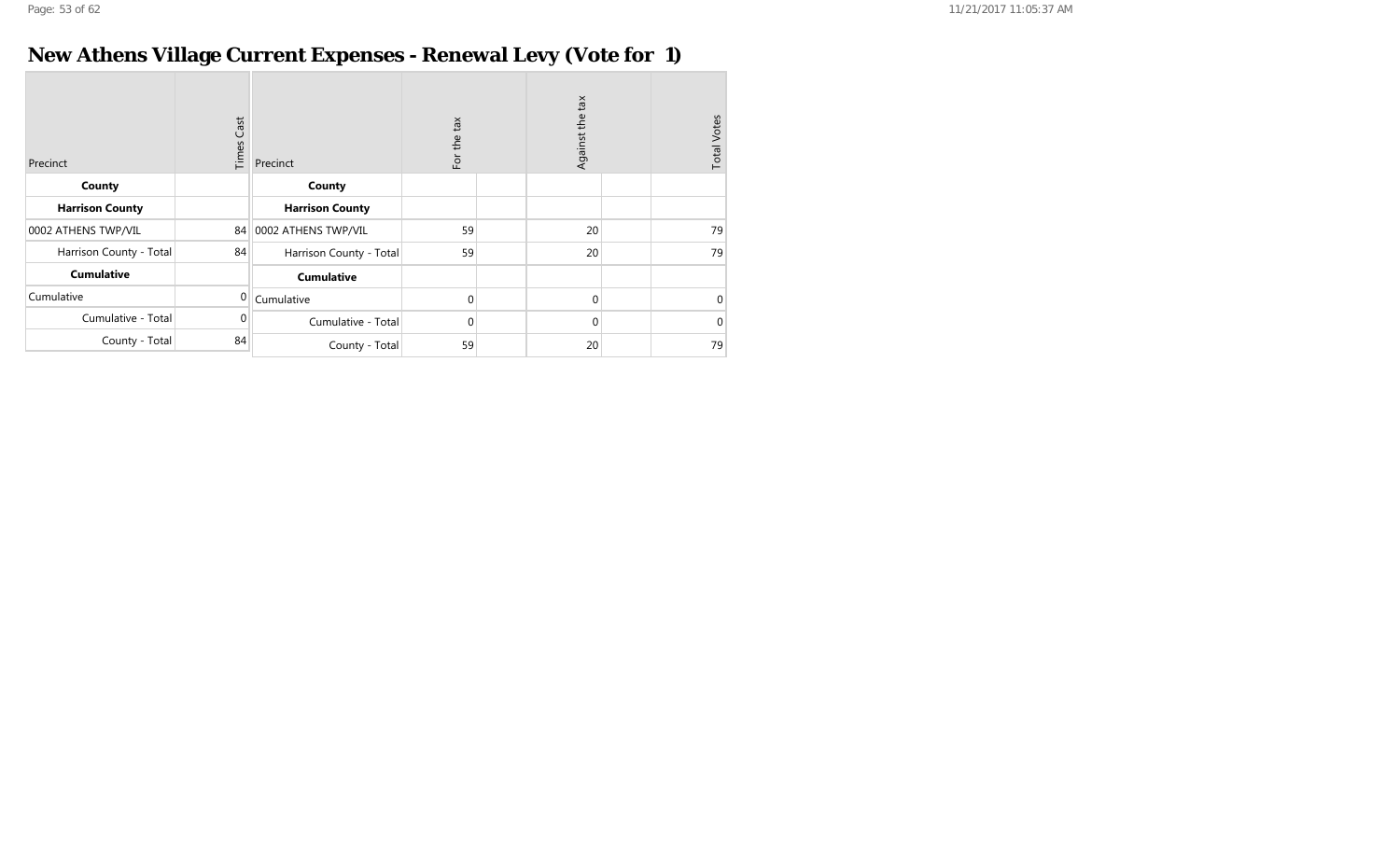## **Cadiz Township Cemetary - Renewal Levy (Vote for 1)**

| Precinct                | <b>Times Cast</b> | Precinct                | For the tax | Against the tax | <b>Total Votes</b> |
|-------------------------|-------------------|-------------------------|-------------|-----------------|--------------------|
| County                  |                   | County                  |             |                 |                    |
| <b>Harrison County</b>  |                   | <b>Harrison County</b>  |             |                 |                    |
| 0003 CADIZ TWP/VIL NE   | 383               | 0003 CADIZ TWP/VIL NE   | 305         | 71              | 376                |
| 0004 CADIZ VIL SW       | 414               | 0004 CADIZ VIL SW       | 313         | 92              | 405                |
| Harrison County - Total | 797               | Harrison County - Total | 618         | 163             | 781                |
| <b>Cumulative</b>       |                   | <b>Cumulative</b>       |             |                 |                    |
| Cumulative              | $\mathbf{0}$      | Cumulative              | $\Omega$    | $\mathbf 0$     | $\mathbf{0}$       |
| Cumulative - Total      | $\Omega$          | Cumulative - Total      | $\mathbf 0$ | $\Omega$        | $\mathbf{0}$       |
| County - Total          | 797               | County - Total          | 618         | 163             | 781                |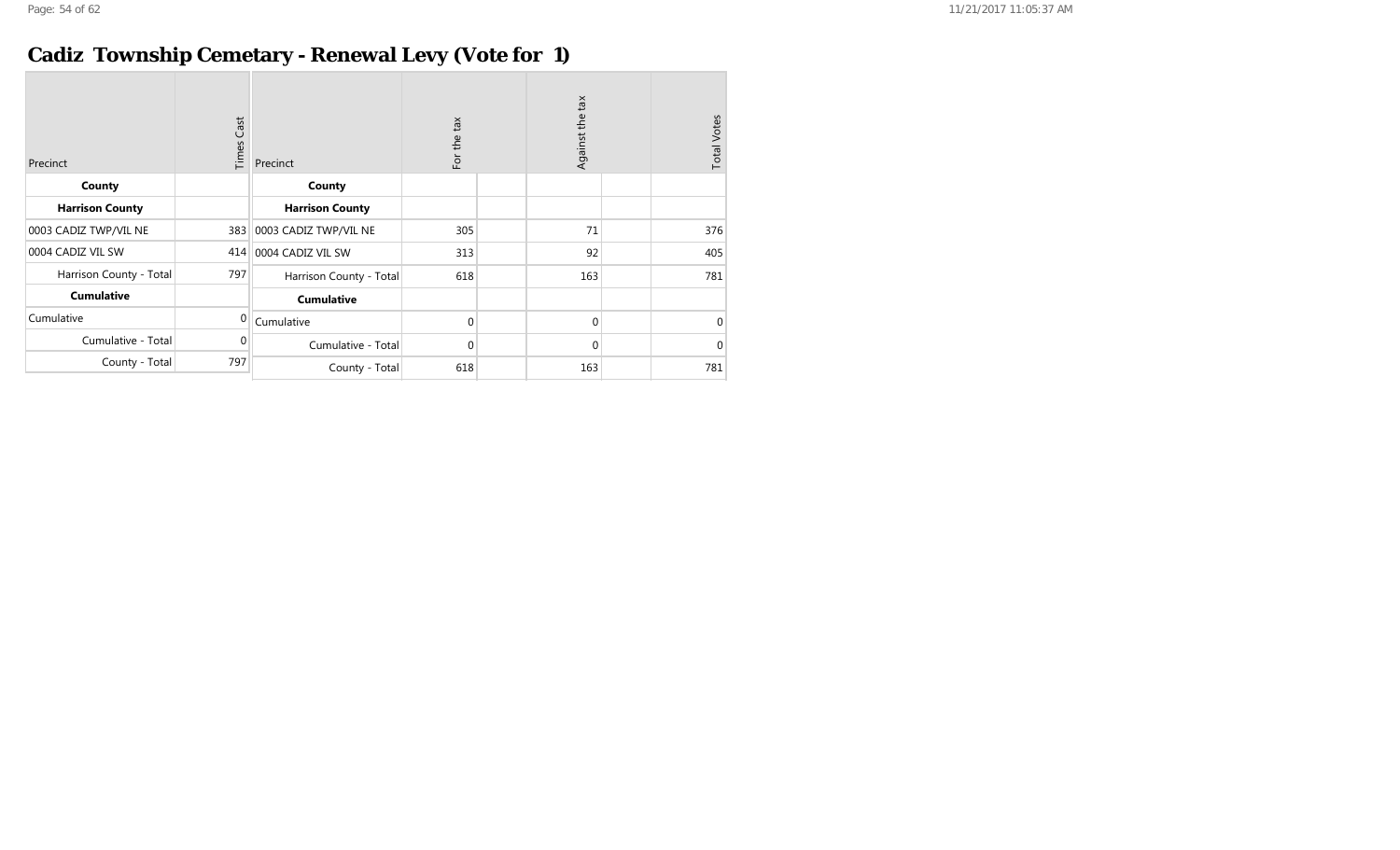#### **NOTTINGHAM TOWNSHIP 1 MILL CEMETERY LEVY (RENEWAL) (Vote for 1)**

| Precinct                | <b>Times Cast</b> | Precinct                | For the tax  | Against the tax |  |          |
|-------------------------|-------------------|-------------------------|--------------|-----------------|--|----------|
| County                  |                   | County                  |              |                 |  |          |
| <b>Harrison County</b>  |                   | <b>Harrison County</b>  |              |                 |  |          |
| 0012 NOTTINGHAM TWP     | 82                | 0012 NOTTINGHAM TWP     | 66           | 15              |  | 81       |
| Harrison County - Total | 82                | Harrison County - Total | 66           | 15              |  | 81       |
| <b>Cumulative</b>       |                   | <b>Cumulative</b>       |              |                 |  |          |
| Cumulative              | $\overline{0}$    | Cumulative              | $\Omega$     | $\mathbf{0}$    |  | $\Omega$ |
| Cumulative - Total      | $\Omega$          | Cumulative - Total      | $\mathbf{0}$ | $\mathbf{0}$    |  | $\Omega$ |
| County - Total          | 82                | County - Total          | 66           | 15              |  | 81       |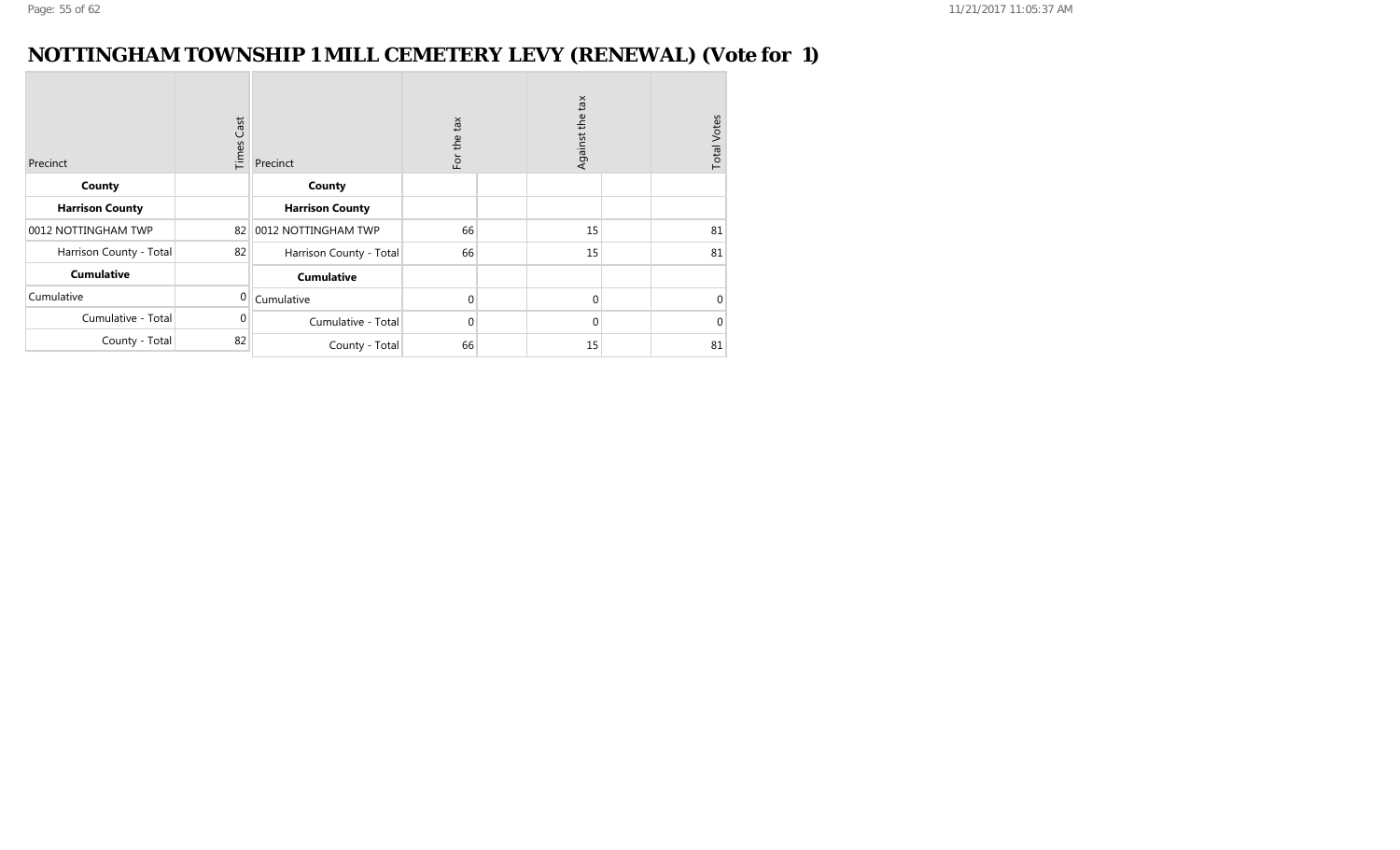#### **MOOREFIELD TOWNSHIP .5 MILL CEMETERY LEVY (RENEWAL) (Vote for 1)**

| Precinct                | Cast<br>Times  | Precinct                | For the tax | Against the tax | <b>Total Votes</b> |
|-------------------------|----------------|-------------------------|-------------|-----------------|--------------------|
| County                  |                | County                  |             |                 |                    |
| <b>Harrison County</b>  |                | <b>Harrison County</b>  |             |                 |                    |
| 0010 MOOREFIELD TWP     | 102            | 0010 MOOREFIELD TWP     | 89          | 12              | 101                |
| Harrison County - Total | 102            | Harrison County - Total | 89          | 12              | 101                |
| <b>Cumulative</b>       |                | <b>Cumulative</b>       |             |                 |                    |
| Cumulative              | $\overline{0}$ | Cumulative              | $\Omega$    | $\mathbf{0}$    | $\Omega$           |
| Cumulative - Total      | 0              | Cumulative - Total      | $\Omega$    | $\mathbf 0$     | $\Omega$           |
| County - Total          | 102            | County - Total          | 89          | 12              | 101                |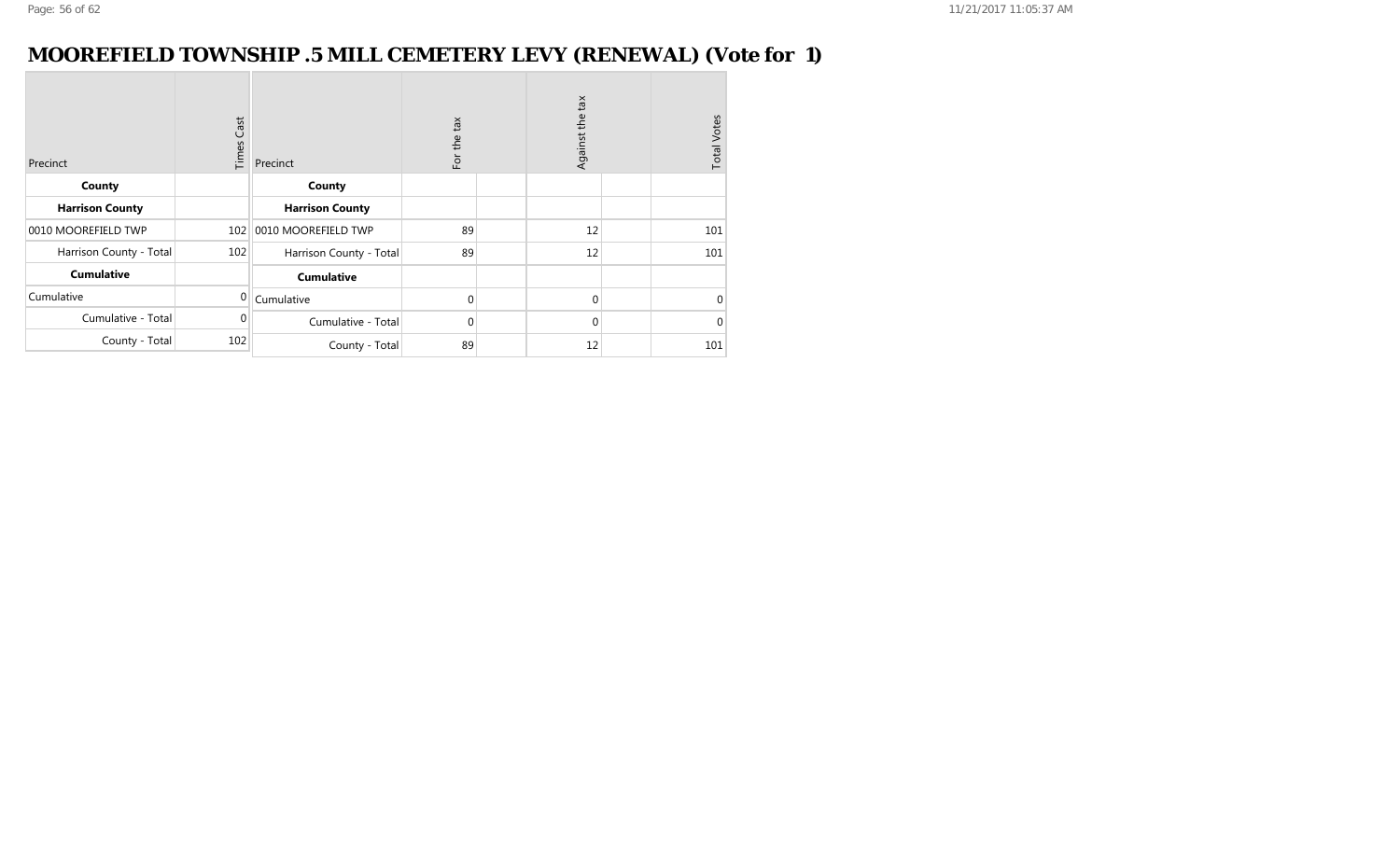#### **MOOREFIELD TOWNSHIP 1 MILL FIRE PROTECTION LEVY (RENEWAL) (Vote for 1)**

| Precinct                | Cast<br>Times | Precinct                | For the tax | Against the tax |  |          |
|-------------------------|---------------|-------------------------|-------------|-----------------|--|----------|
| County                  |               | County                  |             |                 |  |          |
| <b>Harrison County</b>  |               | <b>Harrison County</b>  |             |                 |  |          |
| 0010 MOOREFIELD TWP     | 102           | 0010 MOOREFIELD TWP     | 93          | 8               |  | 101      |
| Harrison County - Total | 102           | Harrison County - Total | 93          | 8               |  | 101      |
| <b>Cumulative</b>       |               | <b>Cumulative</b>       |             |                 |  |          |
| Cumulative              | $\mathbf{0}$  | Cumulative              | $\Omega$    | $\mathbf{0}$    |  | $\Omega$ |
| Cumulative - Total      | $\Omega$      | Cumulative - Total      | $\Omega$    | $\Omega$        |  | $\Omega$ |
| County - Total          | 102           | County - Total          | 93          | 8               |  | 101      |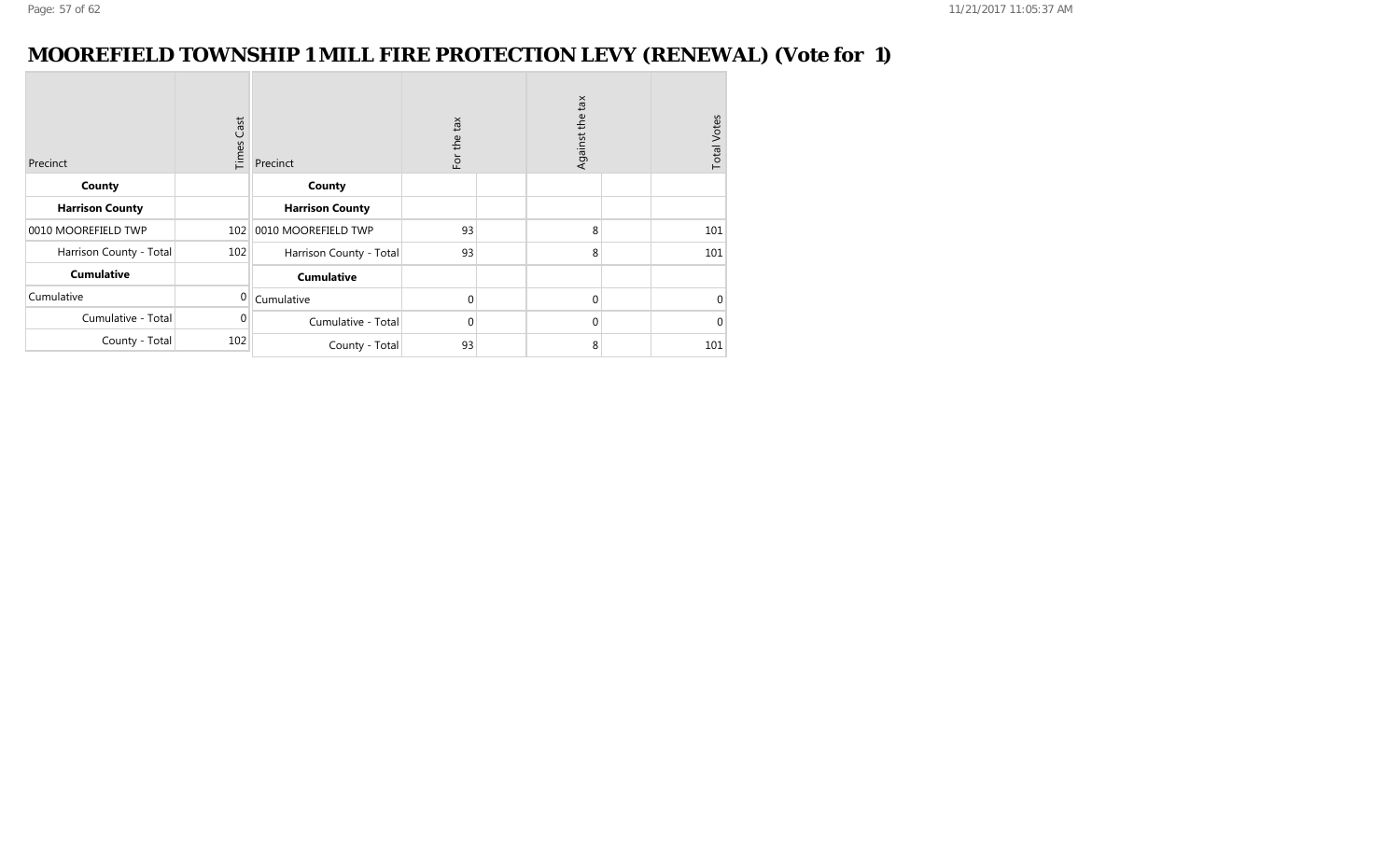#### **RUMLEY TOWNSHIP 1 MILL CEMETERY LEVY (RENEWAL) (Vote for 1)**

| Precinct                | <b>Times Cast</b> | Precinct                | For the tax | Against the tax |  |          |
|-------------------------|-------------------|-------------------------|-------------|-----------------|--|----------|
| County                  |                   | County                  |             |                 |  |          |
| <b>Harrison County</b>  |                   | <b>Harrison County</b>  |             |                 |  |          |
| 0013 RUMLEY TWP/VIL     | 326               | 0013 RUMLEY TWP/VIL     | 240         | 78              |  | 318      |
| Harrison County - Total | 326               | Harrison County - Total | 240         | 78              |  | 318      |
| <b>Cumulative</b>       |                   | <b>Cumulative</b>       |             |                 |  |          |
| Cumulative              | $\overline{0}$    | Cumulative              | $\mathbf 0$ | $\mathbf{0}$    |  | $\Omega$ |
| Cumulative - Total      | $\Omega$          | Cumulative - Total      | $\mathbf 0$ | $\mathbf{0}$    |  | $\Omega$ |
| County - Total          | 326               | County - Total          | 240         | 78              |  | 318      |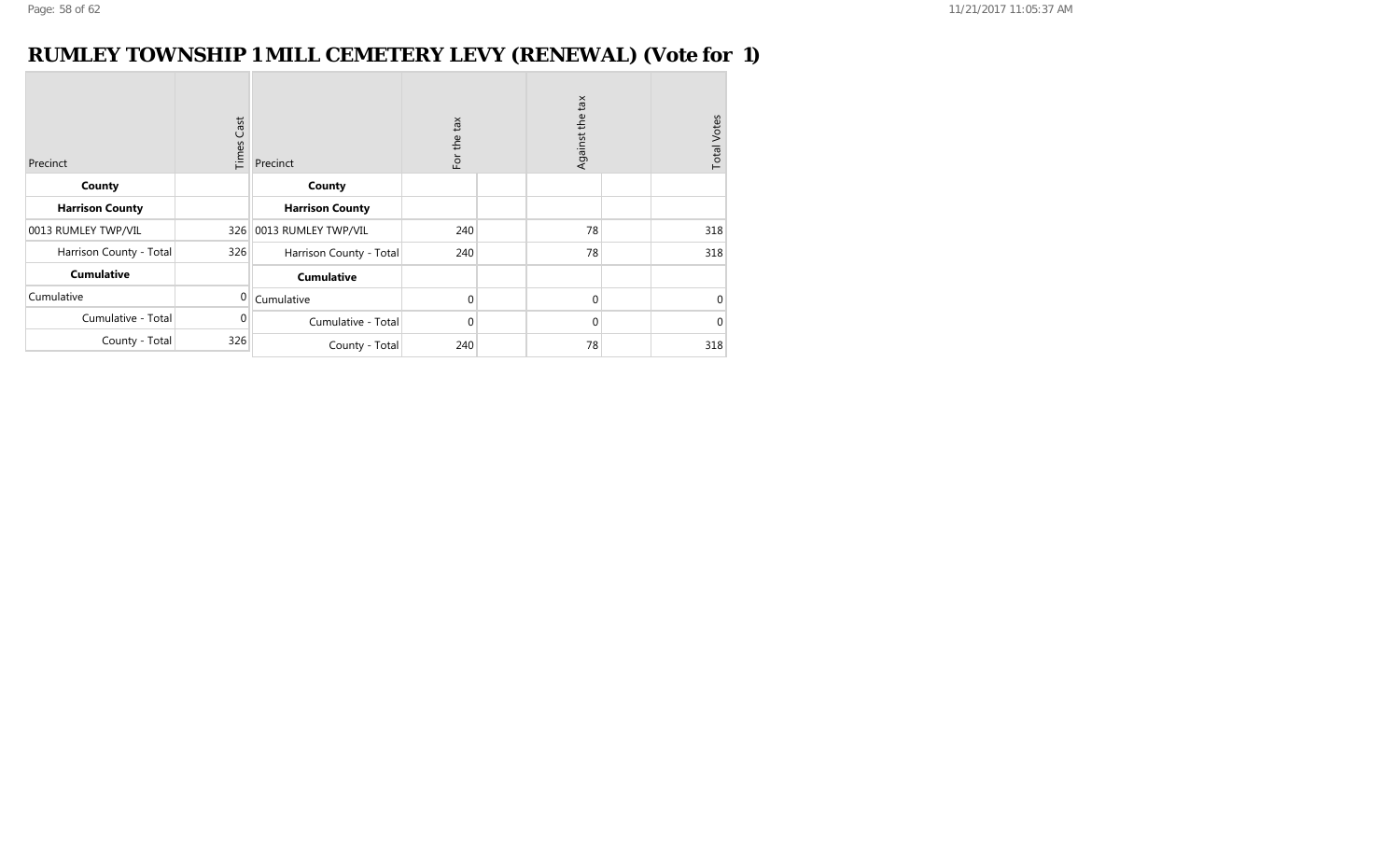## **Freeport Township Cemetery - Renewal Levy (Vote for 1)**

| Precinct                | <b>Times Cast</b> | Precinct                | For the tax | Against the tax | <b>Total Votes</b> |
|-------------------------|-------------------|-------------------------|-------------|-----------------|--------------------|
| County                  |                   | County                  |             |                 |                    |
| <b>Harrison County</b>  |                   | <b>Harrison County</b>  |             |                 |                    |
| 0006 FREEPORT TWP/VIL   | 229               | 0006 FREEPORT TWP/VIL   | 172         | 50              | 222                |
| Harrison County - Total | 229               | Harrison County - Total | 172         | 50              | 222                |
| <b>Cumulative</b>       |                   | <b>Cumulative</b>       |             |                 |                    |
| Cumulative              | $\Omega$          | Cumulative              | $\Omega$    | $\Omega$        | $\mathbf{0}$       |
| Cumulative - Total      | $\Omega$          | Cumulative - Total      | $\Omega$    | $\Omega$        | $\mathbf{0}$       |
| County - Total          | 229               | County - Total          | 172         | 50              | 222                |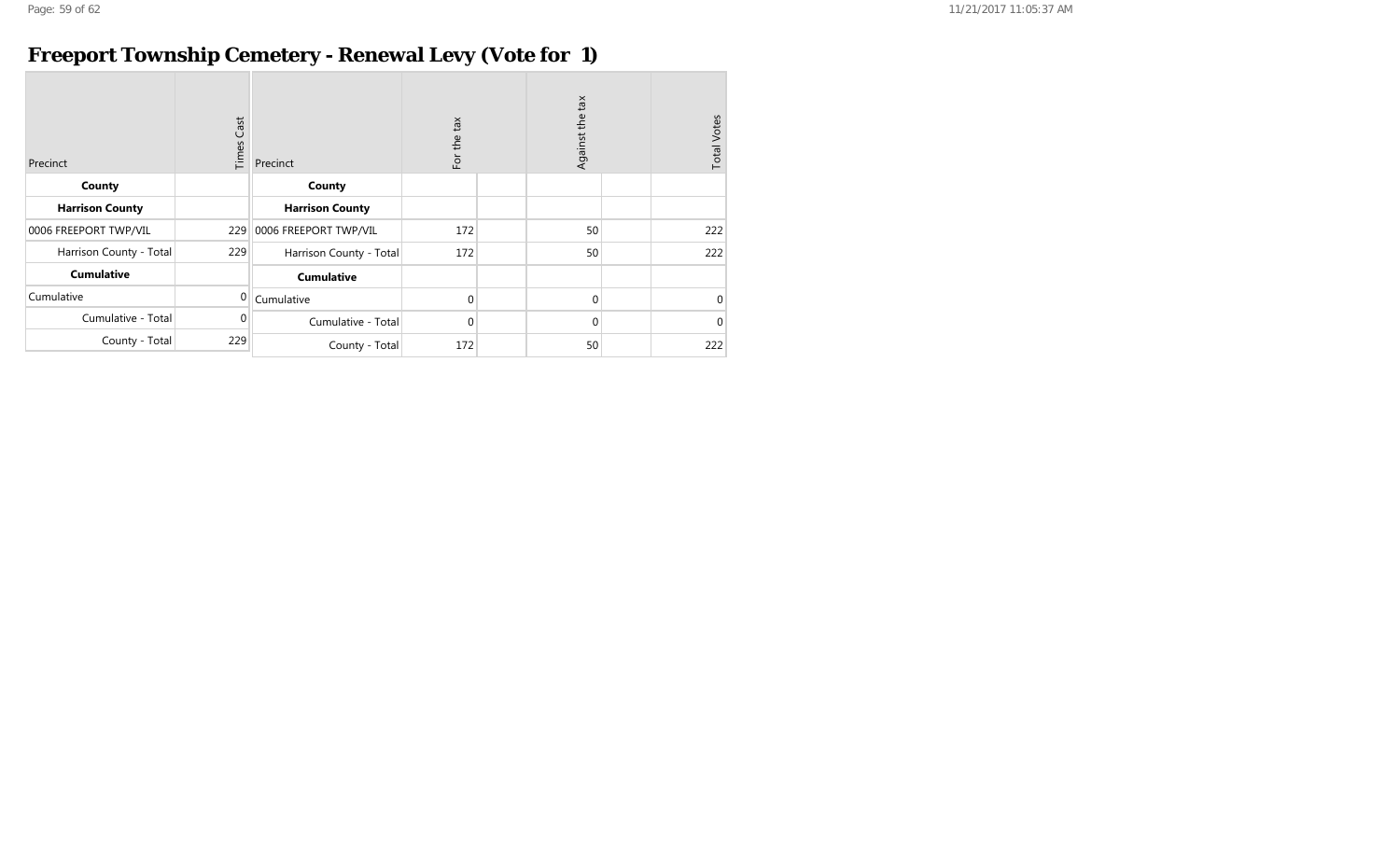## **Freeport Township Fire Protection - Renewal Levy (Vote for 1)**

| Precinct                | Cast<br>Times | Precinct                | tan<br>For the | Against the tax | <b>Total Votes</b> |
|-------------------------|---------------|-------------------------|----------------|-----------------|--------------------|
| County                  |               | County                  |                |                 |                    |
| <b>Harrison County</b>  |               | <b>Harrison County</b>  |                |                 |                    |
| 0006 FREEPORT TWP/VIL   | 229           | 0006 FREEPORT TWP/VIL   | 181            | 40              | 221                |
| Harrison County - Total | 229           | Harrison County - Total | 181            | 40              | 221                |
| <b>Cumulative</b>       |               | <b>Cumulative</b>       |                |                 |                    |
| Cumulative              | $\mathbf 0$   | Cumulative              | $\mathbf 0$    | $\mathbf 0$     | $\mathbf 0$        |
| Cumulative - Total      | $\mathbf{0}$  | Cumulative - Total      | $\mathbf{0}$   | $\mathbf 0$     | $\mathbf{0}$       |
| County - Total          | 229           | County - Total          | 181            | 40              | 221                |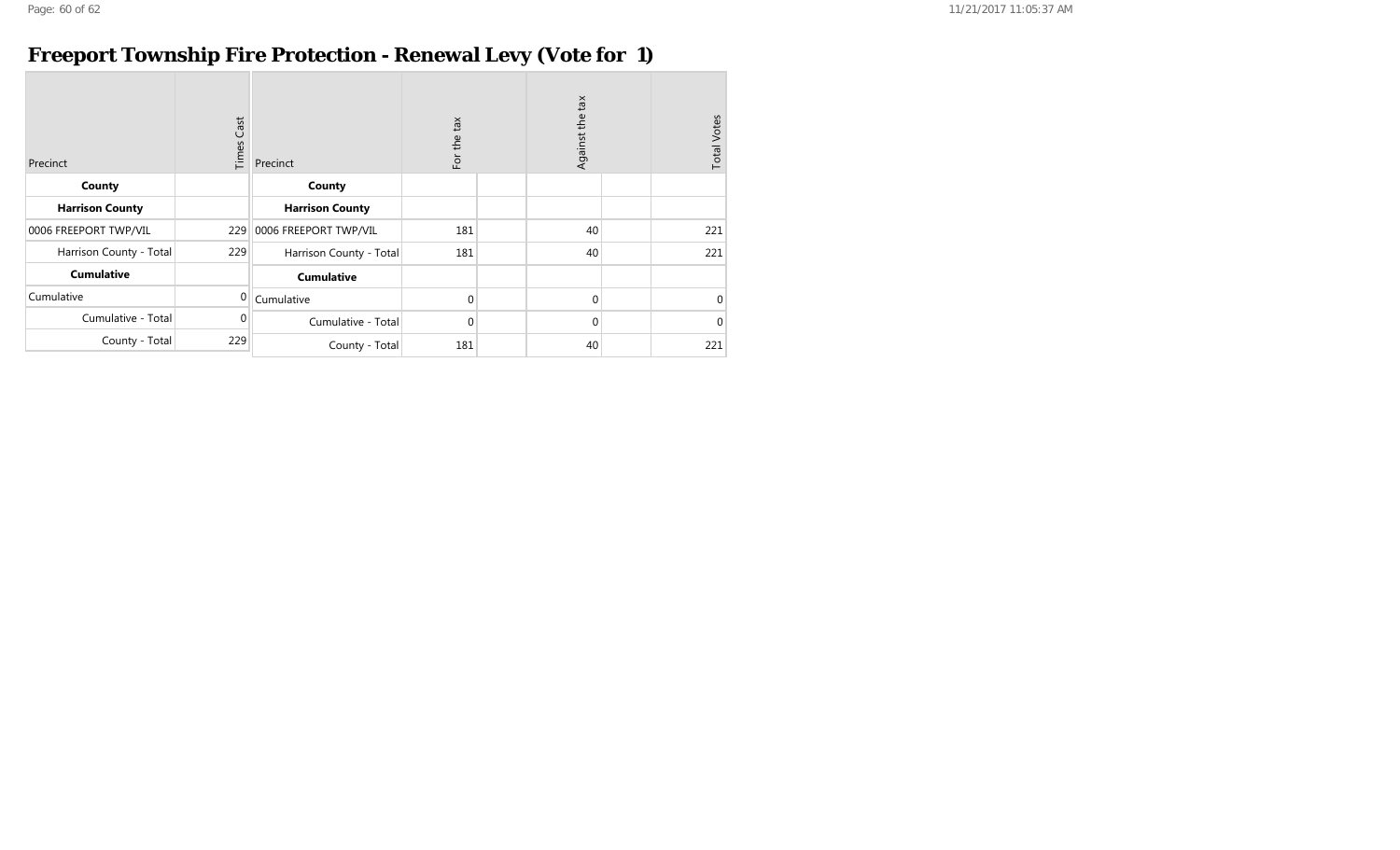## **Buckeye Local Emergency Requirements Additional Levy (Vote for 1)**

| Precinct                | Cast<br>Times | Precinct                | TAX<br>FOR THE | AGAINST THE TAX | <b>Total Votes</b> |
|-------------------------|---------------|-------------------------|----------------|-----------------|--------------------|
| County                  |               | County                  |                |                 |                    |
| <b>Harrison County</b>  |               | <b>Harrison County</b>  |                |                 |                    |
| 0008 GREEN TWP/VIL      | 2             | 0008 GREEN TWP/VIL      |                | 1               | 2                  |
| 0014 SHORTCREEK TWP/VIL | 211           | 0014 SHORTCREEK TWP/VIL | 86             | 122             | 208                |
| Harrison County - Total | 213           | Harrison County - Total | 87             | 123             | 210                |
| <b>Cumulative</b>       |               | <b>Cumulative</b>       |                |                 |                    |
| Cumulative              | $\Omega$      | Cumulative              | $\Omega$       | $\mathbf{0}$    | 0                  |
| Cumulative - Total      | $\Omega$      | Cumulative - Total      | $\Omega$       | $\mathbf{0}$    | $\Omega$           |
| County - Total          | 213           | County - Total          | 87             | 123             | 210                |